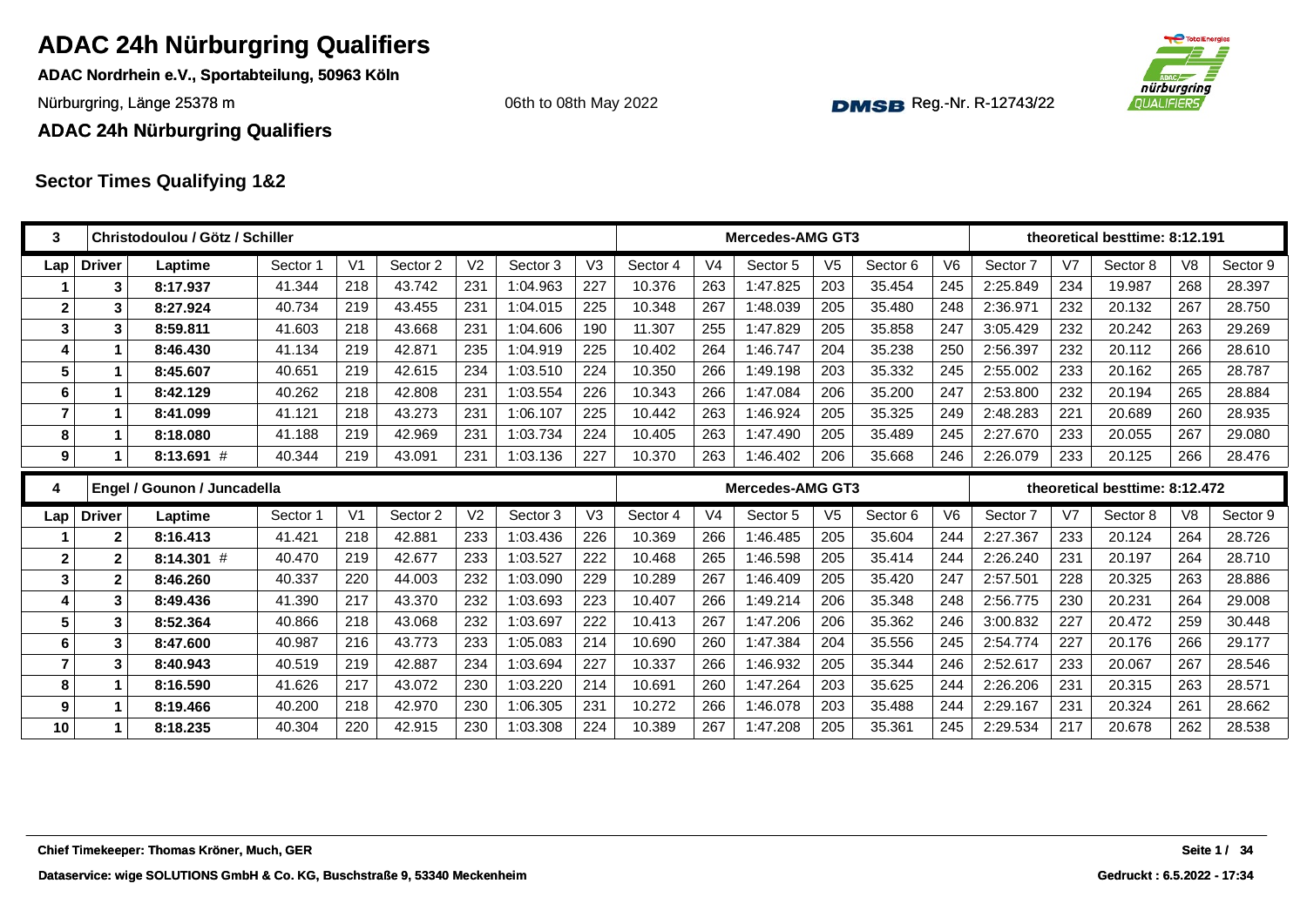**ADAC Nordrhein e.V., Sportabteilung, 50963 Köln**

Nürburgring, Länge 25378 m and the Communication of the Communication of the Communication of the Communication of the Communication of the Communication of the Communication of the Communication of the Communication of th

06th to 08th May 2022



**ADAC 24h Nürburgring Qualifiers**

| 5              |                | Kolb / Stippler / Feller        |          |                |          |                |          |                |          |                | Audi R8 LMS GT3 Evo 2       |                |          |                |          |                | theoretical besttime: 8:12.993 |                |          |
|----------------|----------------|---------------------------------|----------|----------------|----------|----------------|----------|----------------|----------|----------------|-----------------------------|----------------|----------|----------------|----------|----------------|--------------------------------|----------------|----------|
| Lap            | <b>Driver</b>  | Laptime                         | Sector 1 | V <sub>1</sub> | Sector 2 | V <sub>2</sub> | Sector 3 | V <sub>3</sub> | Sector 4 | V <sub>4</sub> | Sector 5                    | V <sub>5</sub> | Sector 6 | V <sub>6</sub> | Sector 7 | V <sub>7</sub> | Sector 8                       | V <sub>8</sub> | Sector 9 |
|                | $\mathbf{2}$   | 8:15.934                        | 41.339   | 215            | 42.927   | 228            | 1:03.515 | 227            | 10.457   | 266            | 1:46.593                    | 202            | 35.806   | 242            | 2:26.243 | 231            | 20.325                         | 262            | 28.729   |
| $\mathbf 2$    | $\overline{2}$ | 8:14.478 #                      | 40.406   | 216            | 42.812   | 229            | 1:03.132 | 231            | 10.302   | 267            | 1:46.569                    | 204            | 35.413   | 246            | 2:27.057 | 231            | 20.183                         | 264            | 28.604   |
| 3              | $\mathbf{2}$   | 8:35.038                        | 40.405   | 217            | 42.814   | 230            | 1:03.495 | 230            | 10.312   | 269            | 1:45.899                    | 202            | 36.095   | 244            | 2:46.810 | 230            | 20.187                         | 266            | 29.021   |
| 4              | 3              | 8:51.349                        | 41.894   | 216            | 43.961   | 230            | 1:04.517 | 228            | 10.414   | 268            | 1:49.204                    | 201            | 35.909   | 243            | 2:55.996 | 226            | 20.448                         | 261            | 29.006   |
| 5              | 3              | 8:49.354                        | 40.968   | 217            | 43.861   | 231            | 1:04.938 | 164            | 11.908   | 256            | 1:47.681                    | 204            | 35.461   | 246            | 2:55.451 | 229            | 20.240                         | 265            | 28.846   |
| 6              | $\mathbf{3}$   | 8:51.482                        | 42.175   | 217            | 44.751   | 231            | 1:04.140 | 228            | 10.382   | 268            | 1:48.102                    | 203            | 35.631   | 243            | 2:56.747 | 223            | 20.405                         | 264            | 29.149   |
| $\overline{7}$ | $\mathbf 1$    | 9:03.926                        | 42.601   | 213            | 44.528   | 230            | 1:05.550 | 222            | 10.485   | 266            | 1:54.640                    | 198            | 35.982   | 228            | 3:00.717 | 227            | 20.405                         | 263            | 29.018   |
| 8              | $\mathbf 1$    | 8:34.510                        | 41.881   | 218            | 44.084   | 228            | 1:05.947 | 217            | 10.594   | 266            | 1:49.107                    | 202            | 35.950   | 246            | 2:35.869 | 199            | 21.830                         | 253            | 29.248   |
| 9              | $\mathbf 1$    | 8:26.192                        | 40.943   | 217            | 43.963   | 230            | 1:06.467 | 224            | 10.493   | 266            | 1:48.245                    | 202            | 35.929   | 242            | 2:30.731 | 228            | 20.435                         | 262            | 28.986   |
| 10             | $\mathbf{2}$   | 8:41.104                        | 41.326   | 215            | 43.148   | 227            | 1:03.585 | 229            | 10.405   | 267            | 1:46.817                    | 202            | 36.944   | 240            | 2:49.201 | 222            | 20.633                         | 262            | 29.045   |
| 11             | $\mathbf{2}$   | 8:20.027                        | 40.740   | 214            | 43.595   | 228            | 1:03.744 | 230            | 10.338   | 269            | 1:47.469                    | 201            | 35.755   | 242            | 2:29.031 | 229            | 20.351                         | 263            | 29.004   |
| 6              |                | Haupt / Philip / Bastian        |          |                |          |                |          |                |          |                | <b>Mercedes-AMG GT3</b>     |                |          |                |          |                | theoretical besttime: 8:12.690 |                |          |
|                |                |                                 |          |                |          |                |          |                |          |                |                             |                |          |                |          |                |                                |                | Sector 9 |
| Lap            | <b>Driver</b>  | Laptime                         | Sector 1 | V <sub>1</sub> | Sector 2 | V <sub>2</sub> | Sector 3 | V3             | Sector 4 | V <sub>4</sub> | Sector 5                    | V <sub>5</sub> | Sector 6 | V <sub>6</sub> | Sector 7 | V <sub>7</sub> | Sector 8                       | V <sub>8</sub> |          |
|                | $\mathbf{2}$   | 8:46.056                        | 42.402   | 217            | 43.408   | 229            | 1:04.496 | 222            | 10.508   | 262            | 1:46.898                    | 203            | 35.412   | 244            | 2:53.643 | 232            | 20.278                         | 262            | 29.011   |
| $\mathbf{2}$   | $\mathbf{2}$   | 8:44.086                        | 41.734   | 217            | 42.889   | 230            | 1:03.192 | 227            | 10.345   | 265            | 1:46.347                    | 206            | 36.101   | 244            | 2:53.075 | 231            | 20.394                         | 260            | 30.009   |
| 3              | 1              | 8:49.098                        | 41.583   | 217            | 43.436   | 232            | 1:04.672 | 219            | 10.597   | 261            | 1:47.759                    | 203            | 35.503   | 246            | 2:56.300 | 228            | 20.353                         | 263            | 28.895   |
| 4              | $\mathbf 1$    | 8:54.393                        | 41.019   | 217            | 43.396   | 232            | 1:04.155 | 220            | 10.549   | 261            | 1:48.976                    | 203            | 35.714   | 244            | 3:00.530 | 229            | 20.364                         | 262            | 29.690   |
| 5              | $\mathbf{3}$   | 8:29.536                        | 41.348   | 218            | 43.257   | 228            | 1:03.642 | 231            | 10.290   | 265            | 1:46.380                    | 203            | 35.447   | 244            | 2:39.983 | 231            | 20.322                         | 263            | 28.867   |
| 6              | $\mathbf{3}$   | 8:14.652                        | 40.192   | 218            | 42.958   | 230            | 1:03.381 | 231            | 10.306   | 264            | 1:46.214                    | 204            | 35.524   | 244            | 2:26.791 | 230            | 20.438                         | 260            | 28.848   |
| 7              | 3              | 8:12.855 #                      | 40.353   | 218            | 42.844   | 229            | 1:02.913 | 230            | 10.294   | 266            | 1:46.193                    | 205            | 35.283   | 243            | 2:25.920 | 232            | 20.241                         | 263            | 28.814   |
| $\overline{7}$ |                | Jefferies / Pepper / Di Martino |          |                |          |                |          |                |          |                | Lamborghini Huracan GT3 Evo |                |          |                |          |                | theoretical besttime: 8:15.611 |                |          |
| Lap            | <b>Driver</b>  | Laptime                         | Sector 1 | V <sub>1</sub> | Sector 2 | V <sub>2</sub> | Sector 3 | V <sub>3</sub> | Sector 4 | V <sub>4</sub> | Sector 5                    | V <sub>5</sub> | Sector 6 | V6             | Sector 7 | V <sub>7</sub> | Sector 8                       | V <sub>8</sub> | Sector 9 |
| 1              | $\mathbf 1$    | 8:20.104                        | 41.009   | 219            | 43.010   | 235            | 1:05.124 | 222            | 10.450   | 270            | 1:47.622                    | 205            | 35.358   | 247            | 2:28.591 | 230            | 20.168                         | 266            | 28.772   |
|                |                |                                 |          |                |          |                |          |                |          |                |                             |                |          |                |          |                |                                |                |          |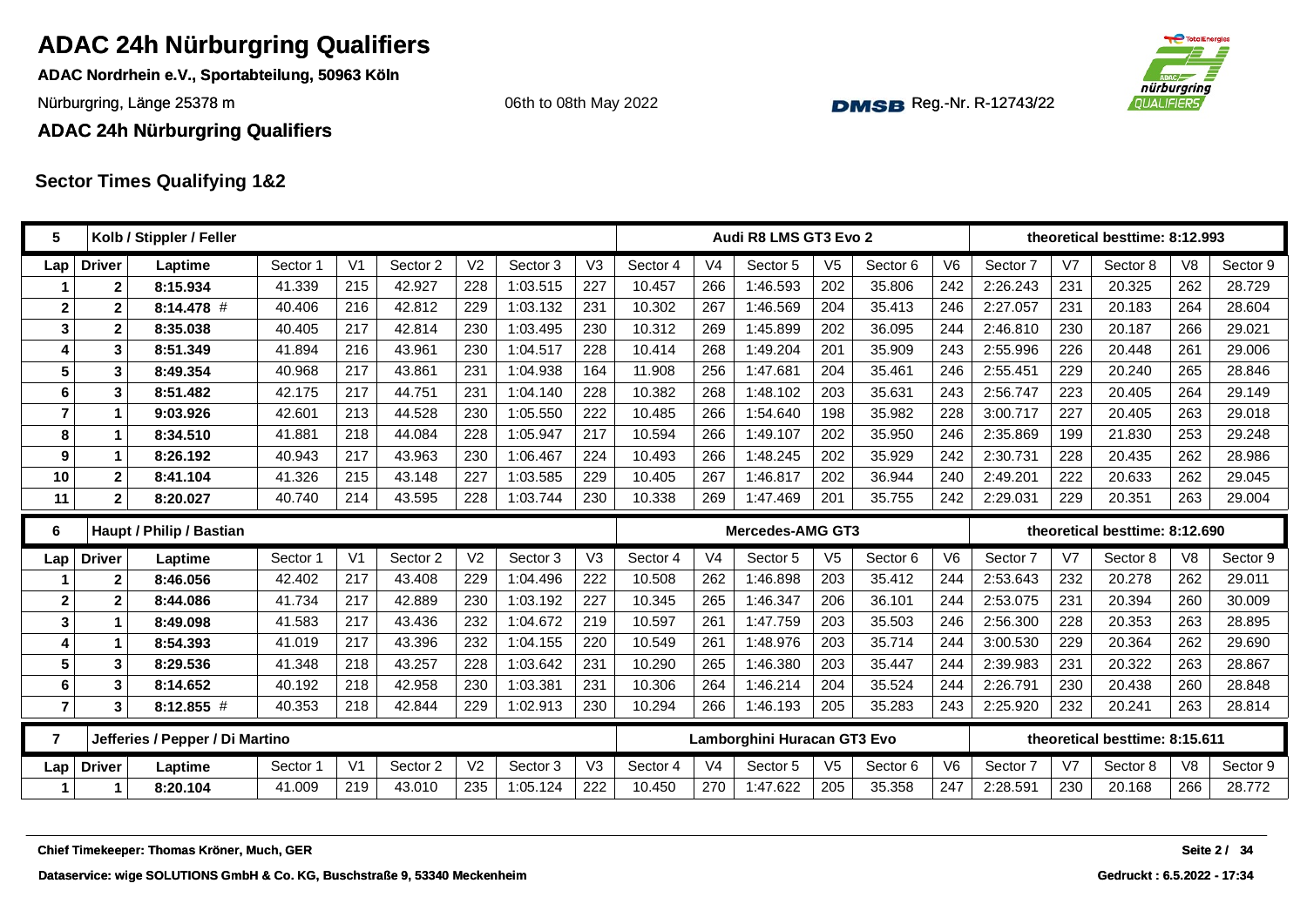**ADAC Nordrhein e.V., Sportabteilung, 50963 Köln**

Nürburgring, Länge 25378 m and the Communication of the Communication of the Communication of the Communication of the Communication of the Communication of the Communication of the Communication of the Communication of th

06th to 08th May 2022



**ADAC 24h Nürburgring Qualifiers**

| $\boldsymbol{2}$ | 1                | 8:47.479                            | 40.868   | 217            | 42.649   | 234            | 1:04.539 | 224 | 10.404   | 268            | 1:46.675                | 205            | 35.225              | 250            | 2:58.266 | 227            | 20.091                         | 268            | 28.762   |
|------------------|------------------|-------------------------------------|----------|----------------|----------|----------------|----------|-----|----------|----------------|-------------------------|----------------|---------------------|----------------|----------|----------------|--------------------------------|----------------|----------|
| 3                | 1                | 8:56.054                            | 42.494   | 218            | 43.165   | 235            | 1:04.825 | 222 | 10.516   | 267            | 1:48.302                | 204            | 35.434              | 246            | 3:02.378 | 230            | 20.085                         | 267            | 28.855   |
| 4                | 1                | 8:16.754 #                          | 40.775   | 218            | 42.502   | 232            | 1:03.293 | 227 | 10.383   | 271            | 1:47.194                | 201            | 35.442              | 245            | 2:27.911 | 230            | 20.294                         | 261            | 28.960   |
| 11               |                  | Erhart / Heimrich / Kaffer / Klasen |          |                |          |                |          |     |          |                | Audi R8 LMS GT3 Evo 2   |                |                     |                |          |                | theoretical besttime: 8:18.409 |                |          |
| Lap              | <b>Driver</b>    | Laptime                             | Sector 1 | V <sub>1</sub> | Sector 2 | V <sub>2</sub> | Sector 3 | V3  | Sector 4 | V <sub>4</sub> | Sector 5                | V <sub>5</sub> | Sector <sub>6</sub> | V <sub>6</sub> | Sector 7 | V <sub>7</sub> | Sector 8                       | V <sub>8</sub> | Sector 9 |
|                  | 3                | 8:23.276                            | 41.263   | 217            | 43.240   | 232            | 1:04.871 | 216 | 10.606   | 262            | 1:48.554                | 203            | 35.620              | 245            | 2:29.746 | 230            | 20.196                         | 265            | 29.180   |
| $\boldsymbol{2}$ | 3                | $8:22.667$ #                        | 40.521   | 219            | 43.140   | 232            | 1:04.341 | 218 | 10.496   | 265            | 1:48.435                | 206            | 35.425              | 249            | 2:31.128 | 230            | 20.051                         | 268            | 29.130   |
| $\mathbf{3}$     | 1                | 9:02.507                            | 41.690   | 219            | 44.021   | 233            | 1:06.096 | 211 | 10.648   | 265            | 1:50.072                | 205            | 35.556              | 249            | 3:04.664 | 227            | 20.307                         | 265            | 29.453   |
| 4                | 1                | 9:02.509                            | 40.948   | 219            | 44.105   | 235            | 1:06.821 | 214 | 10.597   | 265            | 1:50.947                | 203            | 35.688              | 245            | 3:03.892 | 225            | 20.242                         | 267            | 29.269   |
| $5\phantom{1}$   | $\mathbf{2}$     | 9:28.832                            | 43.860   | 215            | 47.101   | 233            | 1:12.055 | 197 | 11.104   | 257            | 1:56.224                | 200            | 37.037              | 241            | 3:10.589 | 214            | 20.644                         | 266            | 30.218   |
| 6                | $\boldsymbol{2}$ | 9:28.945                            | 42.485   | 213            | 46.407   | 229            | 1:11.661 | 191 | 11.252   | 256            | 1:57.676                | 199            | 38.103              | 242            | 3:10.639 | 215            | 20.715                         | 263            | 30.007   |
| $\overline{7}$   | 3                | 8:30.570                            | 41.365   | 219            | 43.073   | 233            | 1:04.835 | 217 | 10.513   | 265            | 1:50.148                | 205            | 35.447              | 250            | 2:36.075 | 227            | 20.173                         | 268            | 28.941   |
| 8                | 3                | 8:23.516                            | 40.729   | 219            | 43.436   | 229            | 1:06.372 | 218 | 10.553   | 262            | 1:47.819                | 204            | 35.573              | 245            | 2:29.957 | 227            | 20.249                         | 265            | 28.828   |
| 9                | 3                | 8:19.689                            | 41.010   | 219            | 42.973   | 235            | 1:05.467 | 222 | 10.461   | 264            | 1:47.221                | 204            | 35.504              | 247            | 2:28.588 | 231            | 20.088                         | 268            |          |
|                  |                  |                                     |          |                |          |                |          |     |          |                |                         |                |                     |                |          |                |                                |                |          |
| 12               |                  | Marciello / Metzger / Stolz         |          |                |          |                |          |     |          |                | <b>Mercedes-AMG GT3</b> |                |                     |                |          |                | theoretical besttime: 8:18.362 |                |          |
| Lap              | <b>Driver</b>    | Laptime                             | Sector 1 | V <sub>1</sub> | Sector 2 | V <sub>2</sub> | Sector 3 | V3  | Sector 4 | V <sub>4</sub> | Sector 5                | V <sub>5</sub> | Sector 6            | V <sub>6</sub> | Sector 7 | V <sub>7</sub> | Sector 8                       | V <sub>8</sub> | Sector 9 |
|                  | $\mathbf{2}$     | 8:18.362 #                          | 41.588   | 216            | 42.881   | 230            | 1:04.353 | 228 | 10.381   | 263            | 1:46.016                | 205            | 35.504              | 244            | 2:28.482 | 230            | 20.297                         | 264            | 28.860   |
| 15               |                  | Van der Linde / Vanthoor / Vervisch |          |                |          |                |          |     |          |                | Audi R8 LMS GT3 Evo 2   |                |                     |                |          |                | theoretical besttime: 8:10.488 |                |          |
| Lap              | <b>Driver</b>    | Laptime                             | Sector 1 | V <sub>1</sub> | Sector 2 | V <sub>2</sub> | Sector 3 | V3  | Sector 4 | V <sub>4</sub> | Sector 5                | V <sub>5</sub> | Sector <sub>6</sub> | V <sub>6</sub> | Sector 7 | V <sub>7</sub> | Sector 8                       | V <sub>8</sub> | Sector 9 |
|                  | 3                | 8:15.157                            | 41.596   | 216            | 43.522   | 230            | 1:03.274 | 230 | 10.365   | 267            | 1:45.545                | 202            | 35.583              | 244            | 2:26.317 | 230            | 20.094                         | 267            | 28.861   |
| $\mathbf{2}$     | 3                | $8:13.453$ #                        | 40.100   | 216            | 42.777   | 230            | 1:04.242 | 229 | 10.335   | 268            | 1:45.816                | 203            | 35.600              | 244            | 2:25.628 | 230            | 20.150                         | 265            | 28.805   |
| $\mathbf{3}$     | 3                | 8:49.713                            | 41.072   | 215            | 44.763   | 231            | 1:05.179 | 230 | 10.320   | 267            | 1:47.664                | 203            | 35.539              | 244            | 2:56.162 | 230            | 20.284                         | 262            | 28.730   |
| 4                | 3                | 8:46.864                            | 40.287   | 216            | 42.614   | 232            | 1:02.878 | 229 | 10.462   | 256            | 1:47.488                | 203            | 35.440              | 246            | 2:56.947 | 230            | 20.144                         | 267            | 30.604   |
| 5                | 3                | 8:57.714                            | 40.445   | 217            | 43.057   | 233            | 1:04.848 | 203 | 11.387   | 256            | 1:47.949                | 202            | 35.457              | 244            | 2:54.263 | 230            | 20.162                         | 266            | 40.146   |
| $\bf 6$          | $\mathbf 2$      | 8:50.016                            | 41.212   | 216            | 42.736   | 232            | 1:04.716 | 192 | 11.434   | 258            | 1:51.228                | 202            | 36.268              | 243            | 2:53.510 | 230            | 20.177                         | 265            | 28.735   |
|                  |                  |                                     |          |                |          |                |          |     |          |                |                         |                |                     |                |          |                |                                |                |          |
|                  |                  |                                     |          |                |          |                |          |     |          |                |                         |                |                     |                |          |                |                                |                |          |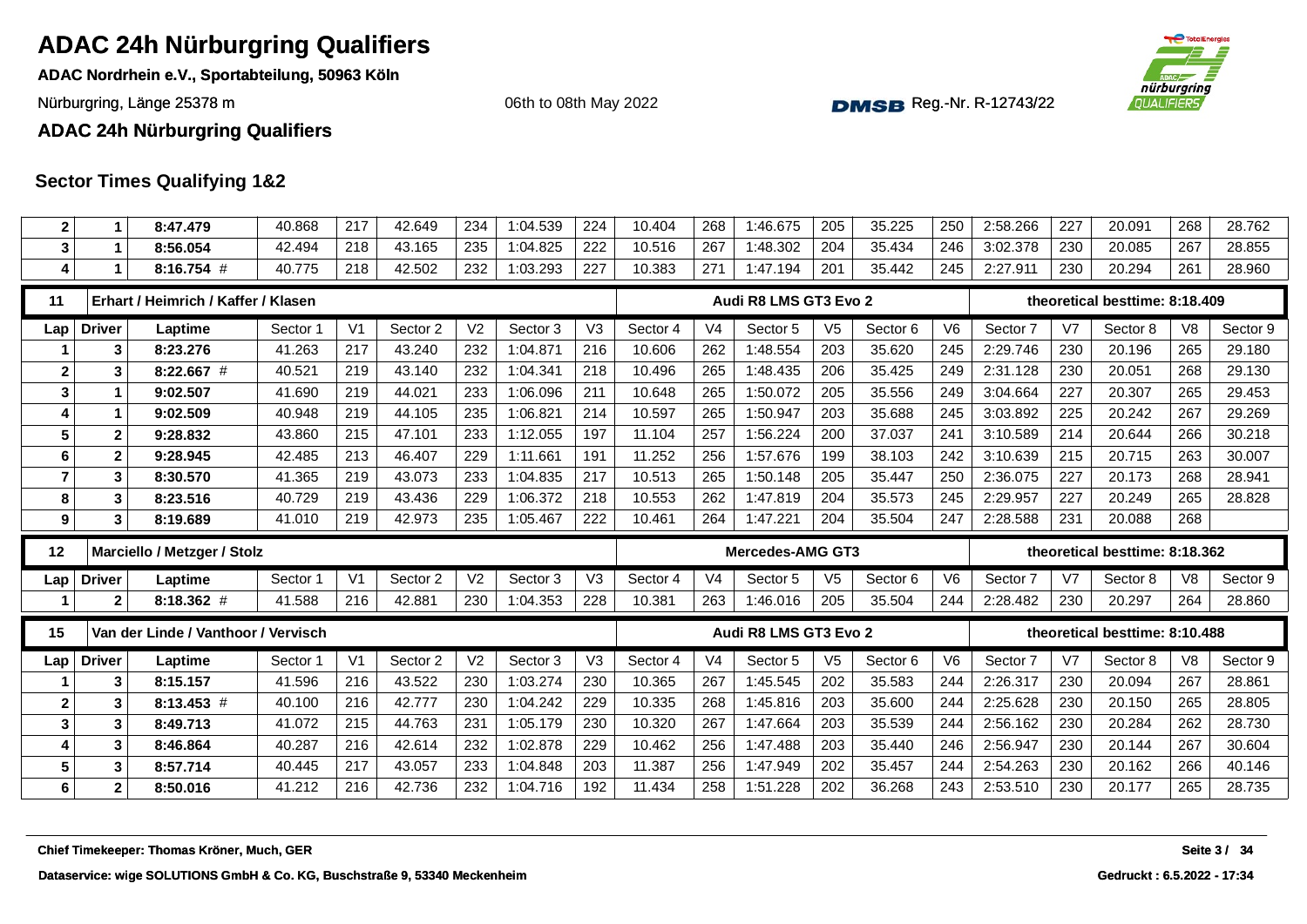**ADAC Nordrhein e.V., Sportabteilung, 50963 Köln**

Nürburgring, Länge 25378 m and the Communication of the Communication of the Communication of the Communication of the Communication of the Communication of the Communication of the Communication of the Communication of th

06th to 08th May 2022



#### **ADAC 24h Nürburgring Qualifiers**

| 7               | 2             | 8:47.351                                    | 40.350    | 216            | 42.722   | 231            | 1:06.111 | 187            | 11.464   | 257            | 1:48.303                   | 204            | 35.918   | 244            | 2:53.507 | 230            | 20.256                         | 265            | 28.720       |
|-----------------|---------------|---------------------------------------------|-----------|----------------|----------|----------------|----------|----------------|----------|----------------|----------------------------|----------------|----------|----------------|----------|----------------|--------------------------------|----------------|--------------|
| 8               | $\mathbf{2}$  | 8:56.390                                    | 41.601    | 217            | 43.072   | 231            | 1:03.110 | 230            | 10.333   | 268            | 1:45.738                   | 203            | 35.613   | 244            | 3:05.874 | 228            | 20.223                         | 266            | 30.826       |
| 9               | $\mathbf{2}$  | 8:17.650                                    | 40.692    | 217            | 42.706   | 231            | 1:02.650 | 228            | 10.292   | 270            | 1:46.292                   | 205            | 35.347   | 233            | 2:31.221 | 233            | 20.104                         | 266            | 28.346       |
| 10              | $\mathbf{2}$  | 8:29.221                                    | 40.475    | 219            | 50.843   | 232            | 1:03.646 | 216            | 11.492   | 239            | 1:48.005                   | 203            | 35.357   | 246            | 2:29.480 | 234            | 19.966                         | 268            | 29.957       |
| 11              | $\mathbf{2}$  | 8:56.744                                    | 40.794    | 219            | 42.802   | 236            | 1:04.117 | 225            | 10.351   | 268            | 1:47.258                   | 205            | 35.382   | 241            | 2:44.682 | 156            | 29.996                         | 173            | 41.362       |
| 16              |               | Giermaziak / Schramm / Beretta / Winkelhock |           |                |          |                |          |                |          |                | Audi R8 LMS GT3 Evo 2      |                |          |                |          |                | theoretical besttime: 8:13.706 |                |              |
| Lap             | <b>Driver</b> | Laptime                                     | Sector 1  | V <sub>1</sub> | Sector 2 | V <sub>2</sub> | Sector 3 | V <sub>3</sub> | Sector 4 | V <sub>4</sub> | Sector <sub>5</sub>        | V <sub>5</sub> | Sector 6 | V <sub>6</sub> | Sector 7 | V <sub>7</sub> | Sector 8                       | V <sub>8</sub> | Sector 9     |
|                 | $\mathbf{2}$  | 8:26.838                                    | 41.952    | 215            | 43.437   | 228            | 1:04.803 | 224            | 10.482   | 266            | 1:49.203                   | 176            | 36.694   | 245            | 2:30.800 | 230            | 20.319                         | 264            | 29.148       |
| $\mathbf{2}$    | $\mathbf{2}$  | 8:25.362                                    | 41.502    | 216            | 44.461   | 230            | 1:04.198 | 229            | 10.324   | 267            | 1:47.927                   | 202            | 35.814   | 245            | 2:31.291 | 231            | 20.029                         | 268            | 29.816       |
| 3               | $\mathbf{2}$  | 8:55.205                                    | 41.221    | 216            | 43.597   | 229            | 1:03.640 | 228            | 10.391   | 267            | 1:46.925                   | 200            | 35.840   | 244            | 3:03.924 | 226            | 20.495                         | 263            | 29.172       |
| 4               | $\mathbf{2}$  | 8:46.263                                    | 40.789    | 216            | 42.946   | 230            | 1:04.747 | 230            | 10.334   | 269            | 1:47.702                   | 199            | 35.815   | 242            | 2:54.690 | 214            | 20.438                         | 266            | 28.802       |
| 5               | $\mathbf{2}$  | 8:50.440                                    | 41.826    | 215            | 43.275   | 230            | 1:04.418 | 228            | 10.385   | 266            | 1:47.758                   | 201            | 35.923   | 241            | 2:57.082 | 219            | 20.612                         | 262            | 29.161       |
| 6               | $\mathbf{2}$  | 8:48.133                                    | 40.805    | 216            | 43.738   | 229            | 1:03.840 | 229            | 10.367   | 268            | 1:48.018                   | 200            | 35.796   | 243            | 2:56.465 | 228            | 20.194                         | 265            | 28.910       |
| $\overline{7}$  | 3             | 9:01.030                                    | 43.727    | 214            | 44.285   | 228            | 1:05.587 | 223            | 10.502   | 265            | 1:50.475                   | 202            | 36.389   | 241            | 2:57.818 | 218            | 20.686                         | 262            | 31.561       |
| 8               | 3             | 8:53.115                                    | 41.145    | 213            | 43.609   | 230            | 1:05.768 | 190            | 11.476   | 243            | 1:48.683                   | 201            | 35.932   | 242            | 2:56.204 | 227            | 20.547                         | 261            | 29.751       |
| 9               | 3             | 8:38.823                                    | 44.237    | 217            | 44.944   | 226            | 1:03.617 | 230            | 10.325   | 267            | 1:48.393                   | 202            | 35.890   | 242            | 2:41.971 | 231            | 20.295                         | 263            | 29.151       |
| 10              | 3             | 8:35.527                                    | 40.422    | 217            | 44.957   | 229            | 1:04.932 | 227            | 10.405   | 266            | 1:46.577                   | 203            | 36.032   | 242            | 2:42.838 | 228            | 20.394                         | 263            | 28.970       |
| 11              | 1             | $8:15.051$ #                                | 41.152    | 218            | 43.238   | 233            | 1:03.620 | 225            | 10.447   | 266            | 1:45.998                   | 204            | 35.508   | 244            | 2:26.131 | 230            | 20.226                         | 265            | 28.731       |
| 18              |               | Olsen / Burdon / Tandy / Bamber             |           |                |          |                |          |                |          |                | Porsche 911 GT3 R (991 II) |                |          |                |          |                | theoretical besttime: 8:12.233 |                |              |
| Lap             | <b>Driver</b> | Laptime                                     | Sector 1  | V <sub>1</sub> | Sector 2 | V <sub>2</sub> | Sector 3 | V <sub>3</sub> | Sector 4 | V <sub>4</sub> | Sector 5                   | V <sub>5</sub> | Sector 6 | V <sub>6</sub> | Sector 7 | V7             | Sector 8                       | V <sub>8</sub> | Sector 9     |
|                 | 1             | 8:14.105                                    | 41.237    | 218            | 42.706   | 232            | 1:03.097 | 227            | 10.349   | 266            | 1:45.777                   | 205            | 35.130   | 249            | 2:27.404 | 233            | 20.014                         | 267            | 28.391       |
| $\mathbf{2}$    | 1             | 8:15.802                                    | 40.507    | 219            | 43.115   | 233            | 1:03.250 | 225            | 10.288   | 269            | 1:47.214                   | 206            | 35.162   | 246            | 2:27.895 | 233            | 19.966                         | 268            | 28.405       |
| $\mathbf{3}$    | $\mathbf 2$   | 8:49.348                                    | 41.589    | 217            | 43.816   | 233            | 1:05.397 | 221            | 10.447   | 265            | 1:47.634                   | 201            | 35.503   | 245            | 2:56.489 | 230            | 19.950                         | 272            | 28.523       |
| 4               | $\mathbf{2}$  | 8:47.166                                    | 41.205    | 218            | 43.425   | 233            | 1:04.095 | 222            | 10.453   | 265            | 1:48.410                   | 204            | 35.498   | 244            | 2:55.259 | 230            | 20.189                         | 264            | 28.632       |
| $5\phantom{.0}$ | 4             | 24:58.187                                   | 16:49.728 | 216            | 45.717   | 231            | 1:03.832 | 228            | 10.351   | 266            | 1:47.731                   | 203            | 35.504   | 244            | 2:56.856 | 230            | 19.992                         | 270            | 28.476       |
| 6               | 4             | 8:51.912                                    | 40.384    | 219            | 42.670   | 234            | 1:02.893 | 231            | 10.237   | 268            | 1:49.102                   | 197            | 35.831   | 246            | 3:01.999 | 216            | 20.231                         | 269            | 28.565       |
|                 |               | Chief Timekeeper: Thomas Kröner, Much, GER  |           |                |          |                |          |                |          |                |                            |                |          |                |          |                |                                |                | Seite 4 / 34 |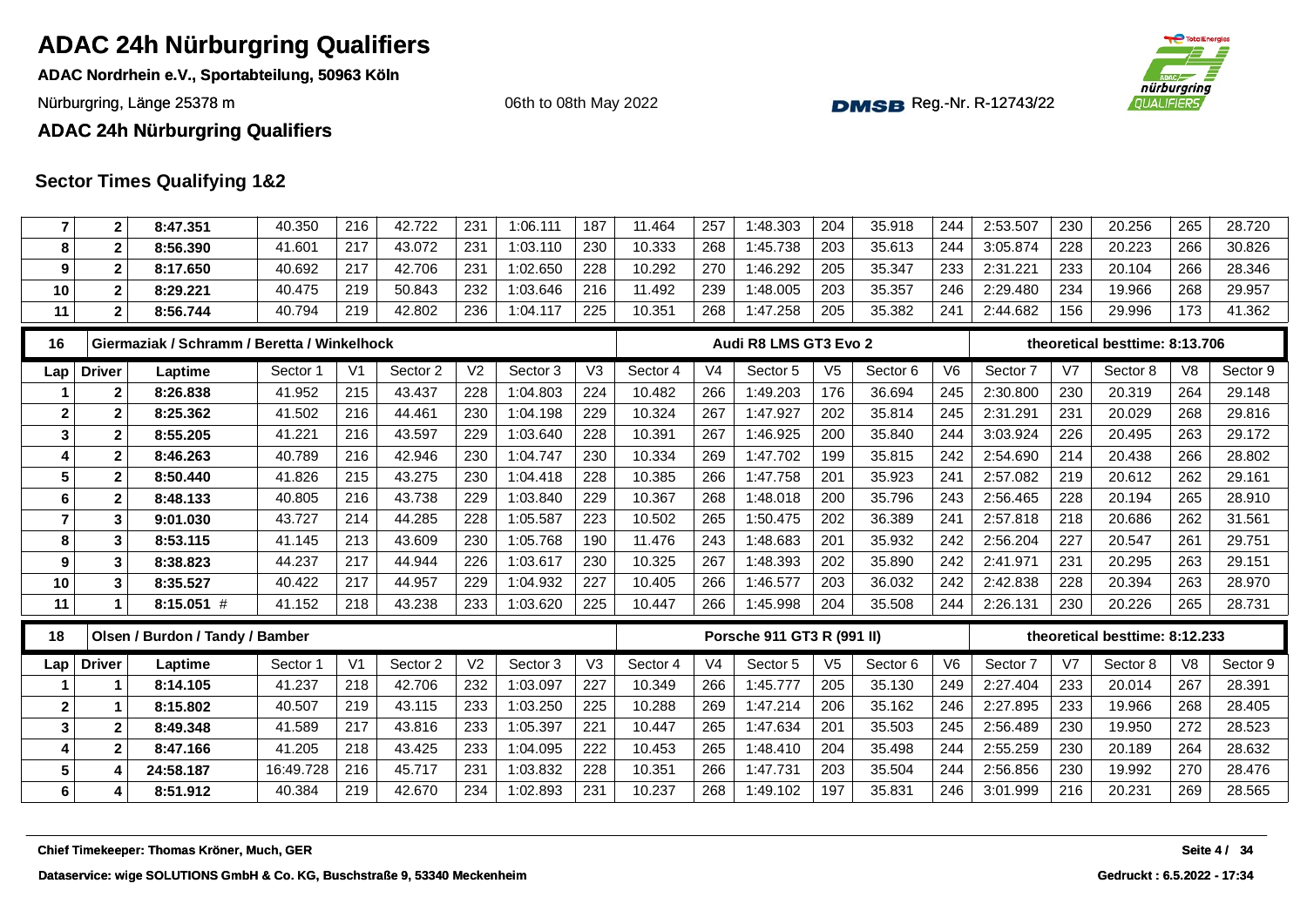**ADAC Nordrhein e.V., Sportabteilung, 50963 Köln**

Nürburgring, Länge 25378 m and the Communication of the Communication of the Communication of the Communication of the Communication of the Communication of the Communication of the Communication of the Communication of th

06th to 08th May 2022



**ADAC 24h Nürburgring Qualifiers**

| $\overline{7}$   | 4             | 8:41.896                           | 40.380   | 218            | 42.745   | 234            | 1:03.026 | 233            | 10.186   | 269            | 1:46.443                | 205            | 35.366   | 245            | 2:54.953 | 233 | 19.854                         | 271            | 28.943   |
|------------------|---------------|------------------------------------|----------|----------------|----------|----------------|----------|----------------|----------|----------------|-------------------------|----------------|----------|----------------|----------|-----|--------------------------------|----------------|----------|
| 8                | 4             | 17:30.733                          | 9:50.479 | 216            | 43.256   | 227            | 1:05.181 | 217            | 10.618   | 262            | 1:47.072                | 204            | 35.456   | 244            | 2:28.911 | 234 | 19.870                         | 272            | 29.890   |
| 9                | 4             | 8:13.538 #                         | 40.184   | 218            | 42.795   | 232            | 1:02.712 | 230            | 10.287   | 267            | 1:45.702                | 205            | 35.390   | 244            | 2:27.648 | 232 | 20.171                         | 266            | 28.649   |
| 20               |               | Krohn / Sims / Klingmann / Krütten |          |                |          |                |          |                |          |                | <b>BMW M4 GT3</b>       |                |          |                |          |     | theoretical besttime: 8:12.535 |                |          |
| Lap              | <b>Driver</b> | Laptime                            | Sector 1 | V <sub>1</sub> | Sector 2 | V <sub>2</sub> | Sector 3 | V3             | Sector 4 | V <sub>4</sub> | Sector 5                | V <sub>5</sub> | Sector 6 | V <sub>6</sub> | Sector 7 | V7  | Sector 8                       | V <sub>8</sub> | Sector 9 |
|                  | 1             | 8:17.571                           | 41.550   | 216            | 42.988   | 232            | 1:03.612 | 226            | 10.374   | 265            | 1:46.707                | 202            | 35.755   | 243            | 2:27.846 | 233 | 20.137                         | 266            | 28.602   |
| $\boldsymbol{2}$ | 1             | 8:17.924                           | 40.831   | 215            | 43.570   | 230            | 1:03.504 | 227            | 10.327   | 265            | 1:46.706                | 204            | 35.552   | 244            | 2:28.933 | 234 | 20.002                         | 267            | 28.499   |
| 3                | 3             | 8:49.694                           | 41.655   | 217            | 43.393   | 232            | 1:05.239 | 227            | 10.311   | 267            | 1:48.326                | 203            | 35.845   | 244            | 2:55.888 | 229 | 20.222                         | 266            | 28.815   |
| 4                | 3             | 8:44.551                           | 41.136   | 216            | 43.291   | 232            | 1:04.285 | 228            | 10.288   | 268            | 1:48.160                | 202            | 35.835   | 244            | 2:52.784 | 233 | 19.870                         | 271            | 28.902   |
| $5\phantom{.0}$  | 3             | 8:42.923                           | 41.728   | 216            | 43.471   | 232            | 1:03.717 | 230            | 10.212   | 270            | 1:47.327                | 203            | 35.725   | 243            | 2:52.056 | 233 | 20.059                         | 267            | 28.628   |
| $\bf 6$          | 3             | 8:44.561                           | 41.641   | 216            | 43.520   | 235            | 1:03.769 | 230            | 10.255   | 268            | 1:47.766                | 202            | 36.649   | 247            | 2:52.497 | 234 | 19.940                         | 269            | 28.524   |
| $\overline{7}$   |               | 31:49.709                          | 23:59.06 | 215            | 44.638   | 229            | 1:04.913 | 221            | 10.476   | 264            | 1:49.406                | 203            | 35.772   | 242            | 2:35.921 | 233 | 20.076                         | 267            | 29.446   |
| 8                | 1             | $8:13.125$ #                       | 40.701   | 218            | 42.902   | 234            | 1:02.920 | 233            | 10.170   | 269            | 1:46.020                | 203            | 35.559   | 242            | 2:26.595 | 235 | 19.810                         | 270            | 28.448   |
| 9                | 1             | 8:13.716                           | 40.357   | 218            | 43.130   | 234            | 1:02.965 | 224            | 10.444   | 265            | 1:46.037                | 203            | 35.477   | 244            | 2:27.078 | 233 | 19.944                         | 270            | 28.284   |
|                  |               |                                    |          |                |          |                |          |                |          |                |                         |                |          |                |          |     |                                |                |          |
| 21               |               | <b>Putman / Espenlaub / Lewis</b>  |          |                |          |                |          |                |          |                | <b>Mercedes-AMG GT3</b> |                |          |                |          |     | theoretical besttime: 8:20.690 |                |          |
| Lap              | <b>Driver</b> | Laptime                            | Sector 1 | V <sub>1</sub> | Sector 2 | V <sub>2</sub> | Sector 3 | V <sub>3</sub> | Sector 4 | V <sub>4</sub> | Sector 5                | V <sub>5</sub> | Sector 6 | V <sub>6</sub> | Sector 7 | V7  | Sector 8                       | V <sub>8</sub> | Sector 9 |
|                  | 2             | 8:53.436                           | 41.701   | 217            | 44.027   | 231            | 1:05.044 | 225            | 10.423   | 265            | 1:51.240                | 204            | 35.704   | 249            | 2:56.795 | 230 | 20.073                         | 271            | 28.429   |
| $\mathbf{2}$     | 1             | 9:26.777                           | 44.758   | 216            | 45.884   | 228            | 1:09.478 | 211            | 10.723   | 261            | 1:54.307                | 199            | 36.972   | 244            | 3:10.746 | 219 | 20.696                         | 261            | 33.213   |
| $\mathbf{3}$     | 1             | 9:30.264                           | 42.874   | 194            | 46.093   | 231            | 1:11.856 | 199            | 10.990   | 258            | 1:58.088                | 198            | 36.790   | 243            | 3:06.133 | 212 | 26.278                         | 227            | 31.162   |
| 4                | 1             | 9:20.449                           | 43.373   | 217            | 45.506   | 230            | 1:09.408 | 197            | 11.143   | 255            | 1:55.947                | 198            | 36.621   | 245            | 3:07.582 | 219 | 20.684                         | 262            | 30.185   |
| 5                | 1             | 9:26.063                           | 41.915   | 217            | 45.942   | 230            | 1:08.725 | 210            | 10.746   | 261            | 1:55.271                | 199            | 36.527   | 236            | 3:16.452 | 222 | 20.554                         | 263            | 29.931   |
| 6                | $\mathbf{2}$  | 8:42.925                           | 41.697   | 218            | 43.468   | 231            | 1:08.987 | 195            | 11.113   | 258            | 1:51.592                | 203            | 36.260   | 242            | 2:40.724 | 228 | 20.135                         | 270            | 28.949   |
| $\overline{7}$   | $\mathbf 2$   | 8:26.033                           | 40.702   | 218            | 43.307   | 230            | 1:04.477 | 225            | 10.402   | 264            | 1:47.875                | 205            | 35.493   | 250            | 2:34.912 | 230 | 20.297                         | 265            | 28.568   |
| 8                | $\mathbf{2}$  | 8:22.926 #                         | 41.182   | 220            | 43.242   | 234            | 1:04.311 | 206            | 10.820   | 261            | 1:48.586                | 204            | 35.675   | 247            | 2:30.163 | 230 | 20.260                         | 264            | 28.687   |
|                  |               |                                    |          |                |          |                |          |                |          |                |                         |                |          |                |          |     |                                |                |          |
|                  |               |                                    |          |                |          |                |          |                |          |                |                         |                |          |                |          |     |                                |                |          |
|                  |               |                                    |          |                |          |                |          |                |          |                |                         |                |          |                |          |     |                                |                |          |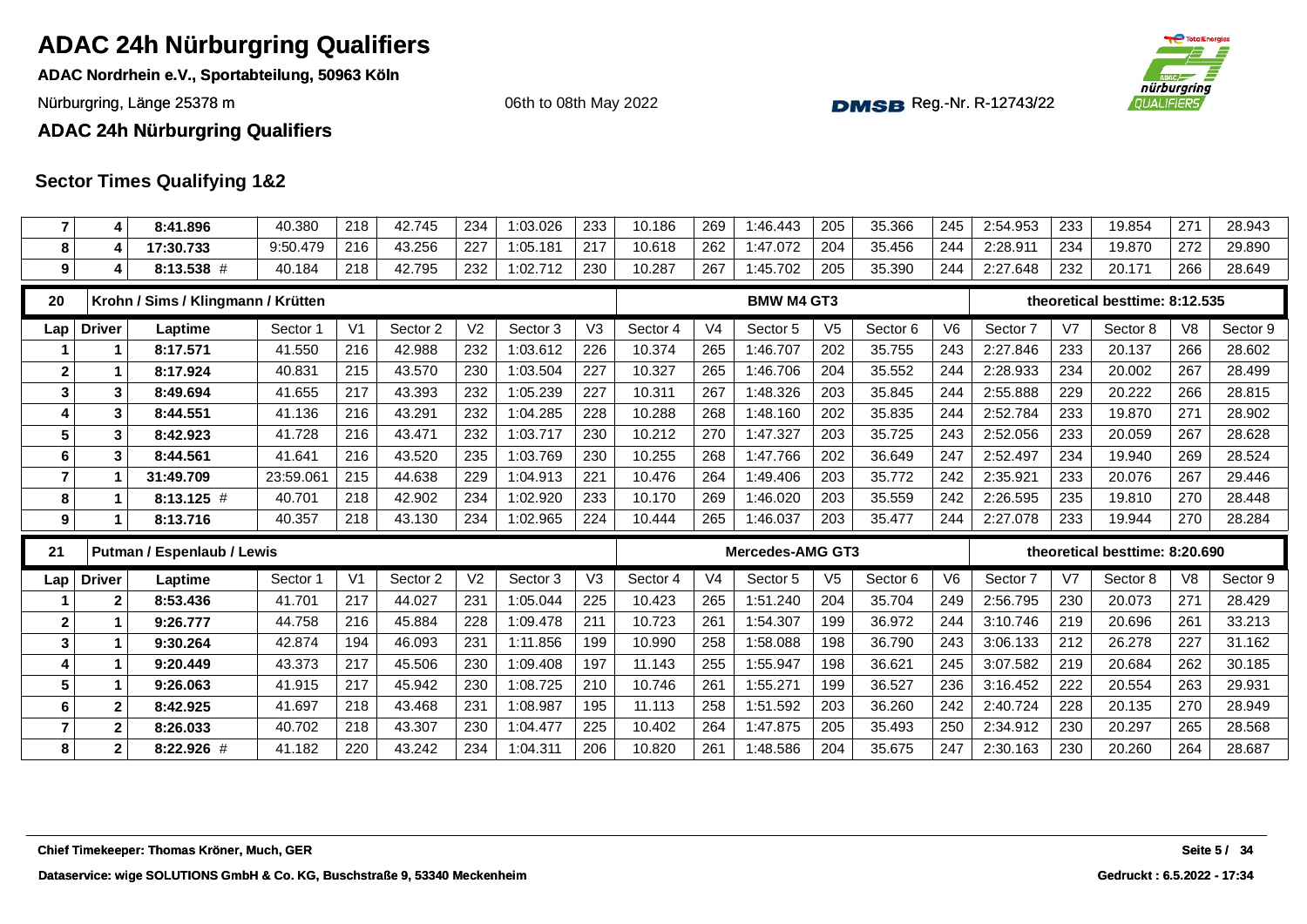**ADAC Nordrhein e.V., Sportabteilung, 50963 Köln**

Nürburgring, Länge 25378 m and the Communication of the Communication of the Communication of the Communication of the Communication of the Communication of the Communication of the Communication of the Communication of th

06th to 08th May 2022



**ADAC 24h Nürburgring Qualifiers**

| V <sub>2</sub><br>V <sub>1</sub><br>Sector 2<br>V3<br>V <sub>4</sub><br>V <sub>5</sub><br>V <sub>6</sub><br>V <sub>7</sub><br><b>Driver</b><br>Sector 3<br>Sector 4<br>Sector 5<br>Sector 6<br>Sector 8<br>V <sub>8</sub><br>Laptime<br>Sector 1<br>Sector 7<br>Lap<br>41.211<br>215<br>42.661<br>229<br>1:03.315<br>232<br>10.333<br>268<br>1:46.662<br>202<br>35.639<br>242<br>2:26.306<br>231<br>20.379<br>261<br>8:15.331<br>1<br>42.830<br>$\mathbf{2}$<br>$8:14.219$ #<br>40.284<br>216<br>229<br>1:03.489<br>233<br>10.287<br>268<br>1:46.152<br>205<br>35.575<br>245<br>2:26.681<br>233<br>20.150<br>264<br>41.763<br>216<br>42.932<br>232<br>1:04.880<br>230<br>10.354<br>267<br>1:47.020<br>205<br>35.545<br>244<br>2:54.349<br>231<br>20.211<br>264<br>3<br>8:45.930<br>1<br>42.638<br>233<br>1:03.290<br>1:46.927<br>35.479<br>247<br>2:56.192<br>8:44.092<br>40.364<br>217<br>233<br>10.177<br>271<br>232<br>20.145<br>263<br>4<br>1<br>43.248<br>231<br>1:03.775<br>1:48.596<br>203<br>35.950<br>2:57.581<br>20.202<br>5<br>41.791<br>216<br>230<br>10.331<br>270<br>242<br>228<br>266<br>$\mathbf{2}$<br>8:50.168<br>1:47.141<br>2:58.067<br>40.577<br>217<br>43.040<br>227<br>1:03.522<br>228<br>10.344<br>269<br>204<br>35.503<br>245<br>231<br>19.979<br>266<br>6<br>$\mathbf{2}$<br>8:47.158<br>$\overline{7}$<br>2:53.799<br>$\mathbf{2}$<br>8:44.361<br>40.368<br>217<br>42.980<br>233<br>1:04.914<br>229<br>10.347<br>268<br>1:47.042<br>203<br>35.661<br>242<br>229<br>20.368<br>262<br>40.218<br>218<br>43.629<br>231<br>1:03.507<br>229<br>10.342<br>269<br>1:46.390<br>205<br>35.705<br>242<br>2:36.790<br>205<br>21.394<br>258<br>8<br>$\mathbf{2}$<br>8:26.987<br>Dontje / Fetzer / Reicher / Rocco Di Torrepadula<br>23<br>Audi R8 LMS GT3 Evo 2<br>theoretical besttime: 8:20.462<br>V <sub>2</sub><br>V <sub>6</sub><br>Sector 2<br>Sector 3<br>V <sub>3</sub><br>Sector 4<br>V <sub>4</sub><br>Sector 5<br>V <sub>5</sub><br>Sector 6<br>V <sub>7</sub><br>Sector 8<br>V <sub>8</sub><br>Sector 1<br>V <sub>1</sub><br>Sector 7<br><b>Driver</b><br>Laptime<br>Lap<br>217<br>229<br>43.045<br>44.044<br>1:07.011<br>216<br>10.660<br>264<br>1:50.434<br>201<br>35.968<br>242<br>2:33.897<br>227<br>20.313<br>264<br>5<br>8:34.860<br>1:06.624<br>3:03.345<br>42.010<br>215<br>44.568<br>229<br>219<br>10.575<br>264<br>1:49.961<br>201<br>35.943<br>243<br>221<br>265<br>$\mathbf{2}$<br>9:02.693<br>20.399<br>5<br>215<br>44.640<br>229<br>1:06.525<br>10.645<br>1:49.302<br>36.053<br>3:00.428<br>227<br>3<br>$\boldsymbol{2}$<br>43.268<br>216<br>264<br>205<br>246<br>20.382<br>263<br>9:00.350<br>217<br>44.408<br>230<br>1:05.069<br>224<br>1:48.466<br>206<br>35.857<br>246<br>2:57.227<br>227<br>4<br>$\mathbf{2}$<br>8:51.769<br>41.017<br>10.447<br>267<br>20.335<br>265<br>230<br>1:06.827<br>1:51.989<br>36.271<br>214<br>5<br>42.555<br>216<br>44.477<br>216<br>10.629<br>264<br>202<br>243<br>3:01.018<br>20.882<br>260<br>9:04.392<br>$\mathbf 1$<br>1:06.079<br>1:49.224<br>36.365<br>2:33.404<br>40.869<br>217<br>44.401<br>229<br>220<br>10.529<br>266<br>203<br>242<br>225<br>20.623<br>259<br>6<br>8:31.075<br>1<br>$\overline{7}$<br>217<br>44.397<br>231<br>1:08.510<br>211<br>10.720<br>1:51.856<br>203<br>36.116<br>2:43.336<br>214<br>3<br>42.183<br>264<br>246<br>20.804<br>262<br>8:47.377<br>215<br>43.701<br>227<br>203<br>2:28.545<br>227<br>8<br>$8:21.718$ #<br>41.967<br>230<br>1:04.318<br>10.415<br>267<br>1:47.529<br>35.845<br>244<br>20.471<br>260<br>$\mathbf{2}$<br>24<br>Kolb / Drudi / Mies<br>Audi R8 LMS GT3 Evo 2<br>theoretical besttime: 8:12.384 | theoretical besttime: 8:12.933 |
|----------------------------------------------------------------------------------------------------------------------------------------------------------------------------------------------------------------------------------------------------------------------------------------------------------------------------------------------------------------------------------------------------------------------------------------------------------------------------------------------------------------------------------------------------------------------------------------------------------------------------------------------------------------------------------------------------------------------------------------------------------------------------------------------------------------------------------------------------------------------------------------------------------------------------------------------------------------------------------------------------------------------------------------------------------------------------------------------------------------------------------------------------------------------------------------------------------------------------------------------------------------------------------------------------------------------------------------------------------------------------------------------------------------------------------------------------------------------------------------------------------------------------------------------------------------------------------------------------------------------------------------------------------------------------------------------------------------------------------------------------------------------------------------------------------------------------------------------------------------------------------------------------------------------------------------------------------------------------------------------------------------------------------------------------------------------------------------------------------------------------------------------------------------------------------------------------------------------------------------------------------------------------------------------------------------------------------------------------------------------------------------------------------------------------------------------------------------------------------------------------------------------------------------------------------------------------------------------------------------------------------------------------------------------------------------------------------------------------------------------------------------------------------------------------------------------------------------------------------------------------------------------------------------------------------------------------------------------------------------------------------------------------------------------------------------------------------------------------------------------------------------------------------------------------------------------------------------------------------------------------------------------------------------------------------------------------------------------------------------------------------------------------------------------------------------------------------------------------------------------------------------------------------------------------------------------------------------------------------------------------------|--------------------------------|
|                                                                                                                                                                                                                                                                                                                                                                                                                                                                                                                                                                                                                                                                                                                                                                                                                                                                                                                                                                                                                                                                                                                                                                                                                                                                                                                                                                                                                                                                                                                                                                                                                                                                                                                                                                                                                                                                                                                                                                                                                                                                                                                                                                                                                                                                                                                                                                                                                                                                                                                                                                                                                                                                                                                                                                                                                                                                                                                                                                                                                                                                                                                                                                                                                                                                                                                                                                                                                                                                                                                                                                                                                                  | Sector 9                       |
|                                                                                                                                                                                                                                                                                                                                                                                                                                                                                                                                                                                                                                                                                                                                                                                                                                                                                                                                                                                                                                                                                                                                                                                                                                                                                                                                                                                                                                                                                                                                                                                                                                                                                                                                                                                                                                                                                                                                                                                                                                                                                                                                                                                                                                                                                                                                                                                                                                                                                                                                                                                                                                                                                                                                                                                                                                                                                                                                                                                                                                                                                                                                                                                                                                                                                                                                                                                                                                                                                                                                                                                                                                  | 28.825                         |
|                                                                                                                                                                                                                                                                                                                                                                                                                                                                                                                                                                                                                                                                                                                                                                                                                                                                                                                                                                                                                                                                                                                                                                                                                                                                                                                                                                                                                                                                                                                                                                                                                                                                                                                                                                                                                                                                                                                                                                                                                                                                                                                                                                                                                                                                                                                                                                                                                                                                                                                                                                                                                                                                                                                                                                                                                                                                                                                                                                                                                                                                                                                                                                                                                                                                                                                                                                                                                                                                                                                                                                                                                                  | 28.771                         |
|                                                                                                                                                                                                                                                                                                                                                                                                                                                                                                                                                                                                                                                                                                                                                                                                                                                                                                                                                                                                                                                                                                                                                                                                                                                                                                                                                                                                                                                                                                                                                                                                                                                                                                                                                                                                                                                                                                                                                                                                                                                                                                                                                                                                                                                                                                                                                                                                                                                                                                                                                                                                                                                                                                                                                                                                                                                                                                                                                                                                                                                                                                                                                                                                                                                                                                                                                                                                                                                                                                                                                                                                                                  | 28.876                         |
|                                                                                                                                                                                                                                                                                                                                                                                                                                                                                                                                                                                                                                                                                                                                                                                                                                                                                                                                                                                                                                                                                                                                                                                                                                                                                                                                                                                                                                                                                                                                                                                                                                                                                                                                                                                                                                                                                                                                                                                                                                                                                                                                                                                                                                                                                                                                                                                                                                                                                                                                                                                                                                                                                                                                                                                                                                                                                                                                                                                                                                                                                                                                                                                                                                                                                                                                                                                                                                                                                                                                                                                                                                  | 28.880                         |
|                                                                                                                                                                                                                                                                                                                                                                                                                                                                                                                                                                                                                                                                                                                                                                                                                                                                                                                                                                                                                                                                                                                                                                                                                                                                                                                                                                                                                                                                                                                                                                                                                                                                                                                                                                                                                                                                                                                                                                                                                                                                                                                                                                                                                                                                                                                                                                                                                                                                                                                                                                                                                                                                                                                                                                                                                                                                                                                                                                                                                                                                                                                                                                                                                                                                                                                                                                                                                                                                                                                                                                                                                                  | 28.694                         |
|                                                                                                                                                                                                                                                                                                                                                                                                                                                                                                                                                                                                                                                                                                                                                                                                                                                                                                                                                                                                                                                                                                                                                                                                                                                                                                                                                                                                                                                                                                                                                                                                                                                                                                                                                                                                                                                                                                                                                                                                                                                                                                                                                                                                                                                                                                                                                                                                                                                                                                                                                                                                                                                                                                                                                                                                                                                                                                                                                                                                                                                                                                                                                                                                                                                                                                                                                                                                                                                                                                                                                                                                                                  | 28.985                         |
|                                                                                                                                                                                                                                                                                                                                                                                                                                                                                                                                                                                                                                                                                                                                                                                                                                                                                                                                                                                                                                                                                                                                                                                                                                                                                                                                                                                                                                                                                                                                                                                                                                                                                                                                                                                                                                                                                                                                                                                                                                                                                                                                                                                                                                                                                                                                                                                                                                                                                                                                                                                                                                                                                                                                                                                                                                                                                                                                                                                                                                                                                                                                                                                                                                                                                                                                                                                                                                                                                                                                                                                                                                  | 28.882                         |
|                                                                                                                                                                                                                                                                                                                                                                                                                                                                                                                                                                                                                                                                                                                                                                                                                                                                                                                                                                                                                                                                                                                                                                                                                                                                                                                                                                                                                                                                                                                                                                                                                                                                                                                                                                                                                                                                                                                                                                                                                                                                                                                                                                                                                                                                                                                                                                                                                                                                                                                                                                                                                                                                                                                                                                                                                                                                                                                                                                                                                                                                                                                                                                                                                                                                                                                                                                                                                                                                                                                                                                                                                                  | 29.012                         |
|                                                                                                                                                                                                                                                                                                                                                                                                                                                                                                                                                                                                                                                                                                                                                                                                                                                                                                                                                                                                                                                                                                                                                                                                                                                                                                                                                                                                                                                                                                                                                                                                                                                                                                                                                                                                                                                                                                                                                                                                                                                                                                                                                                                                                                                                                                                                                                                                                                                                                                                                                                                                                                                                                                                                                                                                                                                                                                                                                                                                                                                                                                                                                                                                                                                                                                                                                                                                                                                                                                                                                                                                                                  |                                |
|                                                                                                                                                                                                                                                                                                                                                                                                                                                                                                                                                                                                                                                                                                                                                                                                                                                                                                                                                                                                                                                                                                                                                                                                                                                                                                                                                                                                                                                                                                                                                                                                                                                                                                                                                                                                                                                                                                                                                                                                                                                                                                                                                                                                                                                                                                                                                                                                                                                                                                                                                                                                                                                                                                                                                                                                                                                                                                                                                                                                                                                                                                                                                                                                                                                                                                                                                                                                                                                                                                                                                                                                                                  | Sector 9                       |
|                                                                                                                                                                                                                                                                                                                                                                                                                                                                                                                                                                                                                                                                                                                                                                                                                                                                                                                                                                                                                                                                                                                                                                                                                                                                                                                                                                                                                                                                                                                                                                                                                                                                                                                                                                                                                                                                                                                                                                                                                                                                                                                                                                                                                                                                                                                                                                                                                                                                                                                                                                                                                                                                                                                                                                                                                                                                                                                                                                                                                                                                                                                                                                                                                                                                                                                                                                                                                                                                                                                                                                                                                                  | 29.488                         |
|                                                                                                                                                                                                                                                                                                                                                                                                                                                                                                                                                                                                                                                                                                                                                                                                                                                                                                                                                                                                                                                                                                                                                                                                                                                                                                                                                                                                                                                                                                                                                                                                                                                                                                                                                                                                                                                                                                                                                                                                                                                                                                                                                                                                                                                                                                                                                                                                                                                                                                                                                                                                                                                                                                                                                                                                                                                                                                                                                                                                                                                                                                                                                                                                                                                                                                                                                                                                                                                                                                                                                                                                                                  | 29.268                         |
|                                                                                                                                                                                                                                                                                                                                                                                                                                                                                                                                                                                                                                                                                                                                                                                                                                                                                                                                                                                                                                                                                                                                                                                                                                                                                                                                                                                                                                                                                                                                                                                                                                                                                                                                                                                                                                                                                                                                                                                                                                                                                                                                                                                                                                                                                                                                                                                                                                                                                                                                                                                                                                                                                                                                                                                                                                                                                                                                                                                                                                                                                                                                                                                                                                                                                                                                                                                                                                                                                                                                                                                                                                  | 29.107                         |
|                                                                                                                                                                                                                                                                                                                                                                                                                                                                                                                                                                                                                                                                                                                                                                                                                                                                                                                                                                                                                                                                                                                                                                                                                                                                                                                                                                                                                                                                                                                                                                                                                                                                                                                                                                                                                                                                                                                                                                                                                                                                                                                                                                                                                                                                                                                                                                                                                                                                                                                                                                                                                                                                                                                                                                                                                                                                                                                                                                                                                                                                                                                                                                                                                                                                                                                                                                                                                                                                                                                                                                                                                                  | 28.943                         |
|                                                                                                                                                                                                                                                                                                                                                                                                                                                                                                                                                                                                                                                                                                                                                                                                                                                                                                                                                                                                                                                                                                                                                                                                                                                                                                                                                                                                                                                                                                                                                                                                                                                                                                                                                                                                                                                                                                                                                                                                                                                                                                                                                                                                                                                                                                                                                                                                                                                                                                                                                                                                                                                                                                                                                                                                                                                                                                                                                                                                                                                                                                                                                                                                                                                                                                                                                                                                                                                                                                                                                                                                                                  | 29.744                         |
|                                                                                                                                                                                                                                                                                                                                                                                                                                                                                                                                                                                                                                                                                                                                                                                                                                                                                                                                                                                                                                                                                                                                                                                                                                                                                                                                                                                                                                                                                                                                                                                                                                                                                                                                                                                                                                                                                                                                                                                                                                                                                                                                                                                                                                                                                                                                                                                                                                                                                                                                                                                                                                                                                                                                                                                                                                                                                                                                                                                                                                                                                                                                                                                                                                                                                                                                                                                                                                                                                                                                                                                                                                  | 29.581                         |
|                                                                                                                                                                                                                                                                                                                                                                                                                                                                                                                                                                                                                                                                                                                                                                                                                                                                                                                                                                                                                                                                                                                                                                                                                                                                                                                                                                                                                                                                                                                                                                                                                                                                                                                                                                                                                                                                                                                                                                                                                                                                                                                                                                                                                                                                                                                                                                                                                                                                                                                                                                                                                                                                                                                                                                                                                                                                                                                                                                                                                                                                                                                                                                                                                                                                                                                                                                                                                                                                                                                                                                                                                                  | 29.455                         |
|                                                                                                                                                                                                                                                                                                                                                                                                                                                                                                                                                                                                                                                                                                                                                                                                                                                                                                                                                                                                                                                                                                                                                                                                                                                                                                                                                                                                                                                                                                                                                                                                                                                                                                                                                                                                                                                                                                                                                                                                                                                                                                                                                                                                                                                                                                                                                                                                                                                                                                                                                                                                                                                                                                                                                                                                                                                                                                                                                                                                                                                                                                                                                                                                                                                                                                                                                                                                                                                                                                                                                                                                                                  | 28.927                         |
|                                                                                                                                                                                                                                                                                                                                                                                                                                                                                                                                                                                                                                                                                                                                                                                                                                                                                                                                                                                                                                                                                                                                                                                                                                                                                                                                                                                                                                                                                                                                                                                                                                                                                                                                                                                                                                                                                                                                                                                                                                                                                                                                                                                                                                                                                                                                                                                                                                                                                                                                                                                                                                                                                                                                                                                                                                                                                                                                                                                                                                                                                                                                                                                                                                                                                                                                                                                                                                                                                                                                                                                                                                  |                                |
| V <sub>1</sub><br>V <sub>2</sub><br>V <sub>5</sub><br>V <sub>6</sub><br>V <sub>7</sub><br>Sector 2<br>Sector 3<br>V <sub>3</sub><br>Sector 4<br>V <sub>4</sub><br>Sector 5<br>Sector <sub>6</sub><br>Sector 7<br>Sector 8<br>V <sub>8</sub><br><b>Driver</b><br>Sector 1<br>Laptime<br>Lap                                                                                                                                                                                                                                                                                                                                                                                                                                                                                                                                                                                                                                                                                                                                                                                                                                                                                                                                                                                                                                                                                                                                                                                                                                                                                                                                                                                                                                                                                                                                                                                                                                                                                                                                                                                                                                                                                                                                                                                                                                                                                                                                                                                                                                                                                                                                                                                                                                                                                                                                                                                                                                                                                                                                                                                                                                                                                                                                                                                                                                                                                                                                                                                                                                                                                                                                       | Sector 9                       |
| 43.357<br>215<br>229<br>1:03.811<br>229<br>10.331<br>1:46.796<br>205<br>35.928<br>2:26.484<br>233<br>20.066<br>267<br>3<br>8:16.795<br>41.403<br>267<br>244                                                                                                                                                                                                                                                                                                                                                                                                                                                                                                                                                                                                                                                                                                                                                                                                                                                                                                                                                                                                                                                                                                                                                                                                                                                                                                                                                                                                                                                                                                                                                                                                                                                                                                                                                                                                                                                                                                                                                                                                                                                                                                                                                                                                                                                                                                                                                                                                                                                                                                                                                                                                                                                                                                                                                                                                                                                                                                                                                                                                                                                                                                                                                                                                                                                                                                                                                                                                                                                                      | 28.619                         |
| 42.664<br>1:06.387<br>$\overline{2}$<br>40.261<br>216<br>235<br>225<br>10.346<br>269<br>1:46.939<br>204<br>35.509<br>244<br>2:27.147<br>232<br>20.159<br>266<br>3<br>8:18.018                                                                                                                                                                                                                                                                                                                                                                                                                                                                                                                                                                                                                                                                                                                                                                                                                                                                                                                                                                                                                                                                                                                                                                                                                                                                                                                                                                                                                                                                                                                                                                                                                                                                                                                                                                                                                                                                                                                                                                                                                                                                                                                                                                                                                                                                                                                                                                                                                                                                                                                                                                                                                                                                                                                                                                                                                                                                                                                                                                                                                                                                                                                                                                                                                                                                                                                                                                                                                                                    | 28,606                         |
| $\mathbf{3}$<br>3<br>42.661<br>228<br>203<br>2:52.625<br>232<br>8:41.006<br>40.891<br>217<br>231<br>1:02.919<br>10.414<br>264<br>1:46.084<br>35.603<br>245<br>20.069<br>267                                                                                                                                                                                                                                                                                                                                                                                                                                                                                                                                                                                                                                                                                                                                                                                                                                                                                                                                                                                                                                                                                                                                                                                                                                                                                                                                                                                                                                                                                                                                                                                                                                                                                                                                                                                                                                                                                                                                                                                                                                                                                                                                                                                                                                                                                                                                                                                                                                                                                                                                                                                                                                                                                                                                                                                                                                                                                                                                                                                                                                                                                                                                                                                                                                                                                                                                                                                                                                                      | 29.740                         |
|                                                                                                                                                                                                                                                                                                                                                                                                                                                                                                                                                                                                                                                                                                                                                                                                                                                                                                                                                                                                                                                                                                                                                                                                                                                                                                                                                                                                                                                                                                                                                                                                                                                                                                                                                                                                                                                                                                                                                                                                                                                                                                                                                                                                                                                                                                                                                                                                                                                                                                                                                                                                                                                                                                                                                                                                                                                                                                                                                                                                                                                                                                                                                                                                                                                                                                                                                                                                                                                                                                                                                                                                                                  |                                |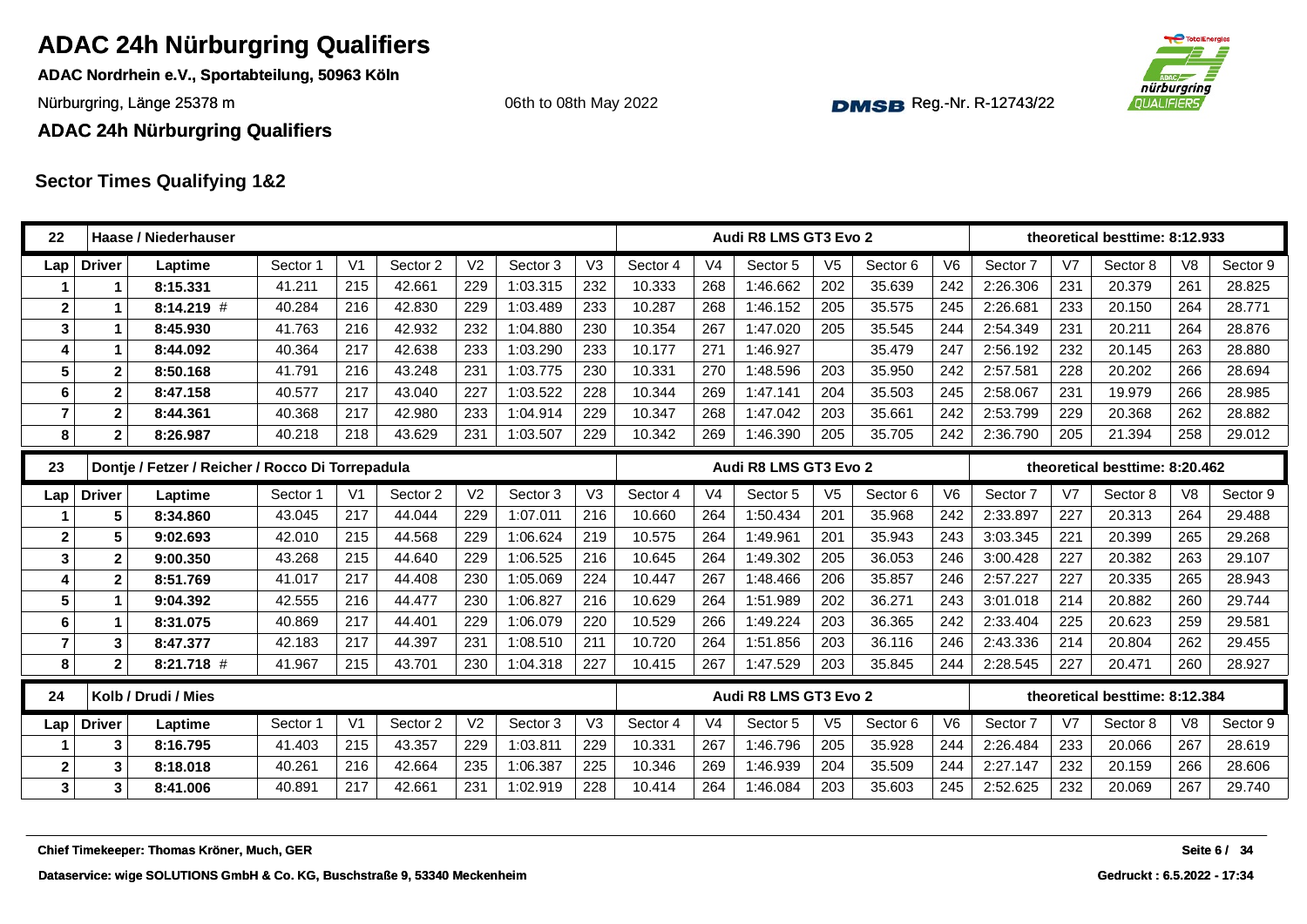**ADAC Nordrhein e.V., Sportabteilung, 50963 Köln**

Nürburgring, Länge 25378 m and the Communication of the Communication of the Communication of the Communication of the Communication of the Communication of the Communication of the Communication of the Communication of th

06th to 08th May 2022



#### **ADAC 24h Nürburgring Qualifiers**

| 4                       | 3             | 8:42.526                                   | 40.150   | 217            | 42.739   | 231            | 1:03.326 | 229            | 10.327   | 267            | 1:47.320                   | 205            | 35.456   | 246            | 2:54.365 | 232            | 20.141                         | 264 | 28.702       |
|-------------------------|---------------|--------------------------------------------|----------|----------------|----------|----------------|----------|----------------|----------|----------------|----------------------------|----------------|----------|----------------|----------|----------------|--------------------------------|-----|--------------|
| 5                       | $\mathbf 1$   | 8:52.705                                   | 41.846   | 217            | 43.573   | 231            | 1:04.637 | 211            | 10.865   | 260            | 1:49.481                   | 202            | 36.283   | 244            | 2:57.010 | 228            | 20.181                         | 266 | 28.829       |
| 6                       | 1             | 8:53.025                                   | 41.264   | 216            | 43.333   | 232            | 1:04.682 | 223            | 10.433   | 269            | 1:48.196                   | 203            | 35.775   | 244            | 2:59.687 | 228            | 20.215                         | 263 | 29.440       |
| $\overline{7}$          | $\mathbf 1$   | 8:47.857                                   | 41.614   | 218            | 43.624   | 230            | 1:05.154 | 227            | 10.369   | 267            | 1:47.520                   | 203            | 35.696   | 244            | 2:54.328 | 231            | 20.143                         | 266 | 29.409       |
| 8                       | 1             | 8:30.022                                   | 40.873   | 220            | 43.417   | 230            | 1:04.663 | 226            | 10.362   | 266            | 1:47.649                   | 202            | 35.655   | 248            | 2:34.832 | 194            | 22.152                         | 257 | 30.419       |
| 9                       | $\mathbf 1$   | 8:36.849                                   | 42.117   | 217            | 43.254   | 230            | 1:04.352 | 227            | 10.357   | 266            | 1:48.800                   | 203            | 36.763   | 244            | 2:41.709 | 231            | 20.311                         | 262 | 29.186       |
| 10                      |               | $8:15.571$ #                               | 41.471   | 216            | 42.947   | 231            | 1:03.702 | 229            | 10.289   | 267            | 1:46.703                   | 204            | 35.415   | 245            | 2:26.194 | 234            | 20.140                         | 265 | 28.710       |
| 25                      |               | Thyssen / Rader / Menzel / Güven           |          |                |          |                |          |                |          |                | Porsche 911 GT3 R (991 II) |                |          |                |          |                | theoretical besttime: 8:08.654 |     |              |
| Lap                     | <b>Driver</b> | Laptime                                    | Sector 1 | V <sub>1</sub> | Sector 2 | V <sub>2</sub> | Sector 3 | V <sub>3</sub> | Sector 4 | V <sub>4</sub> | Sector 5                   | V <sub>5</sub> | Sector 6 | V <sub>6</sub> | Sector 7 | V <sub>7</sub> | Sector 8                       | V8  | Sector 9     |
|                         | 3             | $8:09.232$ #                               | 40.642   | 216            | 42.596   | 234            | 1:02.796 | 230            | 10.300   | 261            | 1:45.138                   | 209            | 35.143   | 247            | 2:24.205 | 233            | 20.029                         | 264 | 28.383       |
| $\mathbf{2}$            | 3             | 8:12.698                                   | 40.381   | 216            | 43.374   | 233            | 1:04.430 | 230            | 10.245   | 271            | 1:44.950                   | 208            | 35.265   | 249            | 2:25.659 | 232            | 19.955                         | 267 | 28.439       |
| 3                       | $\mathbf{2}$  | 9:03.174                                   | 43.143   | 214            | 44.675   | 210            | 1:06.443 | 214            | 10.792   | 252            | 1:50.821                   |                | 36.359   | 242            | 3:01.079 | 218            | 20.598                         | 263 | 29.264       |
| 4                       | $\mathbf{2}$  | 9:14.687                                   | 41.437   | 217            | 45.000   | 232            | 1:07.858 | 213            | 10.748   | 253            | 1:52.525                   | 204            | 36.618   | 244            | 3:07.889 | 220            | 20.556                         | 259 | 32.056       |
| 5                       | $\mathbf{2}$  | 13:50.452                                  | 5:17.205 | 212            | 45.019   | 234            | 1:11.122 | 195            | 11.207   | 255            | 1:51.358                   | 203            | 36.474   | 241            | 3:08.132 | 218            | 20.399                         | 267 | 29.536       |
| 6                       |               | 8:45.130                                   | 42.230   | 216            | 45.050   | 228            | 1:07.374 | 206            | 10.905   | 258            | 1:53.217                   | 200            | 36.449   | 237            | 2:39.804 | 220            | 20.661                         | 265 | 29.440       |
| 7                       | 1             | 8:39.355                                   | 41.824   | 209            | 44.942   | 229            | 1:07.497 | 213            | 10.712   | 256            | 1:51.678                   | 201            | 36.288   | 247            | 2:37.183 | 221            | 20.277                         | 270 | 28.954       |
| 26                      |               | Grossmann / Trummer / Hirschi / Ludwig     |          |                |          |                |          |                |          |                | Ferrari 488 GT3            |                |          |                |          |                | theoretical besttime: 8:11.634 |     |              |
| Lap                     | <b>Driver</b> | Laptime                                    | Sector 1 | V <sub>1</sub> | Sector 2 | V <sub>2</sub> | Sector 3 | V3             | Sector 4 | V <sub>4</sub> | Sector 5                   | V <sub>5</sub> | Sector 6 | V <sub>6</sub> | Sector 7 | V7             | Sector 8                       | V8  | Sector 9     |
|                         | 4             | $8:12.302$ #                               | 40.697   | 217            | 42.709   | 229            | 1:02.645 | 229            | 10.369   | 264            | 1:45.920                   | 203            | 35.501   | 240            | 2:25.342 | 232            | 20.339                         | 263 | 28.780       |
| $\mathbf{2}$            | 4             | 8:30.018                                   | 40.725   | 218            | 42.792   | 231            | 1:03.385 | 227            | 10.280   | 268            | 1:46.024                   | 203            | 36.582   | 240            | 2:41.228 | 233            | 20.228                         | 264 | 28.774       |
| $\mathbf{3}$            | 4             | 8:46.380                                   | 41.121   | 217            | 42.792   | 232            | 1:04.627 | 225            | 10.459   | 262            | 1:46.330                   |                | 35.837   | 240            | 2:56.126 | 233            | 20.381                         | 261 | 28.707       |
| 4                       |               | 8:49.657                                   | 42.406   | 216            | 43.741   | 231            | 1:03.979 | 225            | 10.411   | 263            | 1:47.154                   | 203            | 35.948   | 239            | 2:56.508 | 226            | 20.413                         | 262 | 29.097       |
| $5\phantom{a}$          | 1             | 8:47.336                                   | 41.244   | 216            | 43.810   | 228            | 1:04.148 | 227            | 10.372   | 262            | 1:46.870                   | 201            | 36.056   | 241            | 2:55.680 | 231            | 20.296                         | 263 | 28.860       |
| 6                       | $\mathbf{2}$  | 8:55.423                                   | 41.650   | 210            | 43.450   | 231            | 1:05.519 | 216            | 10.640   | 258            | 1:51.132                   | 203            | 35.908   | 240            | 2:57.523 | 230            | 20.485                         | 260 | 29.116       |
| $\overline{\mathbf{r}}$ | $\mathbf 2$   | 8:21.932                                   | 40.547   | 217            | 43.424   | 227            | 1:04.290 | 223            | 10.437   | 262            | 1:48.557                   | 203            | 35.911   | 241            | 2:28.819 | 226            | 20.750                         | 259 | 29.197       |
| 8                       | 3             | 8:42.759                                   | 41.522   | 217            | 43.307   | 230            | 1:06.719 | 221            | 10.516   | 262            | 1:48.972                   | 202            | 37.164   | 242            | 2:44.801 | 225            | 20.623                         | 261 | 29.135       |
|                         |               | Chief Timekeeper: Thomas Kröner, Much, GER |          |                |          |                |          |                |          |                |                            |                |          |                |          |                |                                |     | Seite 7 / 34 |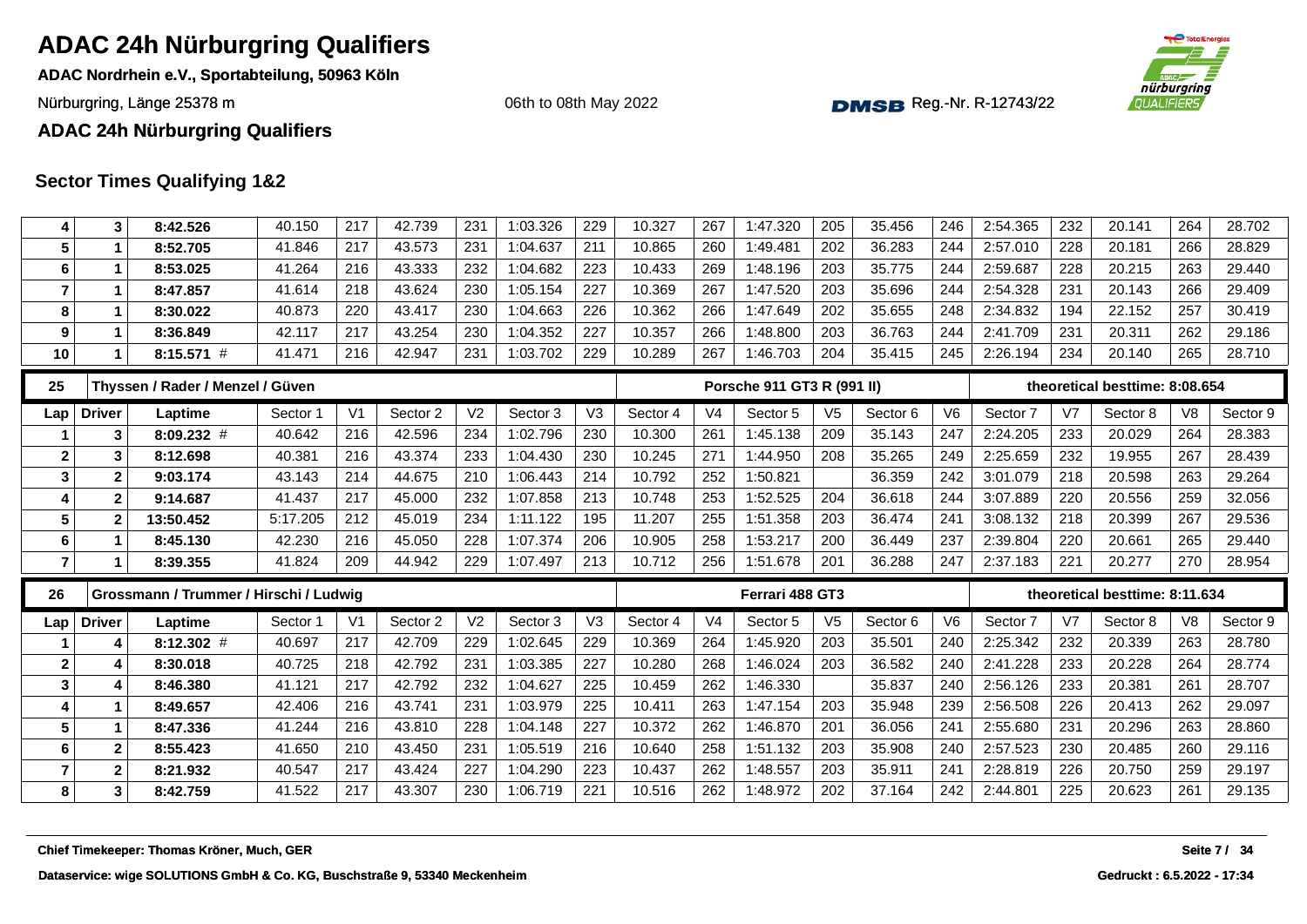**ADAC Nordrhein e.V., Sportabteilung, 50963 Köln**

Nürburgring, Länge 25378 m and the Communication of the Communication of the Communication of the Communication of the Communication of the Communication of the Communication of the Communication of the Communication of th

06th to 08th May 2022



**ADAC 24h Nürburgring Qualifiers**

| 9                | 3             | 8:38.629                                    | 40.302   | 216            | 43.398   | 229            | 1:04.378 | 220 | 10.518   | 263            | 1:47.828                   | 204            | 35.808   | 242            | 2:45.077 | 219            | 20.691                         | 263            | 30.629       |
|------------------|---------------|---------------------------------------------|----------|----------------|----------|----------------|----------|-----|----------|----------------|----------------------------|----------------|----------|----------------|----------|----------------|--------------------------------|----------------|--------------|
| 10               | 3             | 8:20.690                                    | 40.505   | 218            | 43.353   | 231            | 1:05.087 | 218 | 10.579   | 261            | 1:47.515                   | 202            | 35.774   | 241            | 2:28.618 | 231            | 20.392                         | 262            | 28.867       |
| 27               |               | Andlauer / Campbell / Jaminet               |          |                |          |                |          |     |          |                | Porsche 911 GT3 R (991 II) |                |          |                |          |                | theoretical besttime: 8:16.613 |                |              |
| Lap              | <b>Driver</b> | Laptime                                     | Sector 1 | V <sub>1</sub> | Sector 2 | V <sub>2</sub> | Sector 3 | V3  | Sector 4 | V <sub>4</sub> | Sector 5                   | V <sub>5</sub> | Sector 6 | V <sub>6</sub> | Sector 7 | V <sub>7</sub> | Sector 8                       | V <sub>8</sub> | Sector 9     |
|                  |               | 8:41.242                                    | 41.080   | 219            | 43.497   | 233            | 1:03.705 | 226 | 10.347   | 266            | 1:46.682                   | 205            | 35.363   | 246            | 2:51.889 | 232            | 20.004                         | 269            | 28.675       |
| $\mathbf{2}$     | 1             | 8:42.721                                    | 40.611   | 219            | 43.224   | 232            | 1:03.448 | 223 | 10.429   | 265            | 1:46.652                   | 203            | 35.409   | 248            | 2:54.192 | 233            | 20.120                         | 265            | 28.636       |
| 3                | 1             | 8:43.654                                    | 40.044   | 217            | 43.114   | 233            | 1:03.975 | 226 | 10.339   | 265            | 1:46.429                   | 205            | 35.170   | 249            | 2:55.377 | 233            | 20.125                         | 264            | 29.081       |
| 4                | 3             | 8:47.715                                    | 41.641   | 219            | 43.602   | 236            | 1:06.185 | 227 | 10.322   | 265            | 1:46.210                   | 205            | 35.376   | 246            | 2:55.914 | 233            | 19.973                         | 269            | 28.492       |
| $5\phantom{1}$   | 3             | 8:43.921                                    | 40.899   | 221            | 43.084   | 234            | 1:03.278 | 227 | 10.318   | 266            | 1:47.380                   | 205            | 35.185   | 246            | 2:54.973 | 231            | 20.221                         | 265            | 28.583       |
| 6                | $\mathbf{2}$  | 8:40.811                                    | 42.565   | 218            | 45.614   | 231            | 1:04.886 | 218 | 10.486   | 265            | 1:50.176                   | 206            | 35.350   | 236            | 2:42.156 | 228            | 20.378                         | 262            | 29.200       |
| $\overline{7}$   | $\mathbf{2}$  | 8:19.073 #                                  | 40.708   | 217            | 42.856   | 234            | 1:03.628 | 220 | 10.493   | 263            | 1:46.843                   | 206            | 34.968   | 250            | 2:30.474 | 231            | 20.244                         | 263            | 28.859       |
| 28               |               | Engelhart / Dienst / De Leener / Schandorff |          |                |          |                |          |     |          |                | Porsche 911 GT3 R (991 II) |                |          |                |          |                | theoretical besttime: 8:17.840 |                |              |
| Lap              | <b>Driver</b> | Laptime                                     | Sector 1 | V <sub>1</sub> | Sector 2 | V <sub>2</sub> | Sector 3 | V3  | Sector 4 | V <sub>4</sub> | Sector 5                   | V <sub>5</sub> | Sector 6 | V <sub>6</sub> | Sector 7 | V7             | Sector 8                       | V <sub>8</sub> | Sector 9     |
|                  | 1             | 8:45.589                                    | 40.161   | 218            | 42.636   | 230            | 1:04.121 | 218 | 10.553   | 266            | 1:47.548                   | 205            | 35.563   | 244            | 2:40.909 | 172            | 26.974                         | 199            | 37.124       |
| $\boldsymbol{2}$ | 3             | 9:05.249                                    | 41.768   | 218            | 44.731   | 234            | 1:07.049 | 208 | 10.864   | 258            | 1:50.910                   | 204            | 36.090   | 241            | 3:03.414 | 219            | 20.536                         | 264            | 29.887       |
| $\mathbf{3}$     | $\mathbf{2}$  | 8:56.461                                    | 41.963   | 215            | 44.398   | 232            | 1:05.841 | 217 | 10.633   | 263            | 1:49.107                   | 202            | 35.986   | 244            | 2:59.678 | 225            | 20.045                         | 271            | 28.810       |
| 4                | $\mathbf{2}$  | 8:52.430                                    | 40.553   | 217            | 43.308   | 233            | 1:05.042 | 217 | 10.685   | 262            | 1:49.427                   | 203            | 35.893   | 244            | 2:58.316 | 225            | 20.246                         | 268            | 28.960       |
| 5                | $\mathbf{2}$  | 8:58.155                                    | 40.605   | 217            | 44.019   | 231            | 1:04.526 | 218 | 10.523   | 269            | 1:53.518                   | 202            | 36.260   | 242            | 2:59.261 | 225            | 20.266                         | 267            | 29.177       |
| 6                | 4             | 8:29.818                                    | 41.362   | 218            | 43.919   | 232            | 1:05.548 | 215 | 10.583   | 266            | 1:48.357                   | 205            | 35.557   | 249            | 2:35.456 | 219            | 20.494                         | 265            | 28.542       |
| $\overline{7}$   | 4             | 8:19.366 #                                  | 40.964   | 219            | 42.897   | 234            | 1:04.382 | 222 | 10.504   | 265            | 1:47.006                   | 205            | 35.583   | 248            | 2:29.411 | 227            | 20.220                         | 267            | 28.399       |
| 33               |               | Evans / Müller / Pilet / Seefried           |          |                |          |                |          |     |          |                | Porsche 911 GT3 R (991 II) |                |          |                |          |                | theoretical besttime: 8:14.996 |                |              |
| Lap              | <b>Driver</b> | Laptime                                     | Sector 1 | V <sub>1</sub> | Sector 2 | V <sub>2</sub> | Sector 3 | V3  | Sector 4 | V <sub>4</sub> | Sector 5                   | V <sub>5</sub> | Sector 6 | V <sub>6</sub> | Sector 7 | V <sub>7</sub> | Sector 8                       | V <sub>8</sub> | Sector 9     |
|                  |               | 8:29.220                                    | 41.732   | 218            | 43.741   | 232            | 1:06.415 | 209 | 10.847   | 263            | 1:49.170                   | 203            | 35.711   | 241            | 2:32.581 | 227            | 20.065                         | 270            | 28.958       |
| $\boldsymbol{2}$ | 1             | 8:29.919                                    | 41.183   | 214            | 43.328   | 233            | 1:04.895 | 216 | 10.581   | 266            | 1:49.610                   | 203            | 35.624   | 244            | 2:35.839 | 225            | 20.153                         | 270            | 28.706       |
| $\mathbf{3}$     | $\mathbf 1$   | 9:01.171                                    | 41.209   | 212            | 44.845   | 232            | 1:04.899 | 213 | 10.678   | 267            | 1:54.069                   | 202            | 35.926   | 241            | 2:59.760 | 223            | 20.394                         | 265            | 29.391       |
|                  |               |                                             |          |                |          |                |          |     |          |                |                            |                |          |                |          |                |                                |                |              |
|                  |               | Chief Timekeeper: Thomas Kröner, Much, GER  |          |                |          |                |          |     |          |                |                            |                |          |                |          |                |                                |                | Seite 8 / 34 |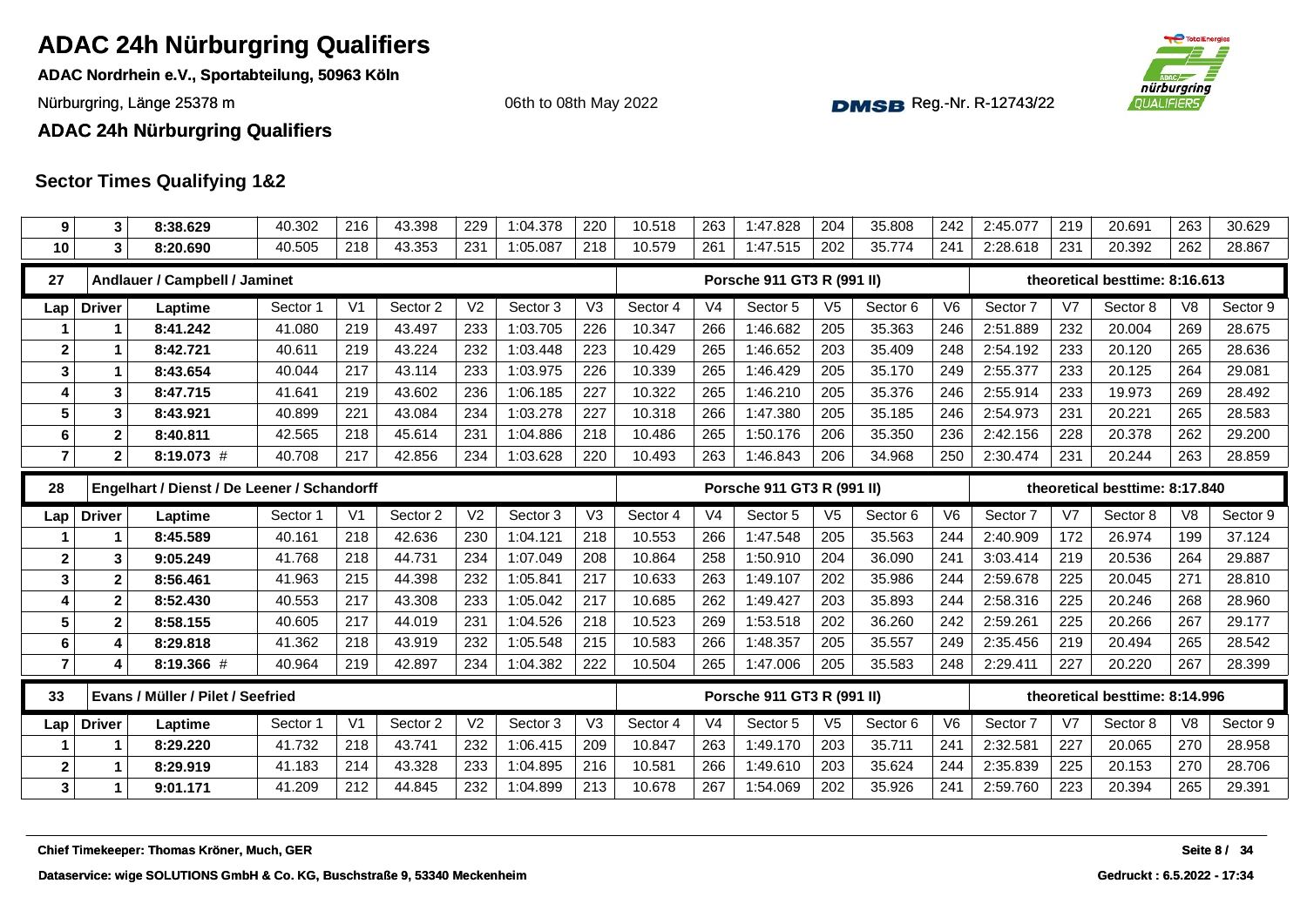**ADAC Nordrhein e.V., Sportabteilung, 50963 Köln**

Nürburgring, Länge 25378 m and the Communication of the Communication of the Communication of the Communication of the Communication of the Communication of the Communication of the Communication of the Communication of th

06th to 08th May 2022



**ADAC 24h Nürburgring Qualifiers**

| 4                | $\mathbf 2$      | 8:54.856                                   | 41.463   | 217            | 43.769   | 227            | 1:06.134 | 207            | 10.848   | 263            | 1:48.369                   | 205            | 35.857   | 245            | 2:58.506 | 224 | 20.314                         | 267            | 29.596       |
|------------------|------------------|--------------------------------------------|----------|----------------|----------|----------------|----------|----------------|----------|----------------|----------------------------|----------------|----------|----------------|----------|-----|--------------------------------|----------------|--------------|
| $5\phantom{.0}$  | $\mathbf 2$      | 8:49.820                                   | 40.946   | 218            | 43.199   | 232            | 1:05.753 | 185            | 11.395   | 259            | 1:47.602                   | 204            | 35.550   | 243            | 2:56.434 | 225 | 20.247                         | 268            | 28.694       |
| 6                | 4                | 8:50.566                                   | 41.538   | 216            | 43.122   | 233            | 1:05.795 | 223            | 10.470   | 266            | 1:48.615                   | 202            | 35.618   | 242            | 2:56.297 | 228 | 20.283                         | 264            | 28.828       |
| $\overline{7}$   | 4                | 8:23.164                                   | 40.485   | 220            | 43.470   | 232            | 1:03.912 | 225            | 10.444   | 268            | 1:47.401                   | 204            | 35.509   | 243            | 2:31.463 | 213 | 21.700                         | 262            | 28.780       |
| 8                | 2                | 8:37.440                                   | 40.921   | 217            | 43.467   | 230            | 1:05.181 | 216            | 10.661   | 264            | 1:48.005                   | 203            | 36.262   | 246            | 2:43.793 | 218 | 20.529                         | 265            | 28.621       |
| $\boldsymbol{9}$ | $\bf 2$          | 8:36.087                                   | 40.252   | 217            | 42.961   | 231            | 1:04.461 | 221            | 10.446   | 268            | 1:48.090                   | 204            | 35.463   | 247            | 2:44.821 | 227 | 20.466                         | 264            | 29.127       |
| 10               | $\mathbf{2}$     | 8:15.698 #                                 | 40.423   | 218            | 42.966   | 232            | 1:03.497 | 222            | 10.499   | 267            | 1:46.262                   | 203            | 35.660   | 244            | 2:27.535 | 229 | 20.339                         | 263            | 28.517       |
| 34               |                  | Heyer / Stengel / Mettler / Böckmann       |          |                |          |                |          |                |          |                | Mercedes-AMG GT3           |                |          |                |          |     | theoretical besttime: 8:18.467 |                |              |
| Lap              | <b>Driver</b>    | Laptime                                    | Sector 1 | V <sub>1</sub> | Sector 2 | V <sub>2</sub> | Sector 3 | V <sub>3</sub> | Sector 4 | V <sub>4</sub> | Sector 5                   | V <sub>5</sub> | Sector 6 | V6             | Sector 7 | V7  | Sector 8                       | V <sub>8</sub> | Sector 9     |
|                  | 3                | 8:21.438 #                                 | 41.914   | 219            | 43.932   | 231            | 1:04.218 | 222            | 10.423   | 264            | 1:48.442                   | 205            | 35.323   | 246            | 2:28.400 | 230 | 20.135                         | 267            | 28.651       |
| $\mathbf{2}$     | 3                | 8:50.390                                   | 40.917   | 219            | 43.240   | 232            | 1:05.047 | 221            | 10.437   | 265            | 1:47.394                   | 205            | 35.389   | 249            | 2:59.206 | 229 | 20.142                         | 267            | 28.618       |
| $\mathbf{3}$     | $\mathbf{1}$     | 9:04.127                                   | 42.524   | 205            | 44.297   | 232            | 1:06.676 | 209            | 11.093   | 248            | 1:52.113                   | 201            | 36.527   | 244            | 3:01.441 | 228 | 20.202                         | 267            | 29.254       |
| $\overline{4}$   | 1                | 9:01.647                                   | 40.768   | 219            | 43.348   | 234            | 1:08.092 | 179            | 11.534   | 254            | 1:51.171                   | 202            | 36.903   | 243            | 2:57.758 | 229 | 20.104                         | 268            | 31.969       |
| 5                | $\boldsymbol{2}$ | 9:00.994                                   | 41.907   | 218            | 44.194   | 229            | 1:06.004 | 219            | 10.524   | 263            | 1:50.909                   | 203            | 36.091   | 244            | 3:01.773 | 225 | 20.531                         | 262            | 29.061       |
| 6                | 4                | 8:38.487                                   | 41.977   | 219            | 44.960   | 231            | 1:05.407 | 227            | 10.402   | 263            | 1:49.188                   | 204            | 35.461   | 246            | 2:42.204 | 232 | 20.119                         | 265            | 28.769       |
| 44               |                  | Bachler / Kern / Picariello / Ragginger    |          |                |          |                |          |                |          |                | Porsche 911 GT3 R (991 II) |                |          |                |          |     | theoretical besttime: 8:17.309 |                |              |
| Lap              | <b>Driver</b>    | Laptime                                    | Sector 1 | V <sub>1</sub> | Sector 2 | V <sub>2</sub> | Sector 3 | V3             | Sector 4 | V <sub>4</sub> | Sector 5                   | V <sub>5</sub> | Sector 6 | V <sub>6</sub> | Sector 7 | V7  | Sector 8                       | V <sub>8</sub> | Sector 9     |
|                  | 3                | 8:45.573                                   | 41.163   | 213            | 43.534   | 235            | 1:03.963 | 221            | 10.538   | 266            | 1:47.311                   | 204            | 35.544   | 244            | 2:54.683 | 228 | 20.159                         | 266            | 28.678       |
| $\mathbf{2}$     | 3                | 8:54.502                                   | 40.228   | 217            | 44.032   | 235            | 1:03.949 | 219            | 11.475   | 249            | 1:47.206                   | 205            | 35.268   | 243            | 3:03.016 | 227 | 20.127                         | 267            | 29.201       |
| $\mathbf{3}$     | 3                | 17:40.993                                  | 9:24.128 | 212            | 45.095   | 231            | 1:06.399 | 214            | 10.655   | 267            | 1:52.271                   | 201            | 35.994   | 241            | 2:57.284 | 227 | 20.258                         | 266            | 28.909       |
| 4                | 3                | 8:42.986                                   | 40.015   | 217            | 42.689   | 233            | 1:03.673 | 223            | 10.490   | 268            | 1:46.232                   | 205            | 35.455   | 244            | 2:55.708 | 230 | 20.118                         | 266            | 28.606       |
| 5                | 3                | 8:43.534                                   | 40.551   | 215            | 42.540   | 232            | 1:03.567 | 223            | 10.451   | 268            | 1:46.040                   | 204            | 35.514   | 242            | 2:55.665 | 230 | 20.069                         | 268            | 29.137       |
| $\bf 6$          | 4                | 11:56.218                                  | 4:08.212 | 214            | 44.523   | 229            | 1:05.671 | 211            | 10.735   | 265            | 1:50.911                   | 202            | 36.056   | 240            | 2:30.801 | 230 | 20.370                         | 262            | 28.939       |
| $\overline{7}$   | 4                | 8:25.514                                   | 40.512   | 217            | 43.195   | 235            | 1:05.616 | 216            | 10.625   | 266            | 1:47.708                   | 204            | 36.222   | 243            | 2:32.335 | 230 | 20.339                         | 262            | 28.962       |
| 8                | 4                | $8:21.082$ #                               | 40.657   | 219            | 43.173   | 231            | 1:04.011 | 220            | 10.518   | 268            | 1:47.663                   | 203            | 35.558   | 244            | 2:30.754 | 230 | 20.143                         | 267            | 28.605       |
|                  |                  |                                            |          |                |          |                |          |                |          |                |                            |                |          |                |          |     |                                |                |              |
|                  |                  |                                            |          |                |          |                |          |                |          |                |                            |                |          |                |          |     |                                |                |              |
|                  |                  |                                            |          |                |          |                |          |                |          |                |                            |                |          |                |          |     |                                |                |              |
|                  |                  | Chief Timekeeper: Thomas Kröner, Much, GER |          |                |          |                |          |                |          |                |                            |                |          |                |          |     |                                |                | Seite 9 / 34 |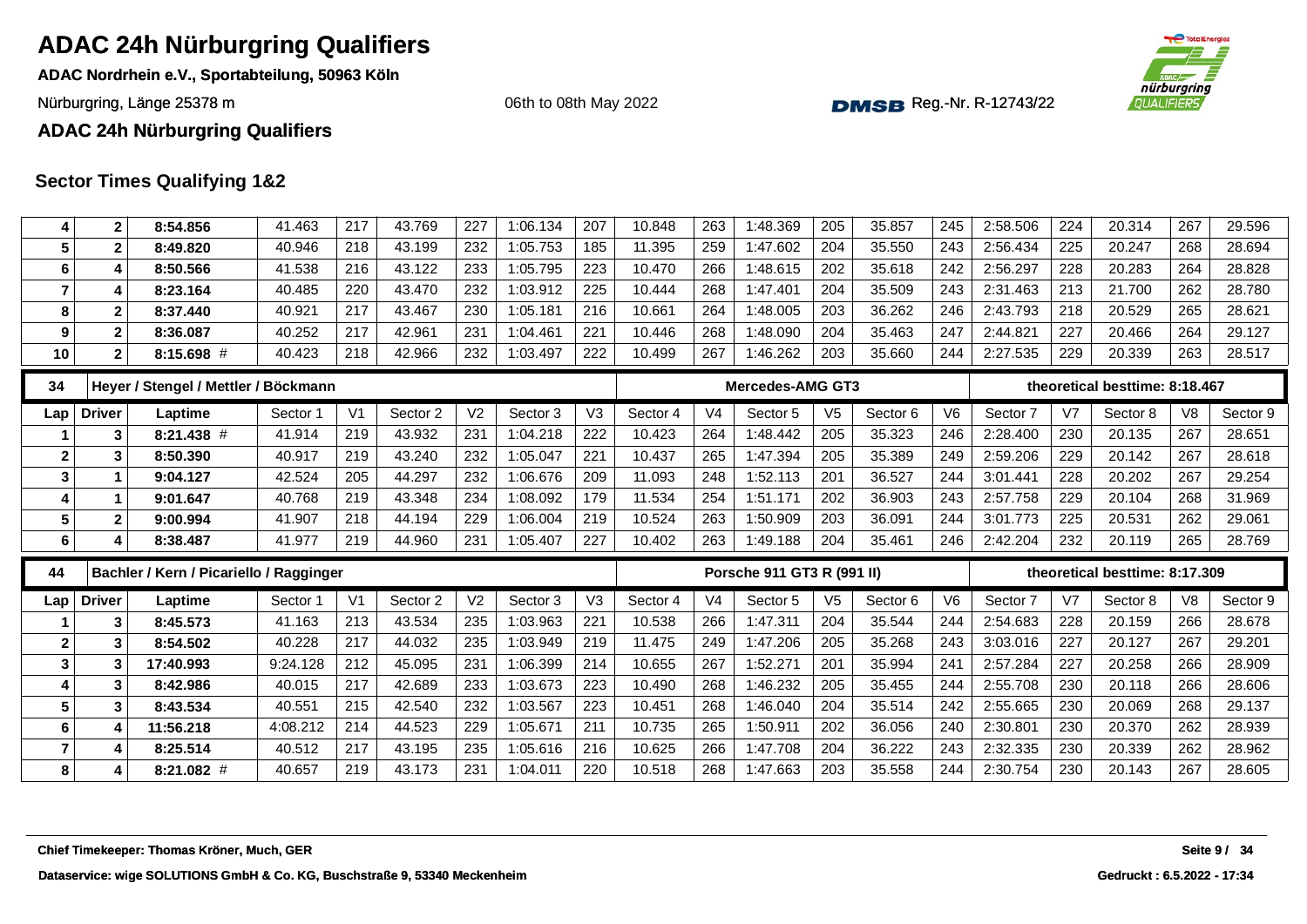**ADAC Nordrhein e.V., Sportabteilung, 50963 Köln**

Nürburgring, Länge 25378 m and the Communication of the Communication of the Communication of the Communication of the Communication of the Communication of the Communication of the Communication of the Communication of th

#### **ADAC 24h Nürburgring Qualifiers**

#### **Sector Times Qualifying 1&2**

| 55                      |                  | Assenheimer / Trefz / Baumann / Apothéloz |          |                |          |                |          |                |          |                | <b>Mercedes-AMG GT3</b>             |                |          |                |          |                | theoretical besttime: 8:14.817 |                |          |
|-------------------------|------------------|-------------------------------------------|----------|----------------|----------|----------------|----------|----------------|----------|----------------|-------------------------------------|----------------|----------|----------------|----------|----------------|--------------------------------|----------------|----------|
| Lap                     | <b>Driver</b>    | Laptime                                   | Sector 1 | V <sub>1</sub> | Sector 2 | V <sub>2</sub> | Sector 3 | V3             | Sector 4 | V <sub>4</sub> | Sector 5                            | V <sub>5</sub> | Sector 6 | V <sub>6</sub> | Sector 7 | V7             | Sector 8                       | V <sub>8</sub> | Sector 9 |
|                         | 1                | 8:21.798                                  | 41.582   | 218            | 43.099   | 231            | 1:05.870 | 225            | 10.379   | 267            | 1:47.244                            | 205            | 36.361   | 244            | 2:28.303 | 230            | 20.192                         | 266            | 28.768   |
| $\mathbf 2$             | 1                | 8:21.406                                  | 40.510   | 218            | 43.708   | 234            | 1:04.856 | 174            | 11.583   | 257            | 1:49.525                            | 206            | 35.379   | 246            | 2:26.898 | 232            | 20.192                         | 265            | 28.755   |
| 3                       | 3                | 8:47.029                                  | 41.519   | 220            | 43.723   | 232            | 1:04.209 | 216            | 10.632   | 261            | 1:46.904                            | 205            | 35.393   | 247            | 2:55.881 | 230            | 20.145                         | 265            | 28.623   |
| 4                       | 3                | 8:51.405                                  | 40.520   | 218            | 43.127   | 233            | 1:04.061 | 222            | 10.466   | 265            | 1:47.188                            | 205            | 35.299   | 247            | 3:00.093 | 225            | 20.481                         | 261            | 30.170   |
| 5                       | 4                | 9:03.730                                  | 43.552   | 219            | 43.900   | 233            | 1:07.494 | 214            | 10.608   | 266            | 1:50.408                            | 204            | 35.589   | 247            | 3:02.954 | 230            | 20.317                         | 264            | 28.908   |
| 6                       | 4                | 8:50.842                                  | 40.731   | 219            | 44.824   | 234            | 1:04.482 | 220            | 10.525   | 264            | 1:48.077                            | 205            | 35.604   | 245            | 2:57.861 | 232            | 20.124                         | 266            | 28.614   |
| $\overline{7}$          | $\mathbf{2}$     | 8:58.628                                  | 41.901   | 219            | 43.576   | 232            | 1:11.831 | 208            | 10.832   | 260            | 1:49.268                            | 204            | 35.696   | 244            | 2:55.100 | 229            | 20.246                         | 266            | 30.178   |
| 8                       | $\mathbf{2}$     | 8:21.342                                  | 40.597   | 219            | 43.505   | 230            | 1:04.371 | 216            | 10.586   | 264            | 1:47.539                            | 201            | 35.680   | 246            | 2:29.717 | 233            | 20.341                         | 260            | 29.006   |
| 9                       | 1                | 8:22.102                                  | 40.937   | 217            | 42.888   | 230            | 1:03.386 | 225            | 10.401   | 264            | 1:47.050                            | 204            | 35.462   | 245            | 2:31.502 | 230            | 20.286                         | 263            | 30.190   |
| 10                      | 1                | 8:22.653                                  | 40.655   | 219            | 43.107   | 231            | 1:04.792 | 227            | 10.338   | 267            | 1:47.470                            | 204            | 35.922   | 239            | 2:30.343 | 232            | 20.128                         | 268            | 29.898   |
| 11                      | 1                | 8:17.229 #                                | 40.759   | 219            | 43.082   | 232            | 1:04.501 | 226            | 10.426   | 264            | 1:46.881                            | 203            | 35.530   | 245            | 2:27.433 | 231            | 20.053                         | 264            | 28.564   |
| 66                      |                  | Schemmann / Haller / Fink / Elkmann       |          |                |          |                |          |                |          |                | <b>Volkswagen Golf GTI TCR</b>      |                |          |                |          |                | theoretical besttime: 9:19.151 |                |          |
| Lap                     | <b>Driver</b>    | Laptime                                   | Sector 1 | V <sub>1</sub> | Sector 2 | V <sub>2</sub> | Sector 3 | V <sub>3</sub> | Sector 4 | V <sub>4</sub> | Sector 5                            | V <sub>5</sub> | Sector 6 | V6             | Sector 7 | V <sub>7</sub> | Sector 8                       | V <sub>8</sub> | Sector 9 |
| 1                       | 1                | 10:36.116                                 | 49.482   | 175            | 53.338   | 199            | 1:22.359 | 170            | 12.763   | 230            | 2:13.670                            | 178            | 43.196   | 188            | 3:23.130 | 193            | 22.804                         | 239            | 35.374   |
| $\overline{\mathbf{2}}$ |                  |                                           |          | 173            | 51.680   | 207            | 1:19.197 | 170            | 13.083   |                |                                     | 180            | 42.144   | 213            |          |                |                                | 238            | 33.893   |
|                         | $\overline{2}$   | 10:33.388                                 | 49.648   |                |          |                |          |                |          | 222            | 2:14.045                            |                |          |                | 3:26.999 | 197            | 22.699                         |                |          |
| 3                       | $\overline{2}$   | 10:29.671                                 | 47.418   | 172            | 50.460   | 209            | 1:18.442 | 186            | 11.930   | 240            | 2:10.257                            | 179            | 41.686   | 202            | 3:29.397 | 200            | 22.715                         | 237            | 37.366   |
| 4                       | $\mathbf{3}$     | 10:42.250                                 | 51.721   | 155            | 53.369   | 208            | 1:21.965 | 176            | 13.074   | 228            | 2:12.758                            | 174            | 42.736   | 193            | 3:27.937 | 192            | 22.604                         | 246            | 36.086   |
| 5                       | 3                | 10:20.846                                 | 51.060   | 163            | 50.739   | 210            | 1:17.033 | 183            | 12.088   | 232            | 2:08.305                            | 178            | 41.687   | 210            | 3:23.365 | 195            | 22.595                         | 244            | 33.974   |
| 6                       | $\overline{4}$   | 9:24.828                                  | 45.454   | 199            | 47.676   | 210            | 1:13.755 | 184            | 11.931   | 241            | 2:01.329                            | 184            | 40.442   | 215            | 2:49.442 | 205            | 22.315                         | 240            | 32.484   |
| $\overline{\mathbf{r}}$ | 4                | $9:19.268$ #                              | 45.226   | 198            | 47.793   | 210            | 1:12.131 | 197            | 11.619   | 241            | 2:00.610                            | 182            | 40.148   | 220            | 2:47.579 | 205            | 22.128                         | 244            | 32.034   |
| 69                      |                  | Dörr / Funke / Hancke / Gebardt           |          |                |          |                |          |                |          |                | <b>Aston Martin Vantage AMR GT4</b> |                |          |                |          |                | theoretical besttime: 8:56.581 |                |          |
| Lap                     | <b>Driver</b>    | Laptime                                   | Sector   | V <sub>1</sub> | Sector 2 | V <sub>2</sub> | Sector 3 | V <sub>3</sub> | Sector 4 | V <sub>4</sub> | Sector 5                            | V <sub>5</sub> | Sector 6 | V6             | Sector 7 | V7             | Sector 8                       | V <sub>8</sub> | Sector 9 |
| 1                       | $\boldsymbol{2}$ | 9:09.444                                  | 44.220   | 211            | 47.328   | 221            | 1:11.419 | 199            | 10.965   | 262            | 1:59.940                            | 198            | 37.365   | 241            | 2:47.908 | 215            | 20.236                         | 269            | 30.063   |
|                         |                  |                                           |          |                |          |                |          |                |          |                |                                     |                |          |                |          |                |                                |                |          |





06th to 08th May 2022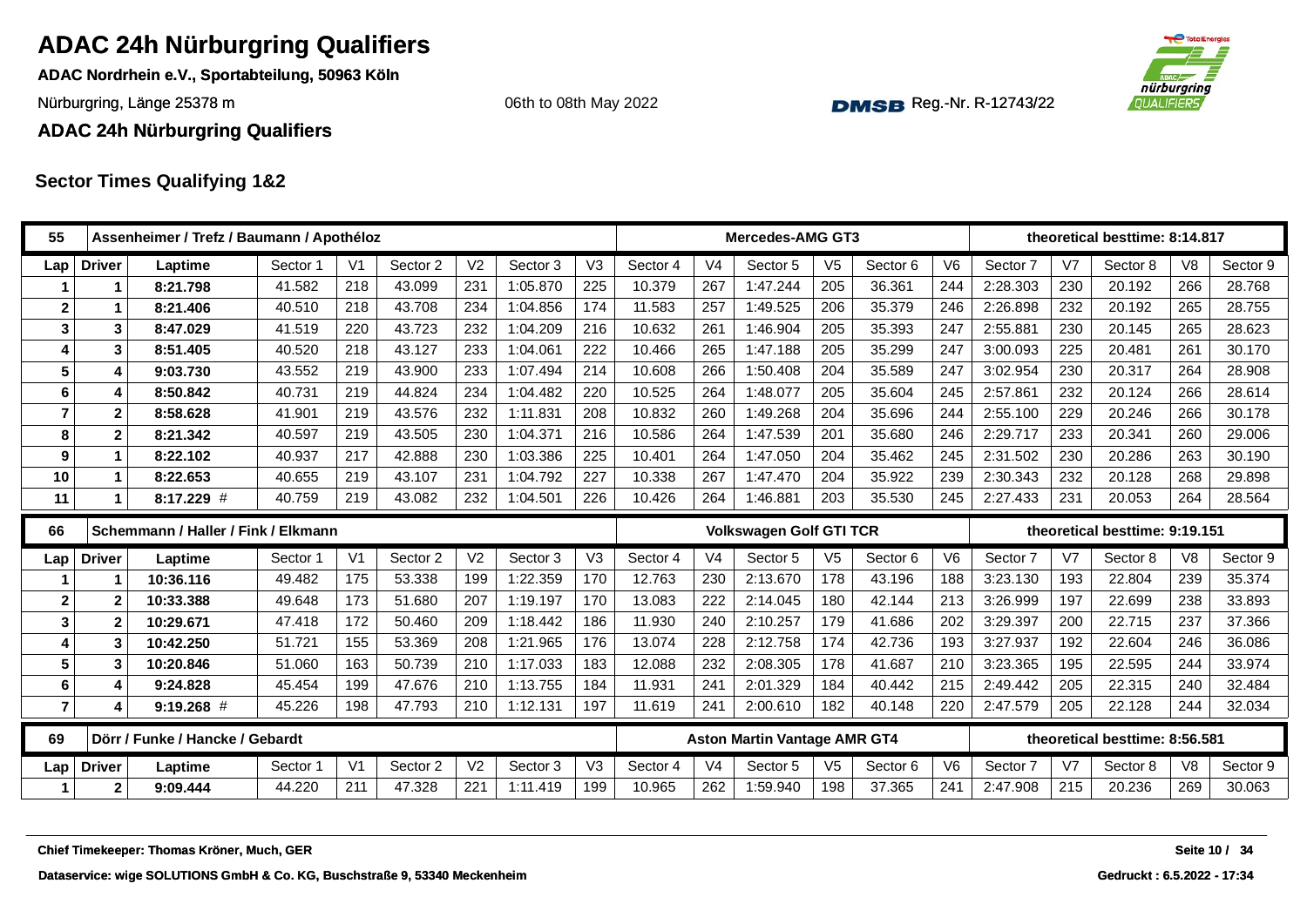**ADAC Nordrhein e.V., Sportabteilung, 50963 Köln**

Nürburgring, Länge 25378 m and the Communication of the Communication of the Communication of the Communication of the Communication of the Communication of the Communication of the Communication of the Communication of th

06th to 08th May 2022



**ADAC 24h Nürburgring Qualifiers**

| $\boldsymbol{2}$        | 2                | 9:18.242                                   | 44.459   | 210            | 47.221   | 229            | 1:13.692 | 194            | 11.190   | 261            | 1:58.858                | 197            | 37.569   | 236            | 2:55.018 | 218            | 20.079                         | 273            | 30.156        |
|-------------------------|------------------|--------------------------------------------|----------|----------------|----------|----------------|----------|----------------|----------|----------------|-------------------------|----------------|----------|----------------|----------|----------------|--------------------------------|----------------|---------------|
| 3                       | $\mathbf{2}$     | 9:24.666                                   | 43.867   | 213            | 46.506   | 230            | 1:10.335 | 203            | 10.895   | 263            | 1:57.847                | 197            | 37.343   | 245            | 3:06.875 | 218            | 20.062                         | 274            | 30.936        |
| $\overline{\mathbf{4}}$ | 4                | 9:51.806                                   | 44.798   | 209            | 47.898   | 230            | 1:13.495 | 195            | 11.079   | 262            | 2:01.432                | 197            | 37.855   | 233            | 3:22.981 | 214            | 20.413                         | 270            | 31.855        |
| $5\phantom{1}$          | 4                | 9:47.148                                   | 43.478   | 210            | 48.221   | 229            | 1:13.567 | 195            | 11.093   | 262            | 2:01.659                | 195            | 38.638   | 222            | 3:17.924 | 214            | 20.222                         | 274            | 32.346        |
| 6                       | 4                | 9:41.665                                   | 43.914   | 210            | 47.511   | 229            | 1:13.401 | 196            | 11.065   | 260            | 2:01.777                | 197            | 37.637   | 240            | 3:15.488 | 214            | 20.350                         | 271            | 30.522        |
| $\overline{7}$          | 3                | 9:15.439                                   | 45.425   | 190            | 47.475   | 231            | 1:11.637 | 197            | 11.054   | 262            | 1:58.963                | 197            | 37.567   | 246            | 2:49.333 | 190            | 22.873                         | 253            | 31.112        |
| 8                       | 3                | 8:59.402                                   | 43.460   | 210            | 46.102   | 230            | 1:09.764 | 203            | 10.871   | 264            | 1:57.498                | 198            | 37.111   | 240            | 2:44.040 | 220            | 20.090                         | 273            | 30.466        |
| 9                       | 3                | $8:59.241$ #                               | 43.110   | 200            | 47.018   | 231            | 1:10.431 | 203            | 10.804   | 265            | 1:56.921                | 199            | 37.785   | 238            | 2:43.332 | 220            | 20.122                         | 273            | 29.718        |
| 10                      | 3                | 9:04.666                                   | 43.600   | 212            | 46.661   | 229            | 1:09.635 | 202            | 10.829   | 266            | 1:56.977                | 197            | 36.897   | 239            | 2:50.124 | 219            | 20.142                         | 273            | 29.801        |
| 70                      |                  | Menzl / Berg / Balanian                    |          |                |          |                |          |                |          |                | Porsche 911 GT3 Cup 991 |                |          |                |          |                | theoretical besttime: 8:45.889 |                |               |
| Lap                     | <b>Driver</b>    | Laptime                                    | Sector 1 | V <sub>1</sub> | Sector 2 | V <sub>2</sub> | Sector 3 | V <sub>3</sub> | Sector 4 | V <sub>4</sub> | Sector 5                | V <sub>5</sub> | Sector 6 | V <sub>6</sub> | Sector 7 | V <sub>7</sub> | Sector 8                       | V <sub>8</sub> | Sector 9      |
|                         | $\mathbf{2}$     | 9:18.924                                   | 44.643   | 202            | 47.788   | 215            | 1:13.642 | 196            | 11.057   | 261            | 2:01.772                | 198            | 37.155   | 244            | 2:51.932 | 214            | 20.210                         | 276            | 30.725        |
| $\mathbf{2}$            | $\mathbf{2}$     | 9:31.637                                   | 44.861   | 206            | 47.707   | 231            | 1:12.202 | 198            | 11.129   | 252            | 2:00.476                | 201            | 37.172   | 249            | 3:07.544 | 216            | 20.294                         | 273            | 30.252        |
| 3                       | $\mathbf{2}$     | 9:44.470                                   | 43.378   | 203            | 47.050   | 232            | 1:13.872 | 195            | 11.260   | 261            | 2:00.369                | 199            | 37.078   | 247            | 3:20.217 | 213            | 20.541                         | 270            | 30.705        |
| $\overline{\mathbf{4}}$ |                  | 11:10.869                                  | 44.326   | 214            | 46.025   | 230            | 1:09.593 | 201            | 10.884   | 264            | 1:55.814                | 199            | 46.297   | 155            | 3:55.069 | 122            | 43.939                         | 111            | 58.922        |
| 5                       | 3                | 10:24.896                                  | 46.859   | 178            | 51.230   | 222            | 1:18.641 | 181            | 11.551   | 250            | 2:10.338                | 192            | 41.107   | 201            | 3:31.953 | 208            | 20.552                         | 272            | 32.665        |
| $\bf 6$                 | 3                | 10:13.158                                  | 45.109   | 199            | 48.714   | 230            | 1:18.099 | 187            | 11.244   | 253            | 2:08.271                | 191            | 40.612   | 208            | 3:27.925 | 209            | 20.604                         | 269            | 32.580        |
| $\overline{7}$          | 3                | 9:41.272                                   | 44.457   | 202            | 48.147   | 228            | 1:16.267 | 193            | 11.096   | 256            | 2:06.192                | 197            | 39.707   | 207            | 3:01.404 | 213            | 20.533                         | 269            | 33.469        |
| 8                       | 1                | 8:51.832                                   | 43.420   | 216            | 45.474   | 231            | 1:08.848 | 203            | 10.837   | 263            | 1:54.688                | 200            | 36.879   | 239            | 2:41.638 | 220            | 20.275                         | 271            | 29.773        |
| 9                       | 1                | 8:49.685 #                                 | 42.784   | 217            | 45.959   | 231            | 1:08.317 | 201            | 10.921   | 261            | 1:53.863                | 200            | 36.420   | 250            | 2:40.399 | 219            | 20.050                         | 275            | 30.972        |
| 10                      | $\mathbf 1$      | 8:45.648                                   | 42.210   | 217            | 44.988   | 232            | 1:08.235 | 203            | 10.818   | 263            | 1:53.773                | 201            | 36.280   | 248            | 2:39.762 | 221            | 20.139                         | 273            |               |
| 72                      |                  | Harper / Hesse / Verhagen                  |          |                |          |                |          |                |          |                | <b>BMW M4 GT3</b>       |                |          |                |          |                | theoretical besttime: 8:10.868 |                |               |
| Lap                     | <b>Driver</b>    | Laptime                                    | Sector 1 | V <sub>1</sub> | Sector 2 | V <sub>2</sub> | Sector 3 | V3             | Sector 4 | V <sub>4</sub> | Sector 5                | V <sub>5</sub> | Sector 6 | V <sub>6</sub> | Sector 7 | V <sub>7</sub> | Sector 8                       | V <sub>8</sub> | Sector 9      |
|                         | $\mathbf{2}$     | 8:14.404                                   | 40.734   | 218            | 42.193   | 234            | 1:03.011 | 227            | 10.254   | 271            | 1:47.599                | 202            | 35.228   | 247            | 2:27.215 | 233            | 19.893                         | 269            | 28.277        |
| $\boldsymbol{2}$        | $\boldsymbol{2}$ | $8:13.313$ #                               | 40.350   | 219            | 42.677   | 235            | 1:02.994 | 230            | 10.217   | 269            | 1:45.624                | 206            | 35.045   | 250            | 2:28.343 | 234            | 19.882                         | 270            | 28.181        |
| 3 <sup>1</sup>          | 2                | 8:40.008                                   | 41.380   | 219            | 42.661   | 235            | 1:03.426 | 230            | 10.233   | 268            | 1:46.693                | 205            | 35.205   | 248            | 2:52.492 | 235            | 19.720                         | 273            | 28.198        |
|                         |                  |                                            |          |                |          |                |          |                |          |                |                         |                |          |                |          |                |                                |                |               |
|                         |                  | Chief Timekeeper: Thomas Kröner, Much, GER |          |                |          |                |          |                |          |                |                         |                |          |                |          |                |                                |                | Seite 11 / 34 |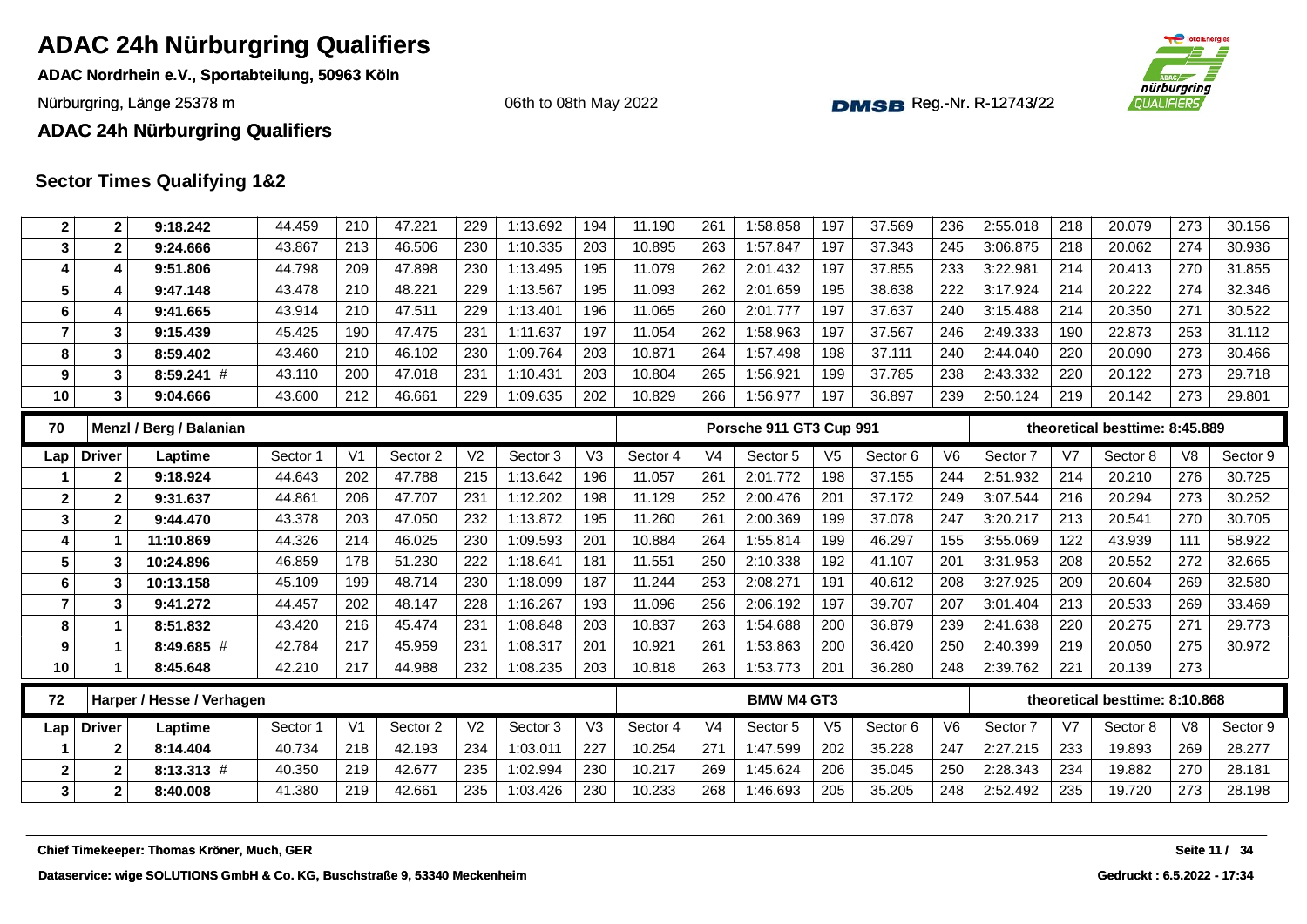**ADAC Nordrhein e.V., Sportabteilung, 50963 Köln**

Nürburgring, Länge 25378 m and the Communication of the Communication of the Communication of the Communication of the Communication of the Communication of the Communication of the Communication of the Communication of th

06th to 08th May 2022



**ADAC 24h Nürburgring Qualifiers**

| 4               | $\mathbf{2}$  | 8:43.799                                   | 40.291   | 220            | 44.120   | 236            | 1:03.065 | 231            | 10.140   | 272            | 1:46.927                            | 207            | 34.930   | 250            | 2:55.663 | 231            | 19.922                         | 270            | 28.741        |
|-----------------|---------------|--------------------------------------------|----------|----------------|----------|----------------|----------|----------------|----------|----------------|-------------------------------------|----------------|----------|----------------|----------|----------------|--------------------------------|----------------|---------------|
| 5               | 3             | 8:43.433                                   | 41.497   | 219            | 43.222   | 236            | 1:03.254 | 228            | 10.220   | 270            | 1:46.831                            | 202            | 35.775   | 241            | 2:54.273 | 234            | 19.797                         | 271            | 28.564        |
| 6               | 3             | 8:41.564                                   | 40.705   | 219            | 42.977   | 233            | 1:03.738 | 230            | 10.251   | 268            | 1:47.466                            | 205            | 35.229   | 247            | 2:53.128 | 235            | 19.782                         | 273            | 28.288        |
| $\overline{7}$  | $\mathbf 1$   | 8:20.904                                   | 41.561   | 219            | 45.952   | 226            | 1:04.097 | 230            | 10.167   | 270            | 1:46.752                            | 203            | 35.459   | 246            | 2:28.235 | 233            | 20.038                         | 267            | 28.643        |
| 8               | 1             | 8:20.268                                   | 40.988   | 220            | 43.179   | 236            | 1:03.363 | 225            | 10.267   | 271            | 1:48.919                            | 205            | 35.294   | 250            | 2:29.784 | 236            | 19.636                         | 274            | 28.838        |
| 9               | $\mathbf 1$   | 8:18.443                                   | 40.994   | 220            | 42.484   | 236            | 1:03.968 | 235            | 10.095   | 271            | 1:46.308                            | 207            | 35.915   | 248            | 2:30.237 | 228            | 20.102                         | 268            | 28.340        |
| 10              | 1             | 8:14.054                                   | 40.199   | 219            | 42.355   | 236            | 1:02.795 | 232            | 10.204   | 269            | 1:45.819                            | 205            | 35.194   | 247            | 2:27.508 | 233            | 19.892                         | 270            | 30.088        |
| 79              |               | Sari / Sari / Yücesan                      |          |                |          |                |          |                |          |                | <b>BMW M4 GT4</b>                   |                |          |                |          |                | theoretical besttime: 9:26.091 |                |               |
| Lap             | <b>Driver</b> | Laptime                                    | Sector 1 | V <sub>1</sub> | Sector 2 | V <sub>2</sub> | Sector 3 | V <sub>3</sub> | Sector 4 | V <sub>4</sub> | Sector 5                            | V <sub>5</sub> | Sector 6 | V <sub>6</sub> | Sector 7 | V <sub>7</sub> | Sector 8                       | V8             | Sector 9      |
|                 | 1             | 10:08.061                                  | 48.029   | 194            | 50.485   | 215            | 1:19.361 | 176            | 11.986   | 248            | 2:10.765                            | 185            | 42.695   | 203            | 3:08.265 | 195            | 21.795                         | 255            | 34.680        |
| $\mathbf{2}$    |               | 10:31.453                                  | 46.206   | 196            | 50.364   | 213            | 1:18.753 | 178            | 11.947   | 246            | 2:11.825                            | 185            | 42.931   | 205            | 3:33.569 | 202            | 21.434                         | 259            | 34.424        |
| 3               | 1             | 10:28.837                                  | 46.405   | 201            | 50.133   | 214            | 1:17.975 | 171            | 12.143   | 246            | 2:08.417                            | 186            | 43.310   | 195            | 3:34.929 | 198            | 21.699                         | 254            | 33.826        |
| 4               | 3             | 9:47.502                                   | 45.556   | 191            | 48.147   | 225            | 1:12.817 | 194            | 11.307   | 257            | 2:02.510                            | 191            | 38.397   | 236            | 3:13.056 | 213            | 20.806                         | 263            | 34.906        |
| $5\phantom{.0}$ | 3             | $9:37.093$ #                               | 44.000   | 196            | 47.250   | 225            | 1:11.293 | 199            | 11.185   | 258            | 1:59.562                            | 190            | 38.100   | 239            | 3:14.177 | 213            | 20.800                         | 262            | 30.726        |
| 6               | 3             | 9:38.537                                   | 44.477   | 202            | 48.308   | 223            | 1:11.378 | 196            | 11.300   | 255            | 1:58.835                            | 192            | 38.449   | 233            | 3:13.871 | 213            | 20.952                         | 260            | 30.967        |
| $\overline{7}$  | $\mathbf{1}$  | 9:57.449                                   | 47.945   | 201            | 49.330   | 216            | 1:17.899 | 180            | 11.774   | 251            | 2:08.058                            | 187            | 42.205   | 203            | 3:03.902 | 202            | 21.538                         | 255            | 34.798        |
| 8               |               | 9:58.107                                   | 45.916   | 193            | 50.584   | 208            | 1:18.513 | 174            | 12.025   | 247            | 2:07.978                            | 187            | 42.960   | 195            | 3:04.303 | 200            | 21.647                         | 250            | 34.181        |
| 80              |               | Dumarey / Dumarey / Balcaen / Verdonck     |          |                |          |                |          |                |          |                | <b>Aston Martin Vantage AMR GT4</b> |                |          |                |          |                | theoretical besttime: 8:58.872 |                |               |
| Lap             | <b>Driver</b> | Laptime                                    | Sector 1 | V <sub>1</sub> | Sector 2 | V <sub>2</sub> | Sector 3 | V <sub>3</sub> | Sector 4 | V <sub>4</sub> | Sector 5                            | V <sub>5</sub> | Sector 6 | V6             | Sector 7 | V7             | Sector 8                       | V <sub>8</sub> | Sector 9      |
|                 | 1             | $9:00.762$ #                               | 45.083   | 209            | 46.443   | 228            | 1:09.833 | 203            | 10.823   | 269            | 1:56.740                            | 199            | 37.119   | 225            | 2:44.663 | 220            | 20.058                         | 272            | 30.000        |
| $\mathbf{2}$    | 1             | 9:19.288                                   | 43.668   | 211            | 47.788   | 230            | 1:10.311 | 199            | 10.972   | 264            | 1:56.265                            | 198            | 37.227   | 245            | 3:02.279 | 217            | 20.237                         | 270            | 30.541        |
| 3               | $\mathbf{2}$  | 9:30.433                                   | 44.678   | 207            | 46.865   | 227            | 1:10.248 | 197            | 11.007   | 266            | 1:57.929                            | 197            | 38.024   | 243            | 3:10.464 | 214            | 20.498                         | 269            | 30.720        |
| 4               | $\mathbf 2$   | 9:29.483                                   | 44.095   | 207            | 46.571   | 229            | 1:10.006 | 193            | 11.261   | 260            | 1:57.567                            | 195            | 37.640   | 245            | 3:08.000 | 216            | 20.159                         | 275            | 34.184        |
| 5               | $\mathbf{2}$  | 9:33.373                                   | 43.686   | 208            | 46.475   | 231            | 1:10.365 | 194            | 11.200   | 263            | 2:00.341                            | 195            | 37.681   | 245            | 3:12.578 | 214            | 20.373                         | 270            | 30.674        |
|                 |               |                                            |          |                |          |                |          |                |          |                |                                     |                |          |                |          |                |                                |                |               |
|                 |               |                                            |          |                |          |                |          |                |          |                |                                     |                |          |                |          |                |                                |                |               |
|                 |               |                                            |          |                |          |                |          |                |          |                |                                     |                |          |                |          |                |                                |                |               |
|                 |               | Chief Timekeeper: Thomas Kröner, Much, GER |          |                |          |                |          |                |          |                |                                     |                |          |                |          |                |                                |                | Seite 12 / 34 |
|                 |               |                                            |          |                |          |                |          |                |          |                |                                     |                |          |                |          |                |                                |                |               |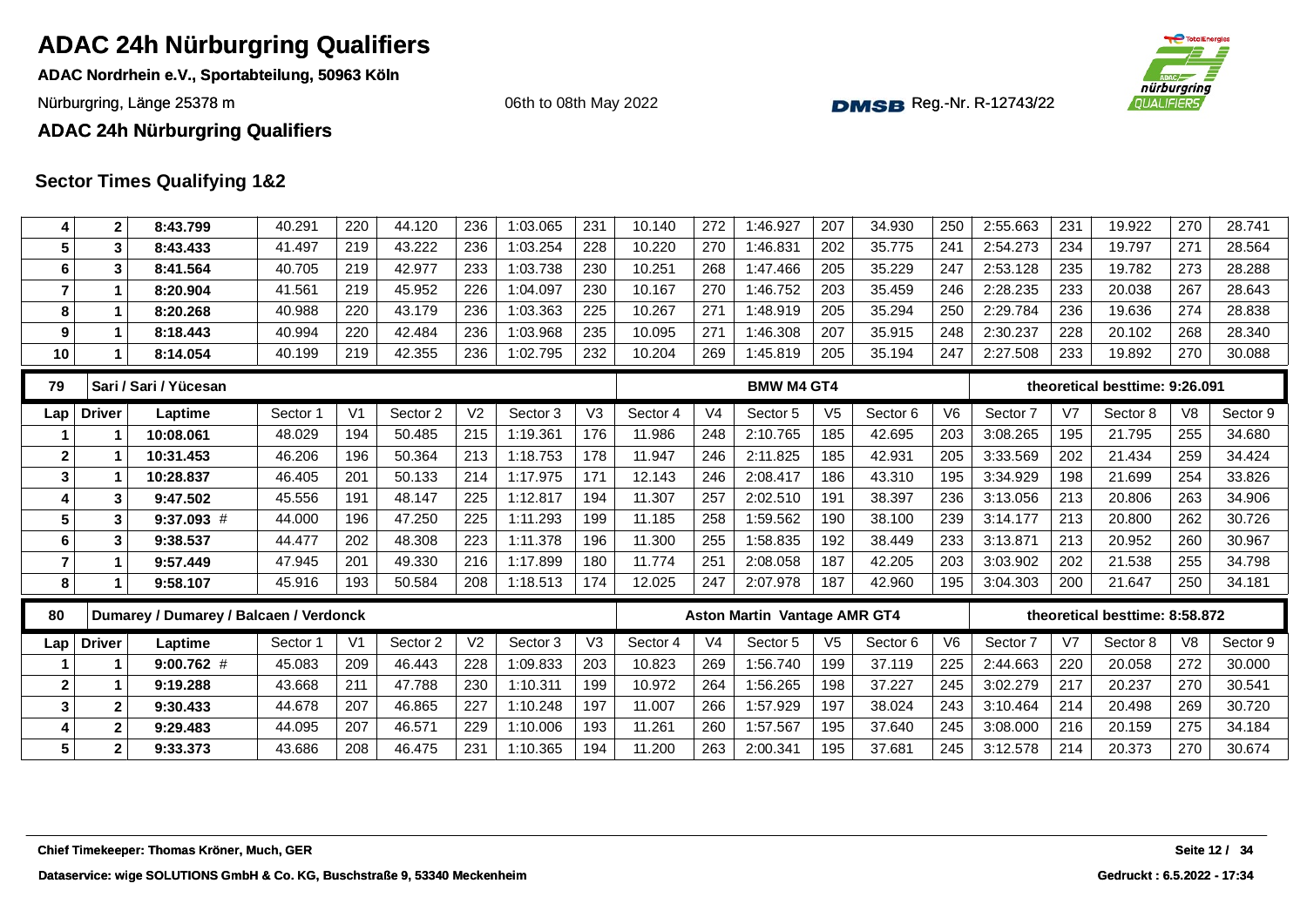**ADAC Nordrhein e.V., Sportabteilung, 50963 Köln**

Nürburgring, Länge 25378 m and the Communication of the Communication of the Communication of the Communication of the Communication of the Communication of the Communication of the Communication of the Communication of th

#### **ADAC 24h Nürburgring Qualifiers**

### **Sector Times Qualifying 1&2**

| 81                      |               |                         | Dumarey / Walker / Sokolovskiy / Verdonck  |          |                |          |                |          |                |          |                | <b>Aston Martin Vantage AMR GT4</b> |                |          |                |          |     | theoretical besttime: 9:05.181 |                |               |
|-------------------------|---------------|-------------------------|--------------------------------------------|----------|----------------|----------|----------------|----------|----------------|----------|----------------|-------------------------------------|----------------|----------|----------------|----------|-----|--------------------------------|----------------|---------------|
| Lap                     | <b>Driver</b> |                         | Laptime                                    | Sector 1 | V <sub>1</sub> | Sector 2 | V <sub>2</sub> | Sector 3 | V <sub>3</sub> | Sector 4 | V <sub>4</sub> | Sector 5                            | V <sub>5</sub> | Sector 6 | V <sub>6</sub> | Sector 7 | V7  | Sector 8                       | V <sub>8</sub> | Sector 9      |
|                         |               | 1                       | 9:33.801                                   | 46.470   | 201            | 48.658   | 219            | 1:14.932 | 183            | 11.754   | 245            | 2:04.375                            | 187            | 39.267   | 225            | 2:54.458 | 209 | 21.331                         | 258            | 32.556        |
| $\mathbf 2$             |               | 1                       | 9:41.550                                   | 46.281   | 197            | 48.505   | 220            | 1:16.437 | 185            | 11.594   | 250            | 2:06.301                            | 187            | 41.322   | 186            | 2:57.532 | 203 | 21.470                         | 258            | 32.108        |
| $\mathbf{3}$            |               | 4                       | 9:27.862                                   | 44.139   | 207            | 46.531   | 222            | 1:09.956 | 200            | 11.561   | 244            | 1:56.096                            | 190            | 38.141   | 230            | 3:10.052 | 213 | 21.167                         | 258            | 30.219        |
| 4                       |               | 3                       | 9:52.907                                   | 45.918   | 180            | 48.820   | 216            | 1:13.251 | 193            | 11.468   | 250            | 2:01.834                            | 187            | 38.792   | 228            | 3:19.190 | 206 | 21.424                         | 256            | 32.210        |
| 5                       |               | 3                       | 9:53.204                                   | 44.905   | 202            | 48.039   | 219            | 1:13.941 | 190            | 11.549   | 247            | 2:02.728                            | 187            | 38.985   | 228            | 3:19.639 | 206 | 21.459                         | 256            | 31.959        |
| 6                       |               | 3                       | 9:54.450                                   | 44.363   | 189            | 48.189   | 219            | 1:15.098 | 193            | 11.473   | 247            | 2:02.603                            | 188            | 39.824   | 222            | 3:19.199 | 201 | 21.701                         | 255            | 32.000        |
| $\overline{7}$          |               | $\mathbf{2}$            | 9:24.622                                   | 46.860   | 167            | 50.757   | 216            | 1:13.426 | 189            | 11.586   | 248            | 2:01.625                            | 187            | 39.151   | 227            | 2:48.702 | 209 | 21.358                         | 256            | 31.157        |
| 8                       |               | $\mathbf 2$             | $9:15.157$ #                               | 44.372   | 204            | 48.759   | 218            | 1:11.922 | 193            | 11.446   | 250            | 1:59.712                            | 189            | 38.833   | 230            | 2:47.761 | 212 | 21.284                         | 257            | 31.068        |
| 9                       |               | $\overline{\mathbf{2}}$ | 9:31.784                                   | 45.604   | 187            | 49.173   | 218            | 1:11.925 | 196            | 11.316   | 252            | 2:02.103                            | 189            | 41.815   | 205            | 2:57.128 | 211 | 21.022                         | 263            | 31.698        |
| 82                      |               |                         | Breuer / Mies / Ortmann / Born             |          |                |          |                |          |                |          |                | <b>Aston Martin Vantage AMR GT4</b> |                |          |                |          |     | theoretical besttime: 8:58.048 |                |               |
| Lap                     | <b>Driver</b> |                         | Laptime                                    | Sector 1 | V <sub>1</sub> | Sector 2 | V <sub>2</sub> | Sector 3 | V3             | Sector 4 | V <sub>4</sub> | Sector 5                            | V <sub>5</sub> | Sector 6 | V <sub>6</sub> | Sector 7 | V7  | Sector 8                       | V <sub>8</sub> | Sector 9      |
|                         |               | 3                       | $8:59.210$ #                               | 43.998   | 207            | 46.489   | 222            | 1:09.007 | 204            | 11.056   | 258            | 1:56.632                            | 191            | 38.074   | 233            | 2:42.483 | 216 | 20.928                         | 261            | 30.543        |
| $\mathbf{2}$            |               | 3                       | 9:01.301                                   | 43.285   | 205            | 46.390   | 221            | 1:09.457 | 203            | 11.107   | 256            | 1:56.493                            | 189            | 38.088   | 235            | 2:45.158 | 216 | 20.991                         | 259            | 30.332        |
| $\mathbf{3}$            |               | 2                       | 9:36.454                                   | 45.083   | 204            | 47.397   | 221            | 1:10.839 | 196            | 11.429   | 250            | 1:58.950                            | 187            | 38.729   | 233            | 3:12.272 | 210 | 21.216                         | 258            | 30.539        |
| 4                       |               | $\mathbf 2$             | 9:35.901                                   | 44.932   | 203            | 47.753   | 220            | 1:10.609 | 197            | 11.283   | 254            | 1:58.203                            | 189            | 38.514   | 231            | 3:11.783 | 213 | 21.068                         | 260            | 31.756        |
| $5\phantom{.0}$         |               | 1                       | 9:35.616                                   | 45.176   | 197            | 47.572   | 222            | 1:11.172 | 194            | 11.459   | 250            | 1:58.617                            | 188            | 38.735   | 231            | 3:10.554 | 213 | 21.163                         | 258            | 31.168        |
| 6                       |               | $\mathbf{1}$            | 9:38.043                                   | 44.478   | 201            | 47.513   | 220            | 1:12.876 | 196            | 11.397   | 251            | 1:59.191                            | 189            | 38.580   | 230            | 3:12.246 | 213 | 21.169                         | 258            | 30.593        |
| $\overline{\mathbf{r}}$ |               | 4                       | 9:23.990                                   | 45.415   | 192            | 51.831   | 211            | 1:12.165 | 194            | 11.379   | 252            | 1:59.854                            | 187            | 38.891   | 231            | 2:51.888 | 208 | 21.362                         | 256            | 31.205        |
| 8                       |               | 4                       | 9:34.363                                   | 45.896   | 206            | 47.889   | 220            | 1:12.139 | 197            | 11.321   | 252            | 2:01.909                            | 186            | 39.089   | 230            | 3:02.948 | 212 | 21.132                         | 259            | 32.040        |
| 9                       |               | 4                       | 9:32.817                                   | 44.053   | 202            | 48.785   | 213            | 1:12.493 | 197            | 11.257   | 255            | 1:59.855                            | 188            | 38.606   | 232            | 3:05.492 | 213 | 21.173                         | 258            | 31.103        |
| 10                      |               | 4                       | 9:13.352                                   | 44.760   | 203            | 47.543   | 222            | 1:11.019 | 198            | 11.270   | 254            | 1:59.648                            | 187            | 39.161   | 233            | 2:47.890 | 212 | 21.180                         | 259            | 30.881        |
|                         |               |                         |                                            |          |                |          |                |          |                |          |                |                                     |                |          |                |          |     |                                |                |               |
|                         |               |                         | Chief Timekeeper: Thomas Kröner, Much, GER |          |                |          |                |          |                |          |                |                                     |                |          |                |          |     |                                |                | Seite 13 / 34 |

**Chief Timekeeper: Thomas Kröner, Much, GER**



06th to 08th May 2022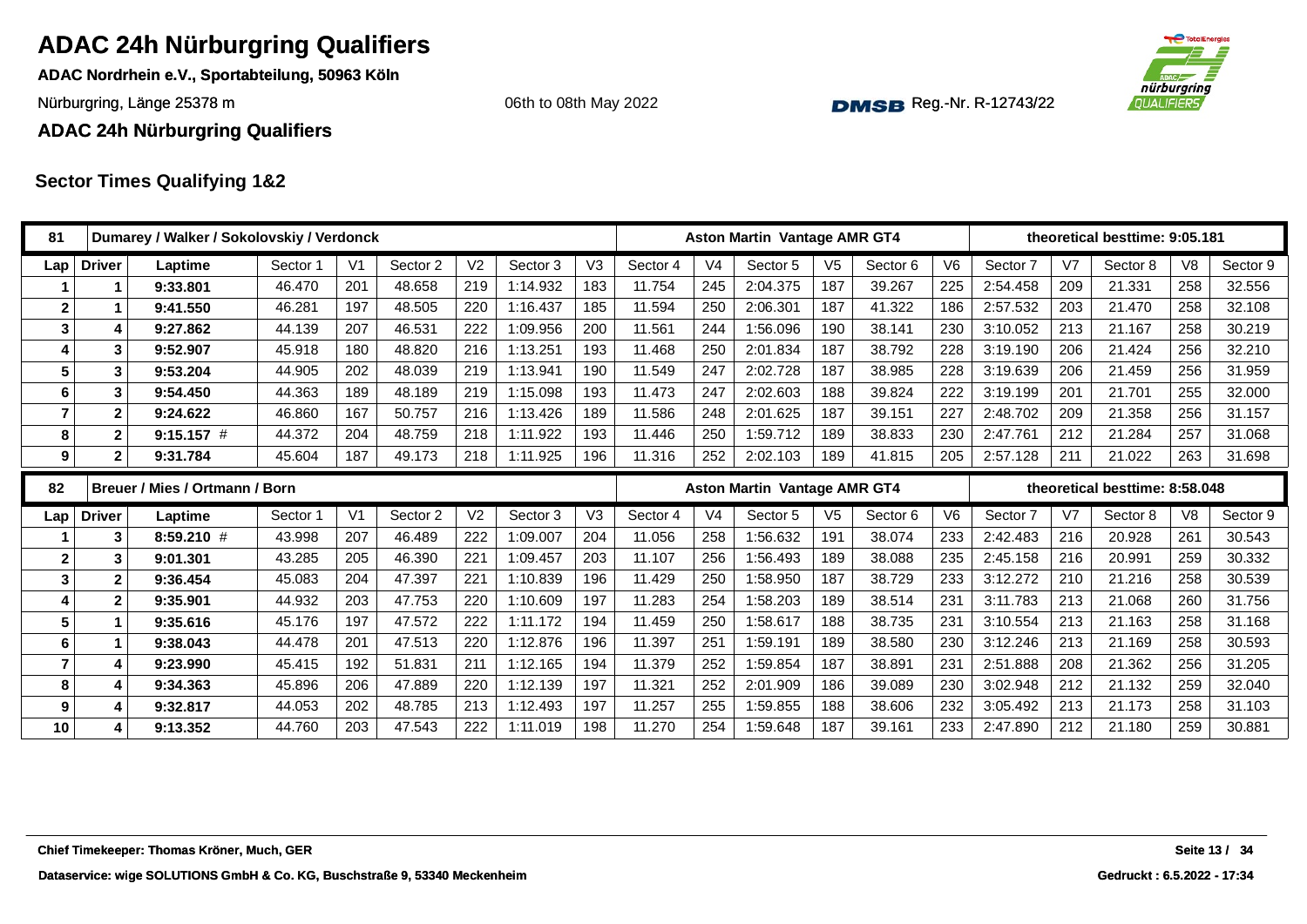**ADAC Nordrhein e.V., Sportabteilung, 50963 Köln**

Nürburgring, Länge 25378 m and the Communication of the Communication of the Communication of the Communication of the Communication of the Communication of the Communication of the Communication of the Communication of th

06th to 08th May 2022



**ADAC 24h Nürburgring Qualifiers**

| 83                      |               | Aljuffali / Heyerdahl / Balcaen            |          |                |          |                |          |                |          |                | Porsche Cayman GT4 RS CS |                |          |                |          |                | theoretical besttime: 9:47.981  |                |               |
|-------------------------|---------------|--------------------------------------------|----------|----------------|----------|----------------|----------|----------------|----------|----------------|--------------------------|----------------|----------|----------------|----------|----------------|---------------------------------|----------------|---------------|
| Lap                     | <b>Driver</b> | Laptime                                    | Sector 1 | V <sub>1</sub> | Sector 2 | V <sub>2</sub> | Sector 3 | V <sub>3</sub> | Sector 4 | V <sub>4</sub> | Sector 5                 | V <sub>5</sub> | Sector 6 | V <sub>6</sub> | Sector 7 | V7             | Sector 8                        | V <sub>8</sub> | Sector 9      |
|                         | $\mathbf{2}$  | $9:50.512$ #                               | 48.963   | 184            | 51.104   | 197            | 1:15.244 | 184            | 12.335   | 233            | 2:06.208                 | 169            | 43.826   | 208            | 2:55.846 | 194            | 23.119                          | 236            | 33.867        |
| $\overline{2}$          | $\mathbf{2}$  | 10:13.310                                  | 47.233   | 185            | 52.518   | 197            | 1:16.429 | 185            | 12.242   | 235            | 2:06.331                 | 169            | 43.151   | 208            | 3:17.330 | 184            | 23.656                          | 233            | 34.420        |
| $\mathbf{3}$            | $\mathbf{2}$  | 10:24.178                                  | 47.629   | 184            | 51.419   | 196            | 1:15.523 | 185            | 12.266   | 234            | 2:06.793                 | 169            | 43.118   | 208            | 3:29.885 | 191            | 23.366                          | 233            | 34.179        |
| $\overline{\mathbf{4}}$ | 3             | 10:52.849                                  | 51.662   | 183            | 53.765   | 192            | 1:18.977 | 176            | 12.626   | 231            | 2:11.616                 | 167            | 44.022   | 204            | 3:41.363 | 184            | 23.795                          | 230            | 35.023        |
| 5                       | 3             | 10:43.228                                  | 49.278   | 182            | 53.057   | 194            | 1:18.909 | 175            | 12.738   | 228            | 2:12.842                 | 165            | 44.245   | 205            | 3:33.784 | 187            | 23.607                          | 233            | 34.768        |
| 6                       | 3             | 10:52.874                                  | 50.467   | 182            | 52.811   | 194            | 1:19.290 | 176            | 12.718   | 228            | 2:12.804                 | 167            | 43.778   | 207            | 3:41.379 | 186            | 23.576                          | 233            | 36.051        |
| $\overline{7}$          | 1             | 10:26.352                                  | 50.237   | 183            | 53.766   | 194            | 1:19.236 | 174            | 12.741   | 228            | 2:13.011                 | 164            | 44.095   | 198            | 3:13.921 | 185            | 23.804                          | 230            | 35.541        |
| 8                       | 1             | 10:27.556                                  | 49.161   | 183            | 52.861   | 195            | 1:22.323 | 142            | 14.007   | 219            | 2:12.146                 | 164            | 47.025   | 190            | 3:11.269 | 184            | 23.860                          | 230            | 34.904        |
| 9                       | 1             | 10:29.950                                  | 47.991   | 185            | 52.050   | 196            | 1:19.289 | 171            | 12.802   | 229            | 2:12.211                 | 167            | 44.789   | 201            | 3:22.099 | 187            | 23.668                          | 232            | 35.051        |
| 87                      |               | Jung / Eichhorn / Wales / Jenichen         |          |                |          |                |          |                |          |                | Opel Astra OPC           |                |          |                |          |                | theoretical besttime: 10:17.127 |                |               |
| Lap                     | <b>Driver</b> | Laptime                                    | Sector 1 | V <sub>1</sub> | Sector 2 | V <sub>2</sub> | Sector 3 | V3             | Sector 4 | V <sub>4</sub> | Sector 5                 | V <sub>5</sub> | Sector 6 | V <sub>6</sub> | Sector 7 | V7             | Sector 8                        | V <sub>8</sub> | Sector 9      |
|                         | 3             | 11:55.451                                  | 55.958   | 151            | 1:01.111 | 184            | 1:30.217 | 157            | 13.908   | 216            | 2:27.106                 | 153            | 48.204   | 178            | 3:55.787 | 173            | 24.996                          | 224            | 38.164        |
| $\mathbf{2}$            | 3             | 11:51.912                                  | 53.218   | 154            | 59.242   | 178            | 1:28.774 | 149            | 14.277   | 212            | 2:27.501                 | 149            | 49.684   | 177            | 3:54.479 | 174            | 25.089                          | 222            | 39.648        |
| 3                       | 1             | 10:27.915                                  | 50.388   | 174            | 53.452   | 191            | 1:19.798 | 168            | 13.202   | 221            | 2:16.020                 | 155            | 45.111   | 197            | 3:10.083 | 180            | 24.555                          | 225            | 35.306        |
| $\overline{4}$          | 1             | 10:17.342 #                                | 49.436   | 178            | 53.667   | 192            | 1:19.464 | 169            | 13.115   | 221            | 2:12.832                 | 166            | 44.604   | 195            | 3:05.069 | 187            | 24.201                          | 226            | 34.954        |
| 88                      |               | <b>Finot / Füting / Robertz</b>            |          |                |          |                |          |                |          |                | Opel Astra OPC           |                |          |                |          |                | theoretical besttime: 11:30.758 |                |               |
| Lap                     | <b>Driver</b> | Laptime                                    | Sector 1 | V <sub>1</sub> | Sector 2 | V <sub>2</sub> | Sector 3 | V <sub>3</sub> | Sector 4 | V <sub>4</sub> | Sector 5                 | V <sub>5</sub> | Sector 6 | V <sub>6</sub> | Sector 7 | V <sub>7</sub> | Sector 8                        | V <sub>8</sub> | Sector 9      |
|                         | 3             | 11:36.873                                  | 53.390   | 172            | 54.559   | 185            | 1:23.461 | 161            | 13.708   | 213            | 2:23.826                 | 154            | 50.077   | 163            | 3:54.292 | 177            | 25.209                          | 219            | 38.351        |
| $\mathbf{2}$            | 3             | 11:35.036 #                                | 50.761   | 174            | 54.411   | 183            | 1:23.820 | 158            | 14.072   | 209            | 2:26.939                 | 158            | 49.733   | 173            | 3:51.535 | 174            | 25.591                          | 209            | 38.174        |
| 3                       | $\mathbf{2}$  | 11:49.283                                  | 54.892   | 170            | 56.204   | 181            | 1:26.045 | 155            | 14.279   | 203            | 2:29.117                 | 155            | 50.623   | 167            | 3:53.457 | 170            | 25.632                          | 214            | 39.034        |
| 4                       | $\mathbf{2}$  | 11:41.604                                  | 51.648   | 168            | 55.965   | 183            | 1:26.465 | 155            | 14.386   | 204            | 2:27.622                 | 151            | 50.161   | 163            | 3:51.740 | 173            | 25.503                          | 215            | 38.114        |
|                         |               |                                            |          |                |          |                |          |                |          |                |                          |                |          |                |          |                |                                 |                |               |
|                         |               |                                            |          |                |          |                |          |                |          |                |                          |                |          |                |          |                |                                 |                |               |
|                         |               |                                            |          |                |          |                |          |                |          |                |                          |                |          |                |          |                |                                 |                |               |
|                         |               | Chief Timekeeper: Thomas Kröner, Much, GER |          |                |          |                |          |                |          |                |                          |                |          |                |          |                |                                 |                | Seite 14 / 34 |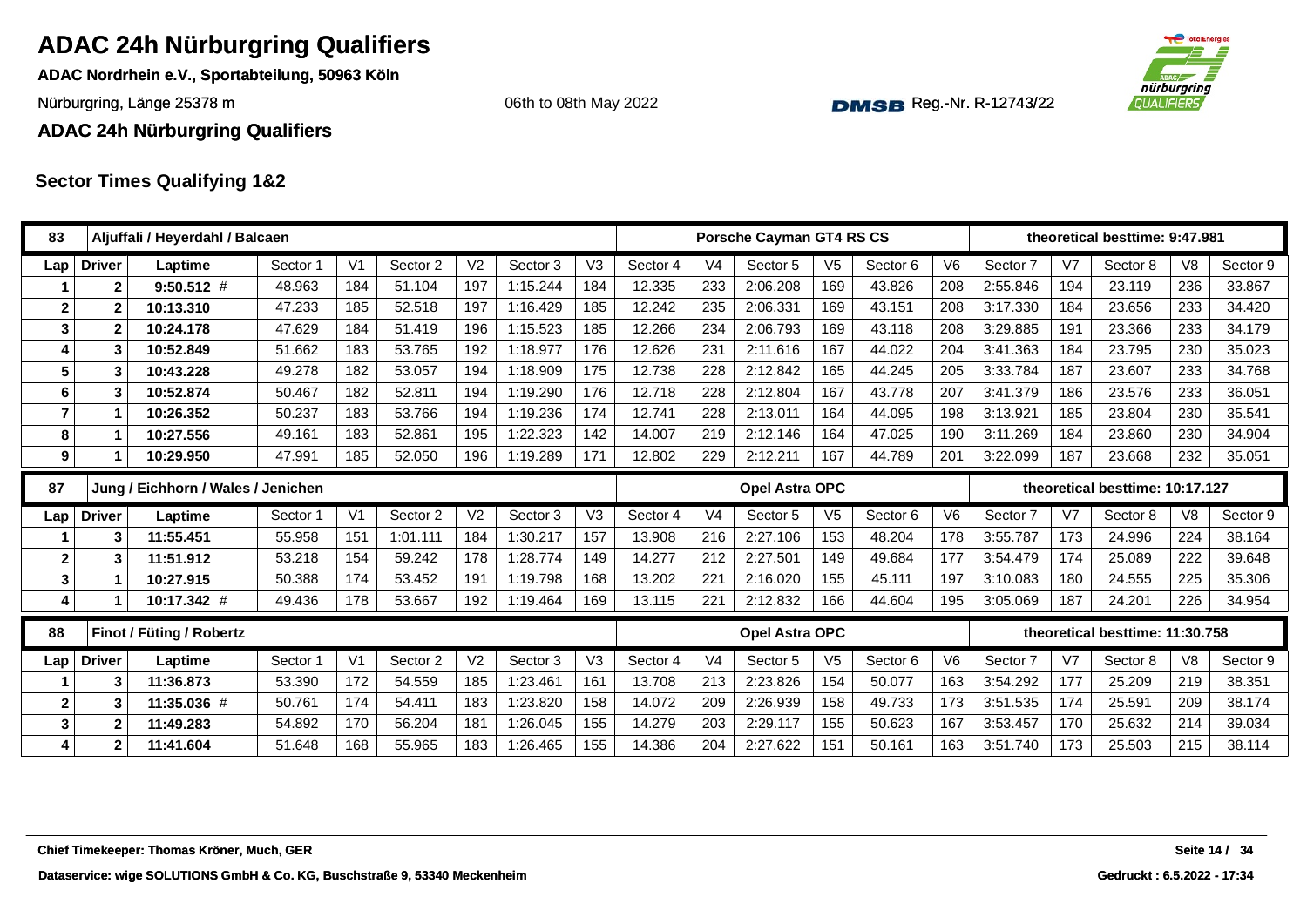**ADAC Nordrhein e.V., Sportabteilung, 50963 Köln**

Nürburgring, Länge 25378 m and the Communication of the Communication of the Communication of the Communication of the Communication of the Communication of the Communication of the Communication of the Communication of th

06th to 08th May 2022



**ADAC 24h Nürburgring Qualifiers**

| 89             |                      | Imparato / Wales / Finot                      |          |                |          |                |          |                |          |                | <b>Opel Astra CUP</b>               |                |                     |                |          |                | theoretical besttime: 10:42.944 |                |               |
|----------------|----------------------|-----------------------------------------------|----------|----------------|----------|----------------|----------|----------------|----------|----------------|-------------------------------------|----------------|---------------------|----------------|----------|----------------|---------------------------------|----------------|---------------|
| Lap            | <b>Driver</b>        | Laptime                                       | Sector 1 | V <sub>1</sub> | Sector 2 | V <sub>2</sub> | Sector 3 | V <sub>3</sub> | Sector 4 | V <sub>4</sub> | Sector 5                            | V <sub>5</sub> | Sector <sub>6</sub> | V <sub>6</sub> | Sector 7 | V <sub>7</sub> | Sector 8                        | V <sub>8</sub> | Sector 9      |
|                |                      | 11:16.582                                     | 52.300   | 160            | 56.672   | 180            | 1:25.564 | 157            | 13.755   | 217            | 2:22.873                            | 160            | 46.498              | 187            | 3:37.370 | 174            | 24.718                          | 225            | 36.832        |
| $\mathbf{2}$   |                      | 11:31.012                                     | 50.768   | 158            | 55.035   | 186            | 1:25.343 | 146            | 14.619   | 207            | 2:25.780                            | 157            | 47.100              | 183            | 3:50.552 | 172            | 24.895                          | 222            | 36.920        |
| $\mathbf{3}$   | 1                    | 10:51.714                                     | 49.780   | 175            | 54.401   | 177            | 1:19.894 | 154            | 13.901   | 213            | 2:13.676                            | 164            | 45.196              | 188            | 3:34.923 | 179            | 24.381                          | 226            | 35.562        |
| 4              |                      | 10:42.944 #                                   | 48.299   | 179            | 52.524   | 186            | 1:19.287 | 156            | 13.748   | 212            | 2:12.854                            | 165            | 44.777              | 189            | 3:32.327 | 181            | 24.192                          | 227            | 34.936        |
| 90             |                      | Eastwood / Hasse-Clot                         |          |                |          |                |          |                |          |                | <b>Aston Martin Vantage AMR GT3</b> |                |                     |                |          |                | theoretical besttime: 8:17.507  |                |               |
| Lap            | <b>Driver</b>        | Laptime                                       | Sector 1 | V <sub>1</sub> | Sector 2 | V <sub>2</sub> | Sector 3 | V <sub>3</sub> | Sector 4 | V <sub>4</sub> | Sector 5                            | V <sub>5</sub> | Sector 6            | V <sub>6</sub> | Sector 7 | V <sub>7</sub> | Sector 8                        | V <sub>8</sub> | Sector 9      |
|                | $\mathbf 2$          | 8:22.394                                      | 41.573   | 216            | 43.147   | 229            | 1:04.375 | 221            | 10.561   | 261            | 1:47.778                            | 200            | 36.138              | 240            | 2:29.107 | 228            | 20.586                          | 259            | 29.129        |
| $\mathbf{2}$   | $\mathbf{2}$         | 8:18.196 #                                    | 40.808   | 217            | 42.965   | 229            | 1:04.050 | 225            | 10.473   | 262            | 1:46.881                            | 202            | 36.016              | 240            | 2:28.071 | 230            | 20.158                          | 264            | 28.774        |
| 3              | $\mathbf 2$          | 8:45.474                                      | 40.530   | 217            | 42.996   | 231            | 1:04.476 | 227            | 10.357   | 267            | 1:51.321                            | 200            | 36.111              | 241            | 2:50.263 | 226            | 20.474                          | 262            | 28.946        |
| 4              | $\mathbf{2}$         | 9:02.499                                      | 40.626   | 219            | 44.726   | 232            | 1:05.417 | 226            | 10.438   | 262            | 1:48.073                            | 200            | 36.146              | 242            | 3:06.937 | 223            | 20.675                          | 259            | 29.461        |
| $5\phantom{1}$ | $\mathbf 1$          | 8:49.835                                      | 41.529   | 216            | 43.218   | 228            | 1:04.683 | 221            | 10.531   | 262            | 1:47.589                            | 201            | 36.094              | 240            | 2:56.289 | 230            | 20.496                          | 260            | 29.406        |
| 6              | $\blacktriangleleft$ | 8:56.515                                      | 40.689   | 217            | 42.867   | 231            | 1:06.658 | 195            | 11.491   | 254            | 1:52.245                            | 201            | 36.006              | 244            | 2:57.289 | 228            | 20.383                          | 264            | 28.887        |
| $\overline{7}$ | $\blacktriangleleft$ | 8:55.744                                      | 41.211   | 217            | 42.964   | 233            | 1:04.910 | 223            | 10.534   | 259            | 1:47.175                            | 200            | 35.847              | 244            | 3:03.628 | 227            | 20.427                          | 263            | 29.048        |
| 8              | 1                    | 8:21.165                                      | 41.669   | 216            | 43.693   | 229            | 1:04.022 | 227            | 10.393   | 265            | 1:47.562                            | 201            | 35.875              | 243            | 2:28.544 | 233            | 20.367                          | 261            | 29.040        |
| 9              | $\mathbf 2$          | 8:53.513                                      | 42.176   | 216            | 47.214   | 227            | 1:06.602 | 220            | 10.540   | 263            | 1:51.039                            | 198            | 36.098              | 240            | 2:49.557 | 226            | 20.648                          | 259            | 29.639        |
| 10             | $\mathbf{2}$         | 8:22.094                                      | 40.838   | 217            | 43.171   | 230            | 1:04.228 | 226            | 10.441   | 263            | 1:47.747                            | 199            | 36.173              | 240            | 2:29.842 | 228            | 20.565                          | 258            | 29.089        |
| 98             |                      | Catsburg / Edwards / van der Linde / Wittmann |          |                |          |                |          |                |          |                | <b>BMW M4 GT3</b>                   |                |                     |                |          |                | theoretical besttime: 8:09.948  |                |               |
| Lap            | <b>Driver</b>        | Laptime                                       | Sector 1 | V <sub>1</sub> | Sector 2 | V <sub>2</sub> | Sector 3 | V3             | Sector 4 | V <sub>4</sub> | Sector 5                            | V <sub>5</sub> | Sector 6            | V <sub>6</sub> | Sector 7 | V <sub>7</sub> | Sector 8                        | V <sub>8</sub> | Sector 9      |
|                | 1                    | 8:37.031                                      | 41.202   | 218            | 43.127   | 233            | 1:05.825 | 224            | 10.426   | 264            | 1:46.493                            | 202            | 35.815              | 244            | 2:45.464 | 233            | 19.899                          | 269            | 28.780        |
| $\mathbf{2}$   | 1                    | 8:40.098                                      | 40.314   | 218            | 42.946   | 234            | 1:03.649 | 229            | 10.310   | 266            | 1:46.984                            | 203            | 35.577              | 244            | 2:51.686 | 232            | 20.094                          | 267            | 28.538        |
| $\mathbf{3}$   | 1                    | 8:58.545                                      | 42.479   | 216            | 43.198   | 232            | 1:05.212 | 223            | 10.413   | 265            | 1:48.165                            | 203            | 36.324              | 199            | 3:00.912 | 232            | 20.090                          | 267            | 31.752        |
| 4              | $\blacktriangleleft$ | 8:51.468                                      | 40.840   | 219            | 43.140   | 236            | 1:07.974 | 214            | 10.640   | 261            | 1:46.960                            | 203            | 35.683              | 244            | 2:56.573 | 233            | 20.235                          | 261            | 29.423        |
| 5              | $\mathbf 1$          | 8:43.445                                      | 40.625   | 216            | 42.894   | 234            | 1:05.023 | 227            | 10.356   | 263            | 1:47.158                            | 201            | 35.846              | 243            | 2:52.888 | 233            | 20.089                          | 266            | 28.566        |
|                |                      | Chief Timekeeper: Thomas Kröner, Much, GER    |          |                |          |                |          |                |          |                |                                     |                |                     |                |          |                |                                 |                | Seite 15 / 34 |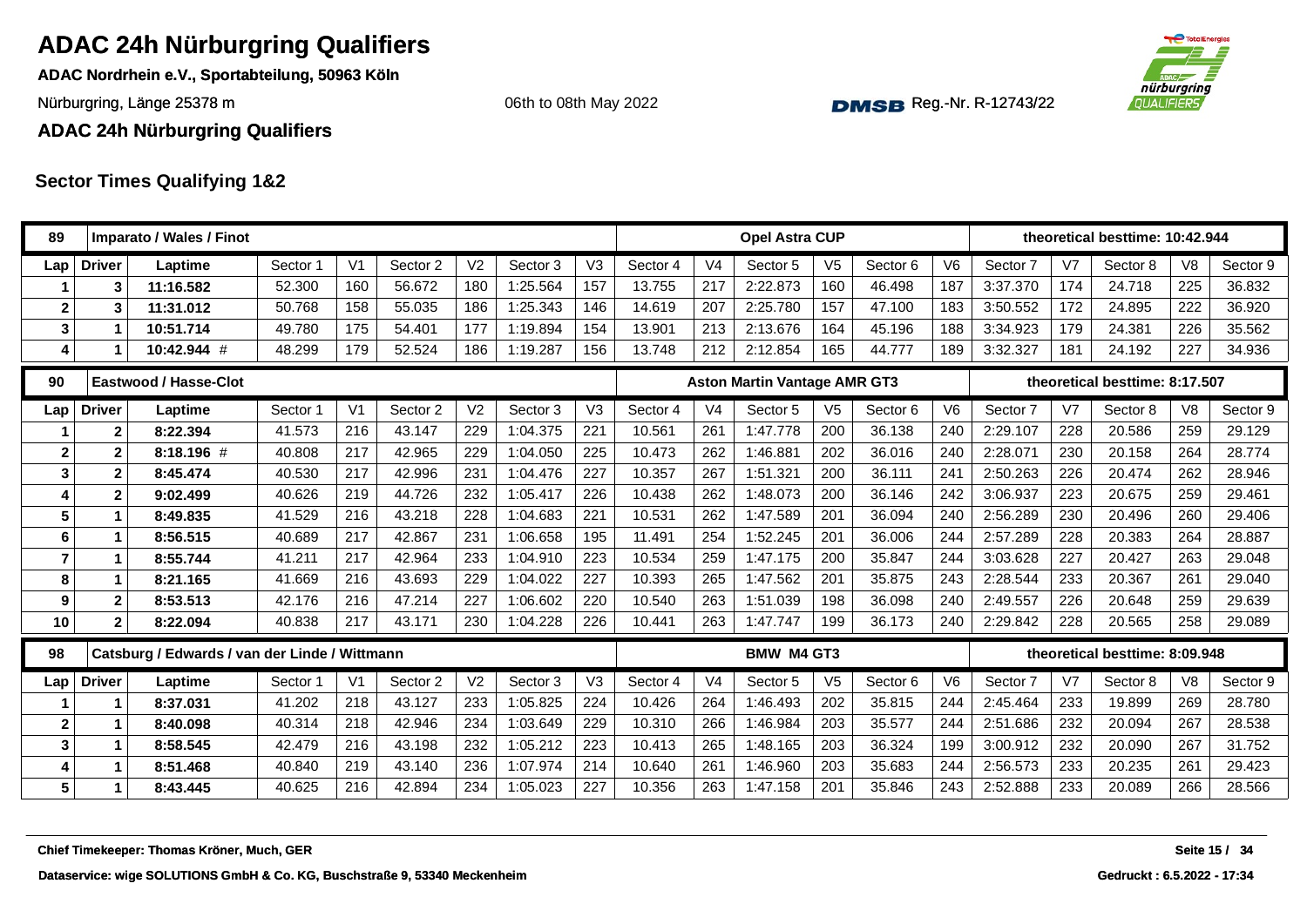**ADAC Nordrhein e.V., Sportabteilung, 50963 Köln**

Nürburgring, Länge 25378 m and the Communication of the Communication of the Communication of the Communication of the Communication of the Communication of the Communication of the Communication of the Communication of th

nürburgring *OUALIFIERS* 

06th to 08th May 2022

#### **ADAC 24h Nürburgring Qualifiers**

| 6                       | $\mathbf 2$    | 8:50.625                                   | 42.061   | 218            | 43.726   | 231            | 1:05.421 | 190            | 11.207   | 257            | 1:47.989          | 202            | 35.840   | 245            | 2:53.694 | 218            | 20.506                         | 266            | 30.181        |
|-------------------------|----------------|--------------------------------------------|----------|----------------|----------|----------------|----------|----------------|----------|----------------|-------------------|----------------|----------|----------------|----------|----------------|--------------------------------|----------------|---------------|
| $\overline{7}$          | $\mathbf{2}$   | 8:19.062                                   | 41.013   | 216            | 43.970   | 229            | 1:03.614 | 230            | 10.304   | 264            | 1:46.857          | 203            | 35.678   | 244            | 2:27.891 | 233            | 20.202                         | 265            | 29.533        |
| 8                       | 3              | 8:28.020                                   | 40.990   | 217            | 42.595   | 231            | 1:02.539 | 232            | 10.255   | 265            | 1:45.488          | 203            | 35.425   | 246            | 2:30.607 | 231            | 19.976                         | 269            | 40.145        |
| 9                       | 3              | $8:11.260$ #                               | 40.967   | 217            | 42.606   | 233            | 1:02.830 | 230            | 10.261   | 266            | 1:45.057          | 204            | 35.339   | 244            | 2:25.412 | 234            | 20.094                         | 265            | 28.694        |
| 99                      |                | De Phillippi / Eng / Farfus / Yelloly      |          |                |          |                |          |                |          |                | BMW M4 GT3        |                |          |                |          |                | theoretical besttime: 8:10.739 |                |               |
| Lap                     | <b>Driver</b>  | Laptime                                    | Sector 1 | V <sub>1</sub> | Sector 2 | V <sub>2</sub> | Sector 3 | V <sub>3</sub> | Sector 4 | V <sub>4</sub> | Sector 5          | V <sub>5</sub> | Sector 6 | V <sub>6</sub> | Sector 7 | V <sub>7</sub> | Sector 8                       | V <sub>8</sub> | Sector 9      |
|                         | 1              | 8:12.276                                   | 41.111   | 218            | 42.479   | 235            | 1:02.777 | 235            | 10.170   | 267            | 1:45.697          | 204            | 35.508   | 244            | 2:26.237 | 234            | 19.955                         | 267            | 28.342        |
| $\overline{\mathbf{2}}$ | 1              | 8:13.759                                   | 40.340   | 219            | 43.117   | 234            | 1:03.176 | 230            | 10.231   | 267            | 1:46.561          | 203            | 35.480   | 244            | 2:26.156 | 236            | 20.037                         | 268            | 28.661        |
| 3                       | 4              | 8:51.548                                   | 41.362   | 216            | 44.410   | 233            | 1:06.500 | 215            | 10.725   | 258            | 1:47.580          | 203            | 35.749   | 244            | 2:56.335 | 233            | 20.140                         | 265            | 28.747        |
| 4                       | 4              | 8:46.627                                   | 40.627   | 217            | 43.005   | 235            | 1:04.066 | 225            | 10.352   | 265            | 1:46.576          | 204            | 35.425   | 244            | 2:56.936 | 231            | 20.129                         | 266            | 29.511        |
| 5                       | 4              | 8:50.932                                   | 41.323   | 219            | 43.491   | 233            | 1:03.667 | 226            | 10.353   | 266            | 1:48.009          | 201            | 35.909   | 244            | 2:57.526 | 222            | 20.859                         | 243            | 29.795        |
| 6                       | 4              | 8:50.777                                   | 40.732   | 217            | 43.476   | 234            | 1:04.668 | 193            | 11.138   | 258            | 1:50.389          | 202            | 35.524   | 246            | 2:55.051 | 229            | 20.054                         | 268            | 29.745        |
| 7                       | 4              | 8:42.453                                   | 40.476   | 217            | 43.081   | 233            | 1:03.510 | 227            | 10.325   | 265            | 1:47.084          | 205            | 35.433   | 244            | 2:53.822 | 233            | 20.005                         | 268            | 28.717        |
| 8                       | $\overline{4}$ | 8:54.141                                   | 40.862   | 218            | 43.096   | 234            | 1:03.977 | 227            | 10.319   | 267            | 1:46.463          | 203            | 35.256   | 247            | 3:05.097 | 233            | 20.216                         | 266            | 28.855        |
| 9                       | 3              | 8:35.102                                   | 41.077   | 217            | 42.758   | 232            | 1:03.555 | 231            | 10.289   | 265            | 1:45.518          | 204            | 35.454   | 245            | 2:45.785 | 230            | 20.263                         | 265            | 30.403        |
| 10                      | 3              | 8:28.226                                   | 40.361   | 217            | 42.670   | 233            | 1:03.019 | 232            | 10.273   | 265            | 1:45.761          | 204            | 35.477   | 243            | 2:41.787 | 220            | 20.315                         | 264            | 28.563        |
| 11                      | 3              | 8:11.946 #                                 | 40.499   | 216            | 42.833   | 234            | 1:02.815 | 233            | 10.220   | 267            | 1:45.831          | 203            | 35.441   | 245            | 2:25.902 | 234            | 20.011                         | 267            | 28.394        |
| 100                     |                | Walkenhorst / Breuer / Ziegler             |          |                |          |                |          |                |          |                | <b>BMW M4 GT3</b> |                |          |                |          |                | theoretical besttime: 8:25.753 |                |               |
| Lap                     | <b>Driver</b>  | Laptime                                    | Sector 1 | V <sub>1</sub> | Sector 2 | V <sub>2</sub> | Sector 3 | V <sub>3</sub> | Sector 4 | V <sub>4</sub> | Sector 5          | V <sub>5</sub> | Sector 6 | V <sub>6</sub> | Sector 7 | V7             | Sector 8                       | V <sub>8</sub> | Sector 9      |
|                         | $\mathbf{2}$   | 8:44.760                                   | 44.279   | 214            | 45.357   | 230            | 1:08.231 | 211            | 10.817   | 258            | 1:54.037          | 201            | 36.631   | 239            | 2:35.009 | 226            | 20.432                         | 263            | 29.967        |
| $\mathbf{2}$            | $\mathbf{2}$   | 8:34.645                                   | 42.267   | 217            | 44.093   | 231            | 1:06.839 | 218            | 10.609   | 262            | 1:50.793          | 201            | 36.397   | 240            | 2:33.746 | 228            | 20.352                         | 263            | 29.549        |
| $\mathbf{3}$            | 1              | 9:09.546                                   | 41.664   | 216            | 44.478   | 230            | 1:07.148 | 199            | 11.054   | 256            | 1:51.676          | 200            | 36.744   | 239            | 3:06.020 | 222            | 20.543                         | 263            | 30.219        |
| 4                       | 1              | 9:15.147                                   | 41.443   | 215            | 44.516   | 232            | 1:06.308 | 213            | 10.686   | 261            | 1:49.554          | 202            | 36.152   | 244            | 3:13.842 | 225            | 20.572                         | 259            | 32.074        |
| 5                       | 3              | 14:15.283                                  | 5:40.365 | 208            | 45.625   | 232            | 1:10.813 | 209            | 10.844   | 258            | 1:54.572          | 196            | 37.073   | 238            | 3:05.308 | 222            | 20.435                         | 263            | 30.248        |
| 6                       | 3              | 9:12.285                                   | 41.975   | 215            | 44.854   | 231            | 1:08.146 | 209            | 10.861   | 258            | 1:54.532          | 197            | 37.066   | 238            | 3:04.084 | 224            | 20.524                         | 264            | 30.243        |
| $\overline{7}$          | 3              | 9:17.698                                   | 41.977   | 213            | 45.053   | 229            | 1:10.152 | 169            | 11.898   | 250            | 1:54.669          | 198            | 37.059   | 239            | 3:05.820 | 222            | 20.709                         | 261            | 30.361        |
|                         |                | Chief Timekeeper: Thomas Kröner, Much, GER |          |                |          |                |          |                |          |                |                   |                |          |                |          |                |                                |                | Seite 16 / 34 |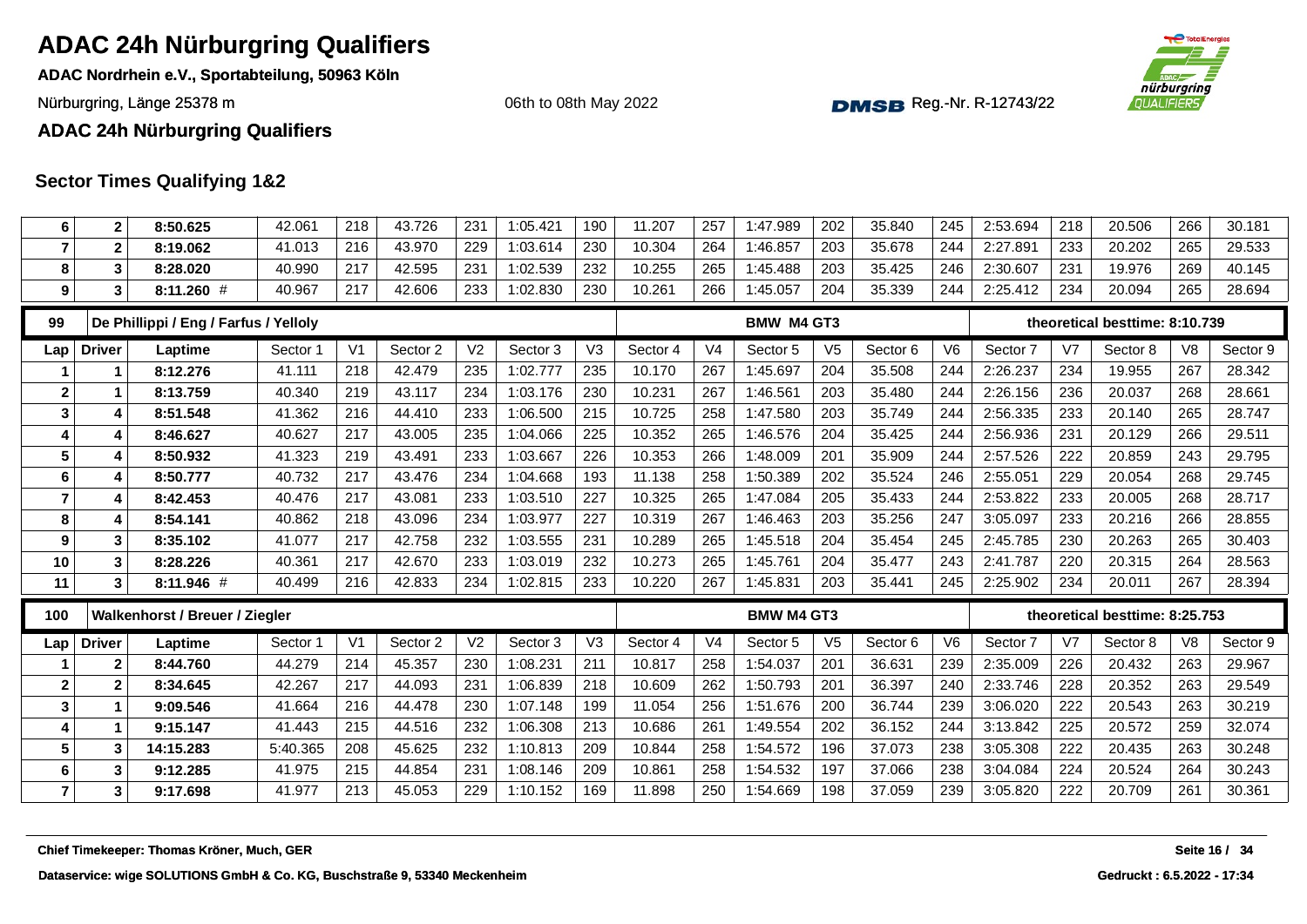**ADAC Nordrhein e.V., Sportabteilung, 50963 Köln**

Nürburgring, Länge 25378 m and the Communication of the Communication of the Communication of the Communication of the Communication of the Communication of the Communication of the Communication of the Communication of th

06th to 08th May 2022



**ADAC 24h Nürburgring Qualifiers**

| 8                | 3                | 8:54.244                       | 41.654   | 215            | 48.640   | 223            | 1:09.147 | 207            | 10.851   | 258            | 1:55.523          | 197            | 36.994   | 239            | 2:40.112 | 220            | 20.639                         | 260            | 30.684   |
|------------------|------------------|--------------------------------|----------|----------------|----------|----------------|----------|----------------|----------|----------------|-------------------|----------------|----------|----------------|----------|----------------|--------------------------------|----------------|----------|
| 9                | $\mathbf{1}$     | 8:59.362                       | 41.522   | 216            | 43.642   | 231            | 1:05.454 | 219            | 10.584   | 262            | 1:49.289          | 202            | 36.191   | 239            | 3:02.273 | 210            | 20.788                         | 265            | 29.619   |
| 10               | $\mathbf 1$      | $8:26.198$ #                   | 40.527   | 214            | 43.899   | 232            | 1:05.584 | 219            | 10.549   | 262            | 1:48.672          | 201            | 36.029   | 240            | 2:31.456 | 230            | 20.410                         | 262            | 29.072   |
| 101              |                  | Krognes / Soucek / Trogen      |          |                |          |                |          |                |          |                | <b>BMW M4 GT3</b> |                |          |                |          |                | theoretical besttime: 8:11.778 |                |          |
| Lap              | <b>Driver</b>    | Laptime                        | Sector 1 | V <sub>1</sub> | Sector 2 | V <sub>2</sub> | Sector 3 | V <sub>3</sub> | Sector 4 | V <sub>4</sub> | Sector 5          | V <sub>5</sub> | Sector 6 | V <sub>6</sub> | Sector 7 | V7             | Sector 8                       | V <sub>8</sub> | Sector 9 |
|                  | 1                | 8:14.905 #                     | 41.444   | 218            | 43.775   | 234            | 1:02.495 | 229            | 10.250   | 268            | 1:46.850          | 202            | 35.422   | 242            | 2:26.062 | 228            | 20.245                         | 266            | 28.362   |
| $\mathbf{2}$     | 1                | 8:31.186                       | 40.254   | 216            | 43.137   | 230            | 1:02.748 | 232            | 10.194   | 270            | 1:46.548          | 203            | 35.377   | 244            | 2:44.545 | 235            | 19.985                         | 267            | 28.398   |
| 3                | 1                | 8:46.564                       | 41.126   | 219            | 43.213   | 234            | 1:03.702 | 196            | 11.079   | 257            | 1:47.535          | 196            | 35.513   | 243            | 2:53.585 | 235            | 19.992                         | 267            | 30.819   |
| 4                | 3                | 8:53.289                       | 41.695   | 216            | 43.047   | 234            | 1:06.145 | 211            | 11.235   | 254            | 1:49.753          | 203            | 36.282   | 236            | 2:55.887 | 224            | 20.335                         | 266            | 28.910   |
| $5\phantom{.0}$  | 3                | 8:46.005                       | 40.756   | 217            | 42.823   | 234            | 1:03.265 | 227            | 10.310   | 267            | 1:46.605          | 203            | 35.711   | 241            | 2:57.423 | 228            | 20.285                         | 265            | 28.827   |
| $\bf 6$          | 3                | 8:42.484                       | 40.374   | 217            | 42.752   | 232            | 1:03.230 | 227            | 10.384   | 265            | 1:46.830          | 203            | 35.610   | 242            | 2:54.365 | 233            | 20.177                         | 265            | 28.762   |
| $\overline{7}$   | 3                | 8:38.341                       | 40.100   | 218            | 44.530   | 234            | 1:04.589 | 227            | 10.331   | 267            | 1:47.300          | 183            | 36.474   | 242            | 2:45.813 | 227            | 20.410                         | 263            | 28.794   |
| 8                | 2                | 12:38.196                      | 4:54.246 | 216            | 42.934   | 232            | 1:05.087 | 202            | 10.940   | 258            | 1:47.178          | 203            | 36.297   | 244            | 2:31.056 | 233            | 19.888                         | 271            | 30.570   |
| 102              |                  | Müller / Tuck / Schmidt-Staade |          |                |          |                |          |                |          |                | <b>BMW M4 GT3</b> |                |          |                |          |                | theoretical besttime: 8:12.774 |                |          |
|                  |                  |                                |          |                |          |                |          |                |          |                |                   |                |          |                |          |                |                                |                |          |
| Lap              | <b>Driver</b>    | Laptime                        | Sector 1 | V <sub>1</sub> | Sector 2 | V <sub>2</sub> | Sector 3 | V3             | Sector 4 | V <sub>4</sub> | Sector 5          | V <sub>5</sub> | Sector 6 | V <sub>6</sub> | Sector 7 | V <sub>7</sub> | Sector 8                       | V <sub>8</sub> | Sector 9 |
| -1               | 1                | 8:23.265                       | 41.643   | 217            | 42.937   | 230            | 1:03.680 | 224            | 10.402   | 267            | 1:47.879          | 203            | 35.817   | 244            | 2:32.350 | 222            | 20.256                         | 269            | 28.301   |
| $\boldsymbol{2}$ |                  | 13:52.190                      | 5:35.986 | 217            | 42.900   | 233            | 1:04.568 | 225            | 10.383   | 268            | 1:47.916          | 202            | 40.170   | 201            | 3:01.147 | 230            | 20.230                         | 265            | 28.890   |
| $\mathbf{3}$     | 3                | 9:07.226                       | 43.088   | 213            | 46.249   | 231            | 1:05.791 | 221            | 10.535   | 263            | 1:49.459          | 199            | 36.218   | 241            | 3:04.020 | 232            | 20.051                         | 267            | 31.815   |
| 4                | 3                | 8:56.169                       | 41.072   | 216            | 43.711   | 233            | 1:04.527 | 222            | 10.443   | 266            | 1:48.612          | 201            | 37.011   | 219            | 3:01.569 | 230            | 20.201                         | 266            | 29.023   |
| $5\phantom{1}$   | 3                | 9:08.540                       | 41.909   | 213            | 43.633   | 230            | 1:05.171 | 223            | 10.475   | 265            | 1:49.260          | 201            | 36.155   | 240            | 3:11.062 | 217            | 20.374                         | 267            | 30.501   |
| 6                | $\boldsymbol{2}$ | 8:33.570                       | 41.696   | 218            | 42.833   | 230            | 1:03.695 | 227            | 10.386   | 266            | 1:46.995          | 202            | 35.907   | 241            | 2:43.091 | 232            | 20.215                         | 266            | 28.752   |
| $\overline{7}$   | $\mathbf{2}$     | 8:17.951                       | 40.021   | 217            | 42.446   | 233            | 1:03.028 | 227            | 10.310   | 269            | 1:47.754          | 203            | 35.948   | 241            | 2:29.576 | 233            | 20.219                         | 266            | 28.649   |
| 8                | $\mathbf{2}$     | 8:13.499 #                     | 40.102   | 219            | 42.509   | 233            | 1:02.936 | 230            | 10.260   | 269            | 1:46.307          | 203            | 35.736   | 242            | 2:26.716 | 230            | 20.229                         | 264            | 28.704   |
|                  |                  |                                |          |                |          |                |          |                |          |                |                   |                |          |                |          |                |                                |                |          |
|                  |                  |                                |          |                |          |                |          |                |          |                |                   |                |          |                |          |                |                                |                |          |
|                  |                  |                                |          |                |          |                |          |                |          |                |                   |                |          |                |          |                |                                |                |          |
|                  |                  |                                |          |                |          |                |          |                |          |                |                   |                |          |                |          |                |                                |                |          |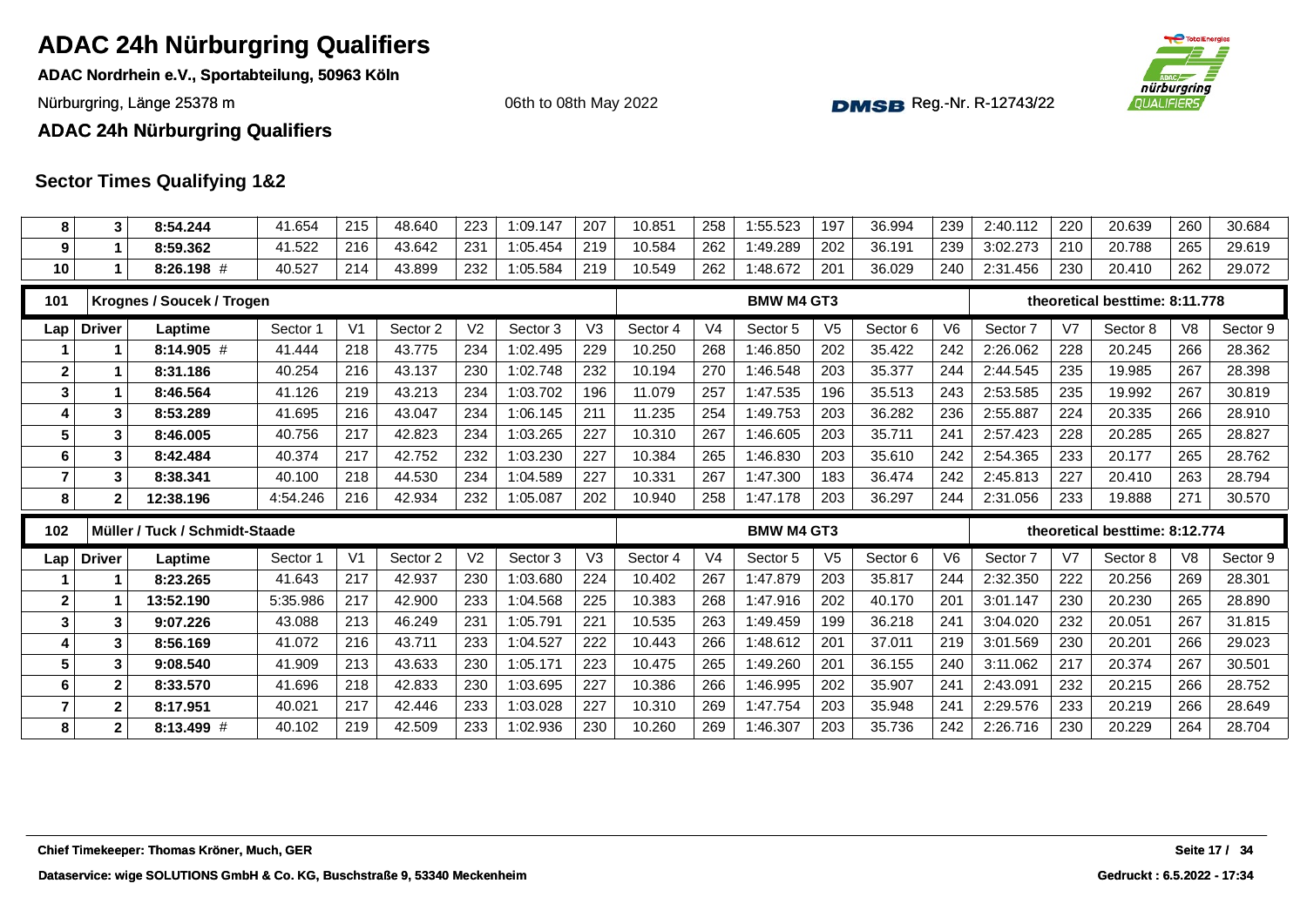**ADAC Nordrhein e.V., Sportabteilung, 50963 Köln**

06th to 08th May 2022



Nürburgring, Länge 25378 m and the Communication of the Communication of the Communication of the Communication of the Communication of the Communication of the Communication of the Communication of the Communication of th

**ADAC 24h Nürburgring Qualifiers**

| 110            |                | <b>Strycek / Strycek</b>                   |          |                |          |                |          |                |          |                | Opel Astra OPC                |                |          |                |          |                | theoretical besttime: 10:21.829 |                  |          |
|----------------|----------------|--------------------------------------------|----------|----------------|----------|----------------|----------|----------------|----------|----------------|-------------------------------|----------------|----------|----------------|----------|----------------|---------------------------------|------------------|----------|
| Lap            | <b>Driver</b>  | Laptime                                    | Sector 1 | V <sub>1</sub> | Sector 2 | V <sub>2</sub> | Sector 3 | V3             | Sector 4 | V <sub>4</sub> | Sector 5                      | V <sub>5</sub> | Sector 6 | V <sub>6</sub> | Sector 7 | V <sub>7</sub> | Sector 8                        | V <sub>8</sub>   | Sector 9 |
|                |                | 11:50.820                                  | 55.986   | 157            | 57.882   | 183            | 1:29.077 | 161            | 14.028   | 205            | 2:23.529                      | 158            | 47.217   | 188            | 3:58.528 | 162            | 25.339                          | 225              | 39.234   |
| $\mathbf{2}$   |                | 11:42.817                                  | 53.152   | 159            | 58.074   | 184            | 1:27.024 | 161            | 14.744   | 194            | 2:26.390                      | 157            | 47.990   | 181            | 3:50.608 | 172            | 25.040                          | 224              | 39.795   |
| 3              | $\mathbf{2}$   | 10:21.829 #                                | 51.074   | 172            | 54.297   | 184            | 1:19.893 | 168            | 13.114   | 220            | 2:14.241                      | 160            | 44.652   | 201            | 3:05.606 | 183            | 24.074                          | 228              | 34.878   |
| 112            |                | Krumscheid / Brink / Dralle / Fischer      |          |                |          |                |          |                |          |                | <b>Mini John Cooper Works</b> |                |          |                |          |                | theoretical besttime: 10:01.468 |                  |          |
| Lap            | <b>Driver</b>  | Laptime                                    | Sector 1 | V <sub>1</sub> | Sector 2 | V <sub>2</sub> | Sector 3 | V <sub>3</sub> | Sector 4 | V <sub>4</sub> | Sector 5                      | V <sub>5</sub> | Sector 6 | V <sub>6</sub> | Sector 7 | V <sub>7</sub> | Sector 8                        | V <sub>8</sub>   | Sector 9 |
|                | $\mathbf{2}$   | 10:06.376 #                                | 49.027   | 183            | 51.904   | 202            | 1:18.114 | 177            | 12.346   | 233            | 2:11.854                      | 173            | 42.273   | 210            | 3:03.802 | 189            | 23.048                          | 236              | 34.008   |
| $\mathbf{2}$   | 3              | 10:59.481                                  | 49.845   | 168            | 53.351   | 199            | 1:21.956 | 175            | 12.564   | 227            | 2:17.720                      | 171            | 45.208   | 194            | 3:40.759 | 189            | 23.209                          | 235              | 34.869   |
| 3              |                | 11:48.834                                  | 51.048   | 169            | 54.084   | 199            | 1:23.001 | 160            | 14.957   | 178            | 2:27.815                      | 165            | 50.199   | 161            | 3:58.268 | 163            | 29.248                          | 184              | 40.214   |
| 4              |                | 10:08.465                                  | 49.019   | 187            | 51.583   | 199            | 1:16.906 | 181            | 12.390   | 230            | 2:09.032                      | 170            | 42.377   | 211            | 3:10.315 | 193            | 23.384                          | 233              | 33.459   |
| 114            |                | Van Dam / Schrick / Lasee / Sasaki         |          |                |          |                |          |                |          |                | <b>SUBARU WRX STI</b>         |                |          |                |          |                | theoretical besttime: 9:06.279  |                  |          |
| Lap            | <b>Driver</b>  | Laptime                                    | Sector 1 | V <sub>1</sub> | Sector 2 | V <sub>2</sub> | Sector 3 | V <sub>3</sub> | Sector 4 | V <sub>4</sub> | Sector 5                      | V <sub>5</sub> | Sector 6 | V <sub>6</sub> | Sector 7 | V <sub>7</sub> | Sector 8                        | V <sub>8</sub>   | Sector 9 |
|                | $\overline{2}$ | $9:09.854$ #                               | 44.725   | 198            | 47.122   | 211            | 1:10.552 | 196            | 11.656   | 239            | 1:59.351                      | 184            | 39.468   | 220            | 2:43.644 | 211            | 21.943                          | 244              | 31.393   |
| $\mathbf 2$    | $\mathbf 2$    | 9:25.504                                   | 45.098   | 199            | 47.029   | 213            | 1:10.103 | 198            | 11.510   | 244            | 1:58.668                      | 184            | 39.462   | 221            | 2:58.944 | 205            | 21.919                          | 249              | 32.771   |
| 3              | 3              | 9:43.985                                   | 45.555   | 197            | 47.438   | 205            | 1:11.782 | 193            | 12.193   | 234            | 1:59.166                      | 181            | 39.478   | 220            | 3:12.569 | 206            | 22.214                          | 243              | 33.590   |
| 4              | 3              | 9:38.450                                   | 44.338   | 197            | 47.182   | 210            | 1:10.744 | 198            | 11.529   | 244            | 1:58.046                      | 184            | 39.549   | 220            | 3:12.824 | 209            | 22.100                          | 243              | 32.138   |
| 5              | 4              | 9:42.777                                   | 45.083   | 199            | 47.276   | 212            | 1:12.599 | 196            | 11.592   | 240            | 1:59.938                      | 184            | 39.702   | 220            | 3:12.492 | 206            | 22.045                          | 246              | 32.050   |
| 6              | 4              | 9:40.442                                   | 44.975   | 198            | 47.526   | 210            | 1:11.070 | 190            | 11.801   | 239            | 1:58.676                      | 184            | 39.748   | 221            | 3:12.720 | 207            | 22.099                          | 245              | 31.827   |
| $\overline{7}$ | 4              | 9:55.298                                   | 43.774   | 198            | 46.950   | 211            | 1:12.485 | 192            | 11.605   | 244            | 2:01.977                      | 184            | 39.811   | 205            | 3:24.503 | 206            | 22.086                          | 246              | 32.107   |
| 8              |                | 9:29.107                                   | 44.586   | 198            | 47.962   | 213            | 1:10.404 | 197            | 11.564   | 243            | 1:59.023                      | 180            | 40.932   | 222            | 3:01.157 | 206            | 21.865                          | 248              | 31.614   |
| 9              | 1              | 9:25.330                                   | 43.656   | 199            | 48.150   | 210            | 1:10.041 | 198            | 11.522   | 242            | 1:57.880                      | 185            | 39.390   | 222            | 3:01.172 | 206            | 22.176                          | 244              | 31.343   |
| 116            |                | Kofler / Siljehaug / Hofer / Heinemann     |          |                |          |                |          |                |          |                | <b>KTM X-BOW GT2</b>          |                |          |                |          |                | theoretical besttime: 8:12.944  |                  |          |
| Lap            | <b>Driver</b>  | Laptime                                    | Sector 1 | V <sub>1</sub> | Sector 2 | V <sub>2</sub> | Sector 3 | V <sub>3</sub> | Sector 4 | V <sub>4</sub> | Sector 5                      | V <sub>5</sub> | Sector 6 | V <sub>6</sub> | Sector 7 | V <sub>7</sub> | Sector 8                        | V <sub>8</sub>   | Sector 9 |
| 1              | 3              | 8:55.771                                   | 41.350   | 216            | 43.369   | 232            | 1:05.368 | 215            | 10.714   | 258            | 1:48.566                      | 204            | 35.806   | 243            | 2:59.807 | 218            | 20.710                          | 262              | 30.081   |
|                |                | Chief Timekeeper: Thomas Kröner, Much, GER |          |                |          |                |          |                |          |                |                               |                |          |                |          |                |                                 | <b>Seite 18/</b> | -34      |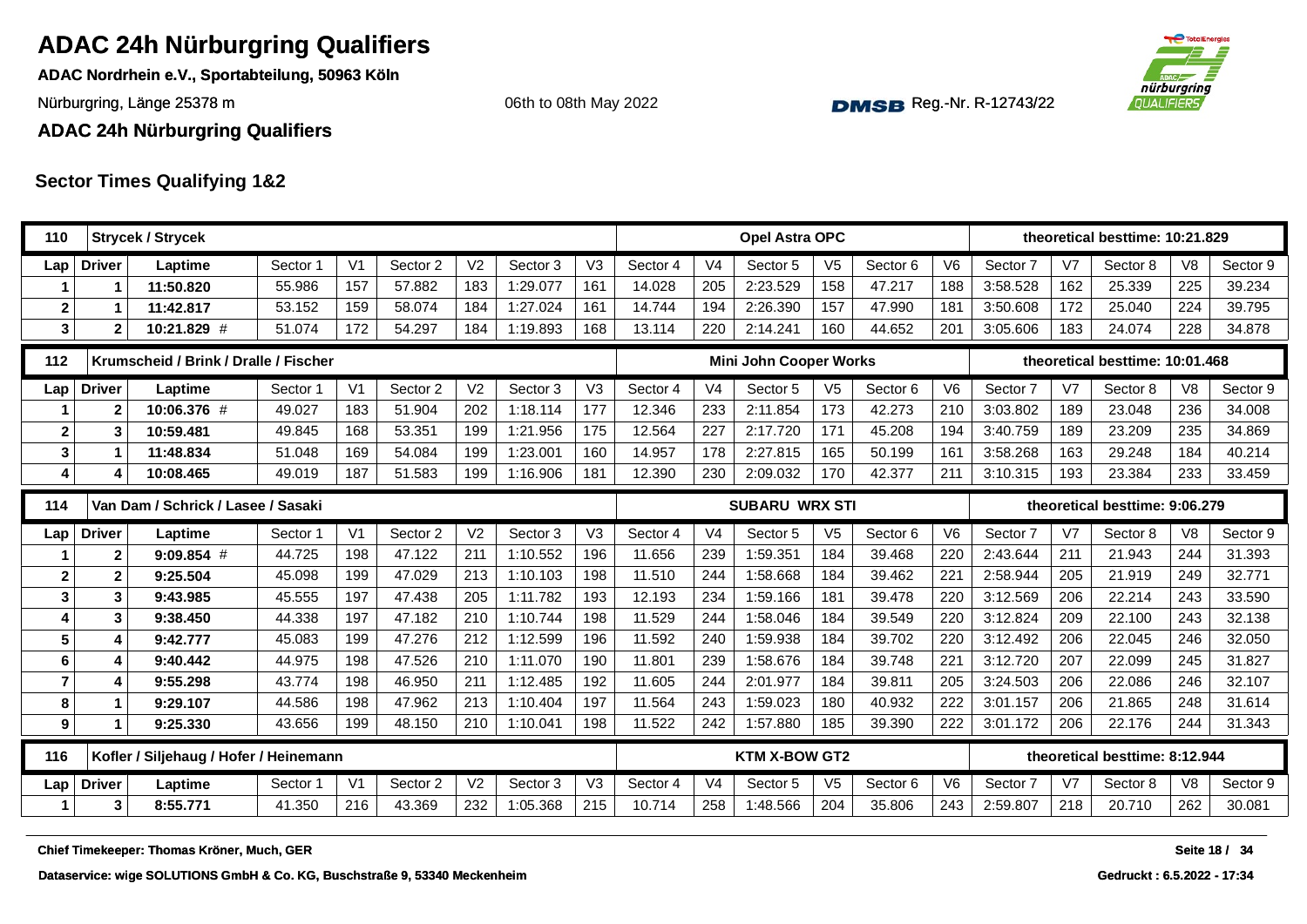**ADAC Nordrhein e.V., Sportabteilung, 50963 Köln**

Nürburgring, Länge 25378 m and the Communication of the Communication of the Communication of the Communication of the Communication of the Communication of the Communication of the Communication of the Communication of th

06th to 08th May 2022



**ADAC 24h Nürburgring Qualifiers**

| $\mathbf{2}$            | 2                       | 9:02.210                            | 42.066   | 219            | 44.657   | 230            | 1:06.442 | 218            | 10.573   | 259            | 1:52.061                | 206            | 36.591              | 238 | 2:59.761 | 227            | 20.337                         | 263            | 29.722   |
|-------------------------|-------------------------|-------------------------------------|----------|----------------|----------|----------------|----------|----------------|----------|----------------|-------------------------|----------------|---------------------|-----|----------|----------------|--------------------------------|----------------|----------|
| $\mathbf{3}$            | 4                       | 8:52.789                            | 42.296   | 218            | 45.216   | 231            | 1:04.832 | 219            | 10.588   | 259            | 1:47.647                | 204            | 35.801              | 243 | 2:57.834 | 231            | 20.172                         | 266            | 28.403   |
| $\overline{\mathbf{4}}$ | 4                       | 8:49.746                            | 40.877   | 220            | 43.149   | 235            | 1:05.974 | 180            | 11.526   | 250            | 1:47.211                | 205            | 35.906              | 241 | 2:56.289 | 232            | 20.205                         | 264            | 28.609   |
| 5                       | 4                       | 8:16.195                            | 40.653   | 220            | 42.608   | 232            | 1:03.552 | 230            | 10.318   | 262            | 1:45.880                | 205            | 35.598              | 243 | 2:28.823 | 231            | 20.071                         | 270            | 28.692   |
| $\bf 6$                 | 4                       | 8:14.081 #                          | 40.263   | 220            | 42.901   | 234            | 1:03.608 | 229            | 10.377   | 260            | 1:46.223                | 205            | 35.698              | 240 | 2:26.251 | 232            | 20.294                         | 262            | 28.466   |
| 117                     |                         | Stuck / Stuck / Palttala            |          |                |          |                |          |                |          |                | <b>KTM X-BOW GT2</b>    |                |                     |     |          |                | theoretical besttime: 8:17.749 |                |          |
| Lap                     | <b>Driver</b>           | Laptime                             | Sector 1 | V <sub>1</sub> | Sector 2 | V <sub>2</sub> | Sector 3 | V <sub>3</sub> | Sector 4 | V <sub>4</sub> | Sector 5                | V <sub>5</sub> | Sector <sub>6</sub> | V6  | Sector 7 | V <sub>7</sub> | Sector 8                       | V <sub>8</sub> | Sector 9 |
|                         | $\mathbf{2}$            | 8:20.372 #                          | 40.898   | 218            | 43.249   | 231            | 1:04.378 | 218            | 10.572   | 260            | 1:47.845                | 205            | 35.500              | 243 | 2:29.050 | 232            | 20.264                         | 263            | 28.616   |
| $\mathbf{2}$            | $\mathbf{2}$            | 8:43.719                            | 40.580   | 219            | 42.909   | 233            | 1:03.898 | 220            | 10.498   | 260            | 1:47.763                | 206            | 35.609              | 244 | 2:50.905 | 226            | 20.373                         | 264            | 31.184   |
| $\mathbf{3}$            | 3                       | 8:58.528                            | 41.522   | 218            | 43.485   | 232            | 1:06.288 | 218            | 10.580   | 259            | 1:49.555                | 205            | 35.667              | 242 | 3:02.179 | 231            | 20.165                         | 266            | 29.087   |
| $\overline{\mathbf{4}}$ | 3                       | 8:57.999                            | 40.638   | 216            | 43.998   | 236            | 1:07.334 | 216            | 10.632   | 258            | 1:49.355                | 204            | 35.751              | 244 | 3:01.380 | 232            | 20.158                         | 266            | 28.753   |
| 5                       | 3                       | 8:26.047                            | 41.392   | 219            | 43.821   | 229            | 1:04.850 | 221            | 10.538   | 258            | 1:47.910                | 205            | 35.881              | 240 | 2:32.544 | 230            | 20.182                         | 265            | 28.929   |
| 6                       |                         | 8:21.966                            | 40.994   | 219            | 43.081   | 232            | 1:03.738 | 225            | 10.359   | 263            | 1:47.141                | 204            | 35.614              | 244 | 2:30.638 | 233            | 20.043                         | 269            | 30.358   |
| $\overline{7}$          | 1                       | 8:22.372                            | 40.730   | 221            | 43.073   | 234            | 1:04.869 | 227            | 10.318   | 265            | 1:48.020                | 205            | 35.451              | 244 | 2:30.373 | 232            | 19.946                         | 271            | 29.592   |
|                         |                         |                                     |          |                |          |                |          |                |          |                |                         |                |                     |     |          |                |                                |                |          |
| 125                     |                         | Schell / Wehrmann / Aust / Bollrath |          |                |          |                |          |                |          |                | Porsche 911 GT3 Cup 992 |                |                     |     |          |                | theoretical besttime: 8:45.183 |                |          |
| Lap                     | <b>Driver</b>           | Laptime                             | Sector 1 | V <sub>1</sub> | Sector 2 | V <sub>2</sub> | Sector 3 | V3             | Sector 4 | V <sub>4</sub> | Sector 5                | V <sub>5</sub> | Sector 6            | V6  | Sector 7 | V7             | Sector 8                       | V <sub>8</sub> | Sector 9 |
|                         | 3                       | 8:48.020 #                          | 43.085   | 215            | 45.680   | 233            | 1:08.856 | 205            | 10.833   | 267            | 1:54.571                | 202            | 36.324              | 245 | 2:39.786 | 220            | 19.826                         | 277            | 29.059   |
| $\mathbf{2}$            | 3                       | 8:49.794                            | 42.731   | 214            | 45.270   | 233            | 1:07.800 | 204            | 10.789   | 270            | 1:54.536                | 201            | 36.313              | 246 | 2:42.904 | 218            | 19.972                         | 275            | 29.479   |
| $\mathbf{3}$            | 4                       | 9:44.647                            | 45.866   | 174            | 47.841   | 231            | 1:12.314 | 188            | 11.364   | 258            | 1:59.621                | 197            | 37.611              | 243 | 3:18.468 | 211            | 20.528                         | 267            | 31.034   |
| 4                       | 4                       | 9:43.258                            | 43.730   | 206            | 47.951   | 231            | 1:12.737 | 189            | 11.267   | 262            | 1:59.991                | 198            | 38.628              | 234 | 3:16.786 | 205            | 20.658                         | 269            | 31.510   |
| $5\phantom{.0}$         | 4                       | 9:47.816                            | 45.369   | 211            | 48.402   | 230            | 1:12.695 | 194            | 11.165   | 265            | 2:02.702                | 199            | 37.453              | 239 | 3:18.640 | 209            | 20.512                         | 270            | 30.878   |
| $\bf 6$                 | $\overline{\mathbf{2}}$ | 9:47.160                            | 46.548   | 196            | 47.668   | 223            | 1:13.879 | 190            | 11.306   | 258            | 2:01.092                | 199            | 38.325              | 230 | 3:16.791 | 211            | 20.452                         | 272            | 31.099   |
| $\overline{7}$          | $\mathbf{2}$            | 9:38.536                            | 43.028   | 202            | 47.209   | 224            | 1:15.330 | 187            | 11.373   | 259            | 1:58.772                | 201            | 37.391              | 236 | 3:14.110 | 211            | 20.514                         | 269            | 30.809   |
| 8                       | $\mathbf{2}$            | 9:05.530                            | 43.117   | 213            | 47.154   | 231            | 1:11.862 | 196            | 11.095   | 262            | 1:57.921                | 199            | 36.800              | 246 | 2:46.916 | 213            | 20.398                         | 269            | 30.267   |
| $\boldsymbol{9}$        | 1                       | 8:51.049                            | 42.570   | 216            | 45.763   | 232            | 1:09.303 | 197            | 11.059   | 264            | 1:54.968                | 202            | 36.278              | 246 | 2:41.657 | 218            | 20.180                         | 271            | 29.271   |
| 10                      | 1                       | 8:54.730                            | 41.935   | 217            | 45.365   | 234            | 1:09.559 | 198            | 10.999   | 265            | 1:54.913                | 203            | 36.182              | 233 | 2:44.370 | 218            | 20.139                         | 272            | 31.268   |
|                         |                         |                                     |          |                |          |                |          |                |          |                |                         |                |                     |     |          |                |                                |                |          |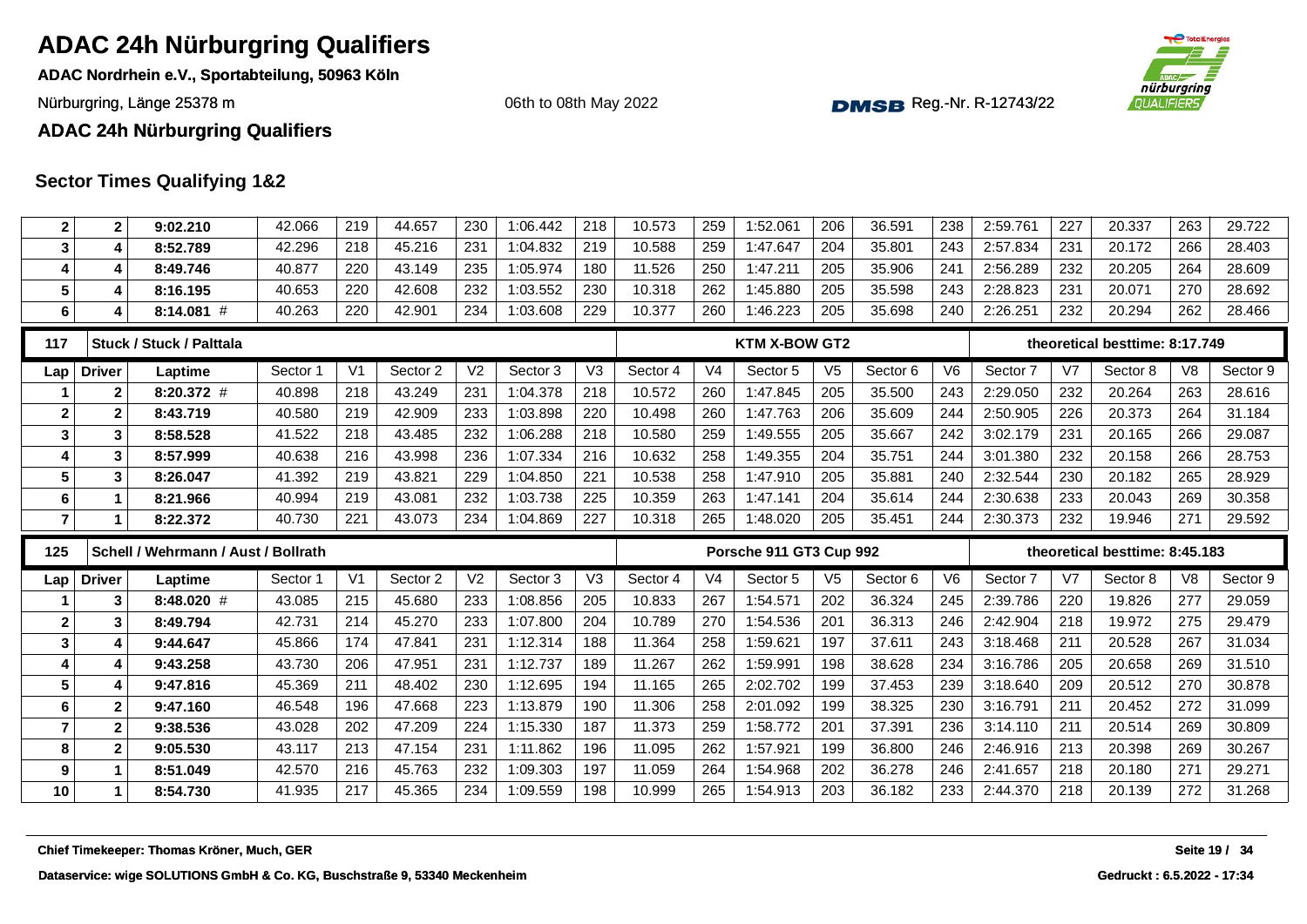**ADAC Nordrhein e.V., Sportabteilung, 50963 Köln**

Nürburgring, Länge 25378 m and the Communication of the Communication of the Communication of the Communication of the Communication of the Communication of the Communication of the Communication of the Communication of th

06th to 08th May 2022



**ADAC 24h Nürburgring Qualifiers**

| 126                     |                | Krohn / Niclas                             |          |                |          |                |          |                |          |                | Porsche 911 GT3 Cup 992             |                |          |                |          |                | theoretical besttime: 9:14.822 |                |               |
|-------------------------|----------------|--------------------------------------------|----------|----------------|----------|----------------|----------|----------------|----------|----------------|-------------------------------------|----------------|----------|----------------|----------|----------------|--------------------------------|----------------|---------------|
| Lap                     | <b>Driver</b>  | Laptime                                    | Sector 1 | V <sub>1</sub> | Sector 2 | V <sub>2</sub> | Sector 3 | V <sub>3</sub> | Sector 4 | V <sub>4</sub> | Sector 5                            | V <sub>5</sub> | Sector 6 | V <sub>6</sub> | Sector 7 | V <sub>7</sub> | Sector 8                       | V <sub>8</sub> | Sector 9      |
|                         | 1              | 9:48.729                                   | 44.160   | 204            | 48.366   | 232            | 1:13.908 | 192            | 11.203   | 262            | 1:59.837                            | 197            | 38.172   | 233            | 3:20.714 | 210            | 20.352                         | 272            | 32.017        |
| $\mathbf 2$             |                | 10:05.478                                  | 43.486   | 198            | 48.018   | 231            | 1:15.186 | 167            | 12.736   | 250            | 2:02.164                            | 196            | 39.500   | 222            | 3:29.283 | 201            | 21.050                         | 266            | 34.055        |
| 3                       | 1              | 9:46.643                                   | 44.202   | 208            | 47.568   | 231            | 1:13.462 | 188            | 11.285   | 262            | 2:00.294                            | 197            | 39.830   | 226            | 3:18.370 | 213            | 20.369                         | 272            | 31.263        |
| 4                       | 1              | 9:46.714                                   | 42.972   | 210            | 47.514   | 232            | 1:13.021 | 187            | 11.379   | 259            | 2:02.440                            | 198            | 37.546   | 242            | 3:20.824 | 214            | 20.200                         | 273            | 30.818        |
| 5                       | $\mathbf 1$    | 9:41.072                                   | 44.486   | 206            | 48.558   | 228            | 1:13.026 | 190            | 11.259   | 261            | 2:02.109                            | 198            | 38.589   | 236            | 3:11.422 | 213            | 20.557                         | 269            | 31.066        |
| 6                       | $\mathbf 1$    | $9:15.615$ #                               | 42.862   | 209            | 47.069   | 232            | 1:12.377 | 196            | 11.442   | 253            | 2:00.341                            | 198            | 37.335   | 240            | 2:53.121 | 214            | 20.250                         | 273            | 30.818        |
| 127                     |                | Krämer / Brück / Kranz / Veremenko         |          |                |          |                |          |                |          |                | Porsche 911 GT3 Cup 992             |                |          |                |          |                | theoretical besttime: 8:27.805 |                |               |
| Lap                     | <b>Driver</b>  | Laptime                                    | Sector 1 | V <sub>1</sub> | Sector 2 | V <sub>2</sub> | Sector 3 | V <sub>3</sub> | Sector 4 | V <sub>4</sub> | Sector 5                            | V <sub>5</sub> | Sector 6 | V <sub>6</sub> | Sector 7 | V <sub>7</sub> | Sector 8                       | V <sub>8</sub> | Sector 9      |
|                         | 3              | $8:30.087$ #                               | 42.522   | 219            | 43.963   | 236            | 1:06.099 | 188            | 11.176   | 266            | 1:49.747                            | 205            | 35.490   | 249            | 2:32.989 | 226            | 19.577                         | 280            | 28.524        |
| $\mathbf 2$             | 3              | 8:38.221                                   | 41.058   | 222            | 44.041   | 237            | 1:05.907 | 210            | 10.550   | 273            | 1:50.999                            | 198            | 35.664   | 250            | 2:41.577 | 225            | 19.716                         | 280            | 28.709        |
| $\mathbf{3}$            | $\mathbf{2}$   | 9:00.910                                   | 42.085   | 219            | 44.526   | 237            | 1:07.110 | 201            | 10.886   | 264            | 1:52.705                            | 202            | 35.955   | 251            | 2:58.518 | 220            | 19.925                         | 275            | 29.200        |
| 4                       | 4              | 9:39.468                                   | 43.960   | 215            | 45.972   | 236            | 1:09.537 | 204            | 10.924   | 244            | 1:55.250                            | 202            | 36.107   | 248            | 3:27.156 | 220            | 20.059                         | 274            | 30.503        |
| 5                       | 4              | 9:17.502                                   | 42.644   | 215            | 45.109   | 237            | 1:09.020 | 199            | 10.941   | 266            | 1:55.089                            | 200            | 36.246   | 248            | 3:08.868 | 218            | 20.019                         | 276            | 29.566        |
| 6                       | 4              | 9:17.762                                   | 42.072   | 217            | 45.530   | 236            | 1:09.177 | 200            | 10.950   | 264            | 1:55.993                            | 202            | 36.199   | 250            | 3:08.505 | 219            | 19.961                         | 277            | 29.375        |
| $\overline{\mathbf{r}}$ | $\mathbf 1$    | 9:46.511                                   | 46.476   | 178            | 48.836   | 219            | 1:16.907 | 194            | 11.096   | 264            | 2:04.503                            | 192            | 38.269   | 238            | 3:09.303 | 215            | 20.369                         | 270            | 30.752        |
| 8                       | 1              | 9:13.416                                   | 43.545   | 213            | 46.880   | 233            | 1:11.625 | 198            | 10.926   | 268            | 1:59.305                            | 201            | 36.499   | 245            | 2:52.075 | 216            | 19.985                         | 277            | 32.576        |
| 9                       | $\mathbf 1$    | 9:01.820                                   | 44.033   | 211            | 47.086   | 236            | 1:10.207 | 199            | 10.918   | 267            | 1:57.898                            | 201            | 36.421   | 247            | 2:45.347 | 219            | 19.940                         | 277            | 29.970        |
| 150                     |                | Möller / Weishar / Schreibner              |          |                |          |                |          |                |          |                | <b>Aston Martin Vantage AMR GT4</b> |                |          |                |          |                | theoretical besttime: 9:19.896 |                |               |
| Lap                     | <b>Driver</b>  | Laptime                                    | Sector 1 | V <sub>1</sub> | Sector 2 | V <sub>2</sub> | Sector 3 | V3             | Sector 4 | V <sub>4</sub> | Sector 5                            | V <sub>5</sub> | Sector 6 | V <sub>6</sub> | Sector 7 | V <sub>7</sub> | Sector 8                       | V <sub>8</sub> | Sector 9      |
|                         | 4              | $9:36.223$ #                               | 44.768   | 208            | 48.137   | 225            | 1:13.507 | 189            | 11.279   | 258            | 2:00.659                            | 194            | 37.757   | 239            | 3:08.765 | 214            | 20.407                         | 271            | 30.944        |
| $\mathbf{2}$            | 4              | 9:49.956                                   | 44.783   | 192            | 48.963   | 227            | 1:13.194 | 196            | 11.127   | 259            | 2:01.551                            | 194            | 38.906   | 228            | 3:20.111 | 213            | 20.578                         | 268            | 30.743        |
| 3                       | 4              | 9:53.359                                   | 44.018   | 204            | 47.704   | 229            | 1:14.820 | 190            | 11.217   | 259            | 2:03.364                            | 195            | 38.192   | 233            | 3:18.987 | 213            | 21.079                         | 268            | 33.978        |
| 4                       | 2 <sup>1</sup> | 9:48.166                                   | 45.492   | 208            | 48.160   | 227            | 1:12.200 | 198            | 11.308   | 252            | 2:01.778                            | 193            | 38.221   | 233            | 3:20.105 | 214            | 20.430                         | 270            | 30.472        |
|                         |                | Chief Timekeeper: Thomas Kröner, Much, GER |          |                |          |                |          |                |          |                |                                     |                |          |                |          |                |                                |                | Seite 20 / 34 |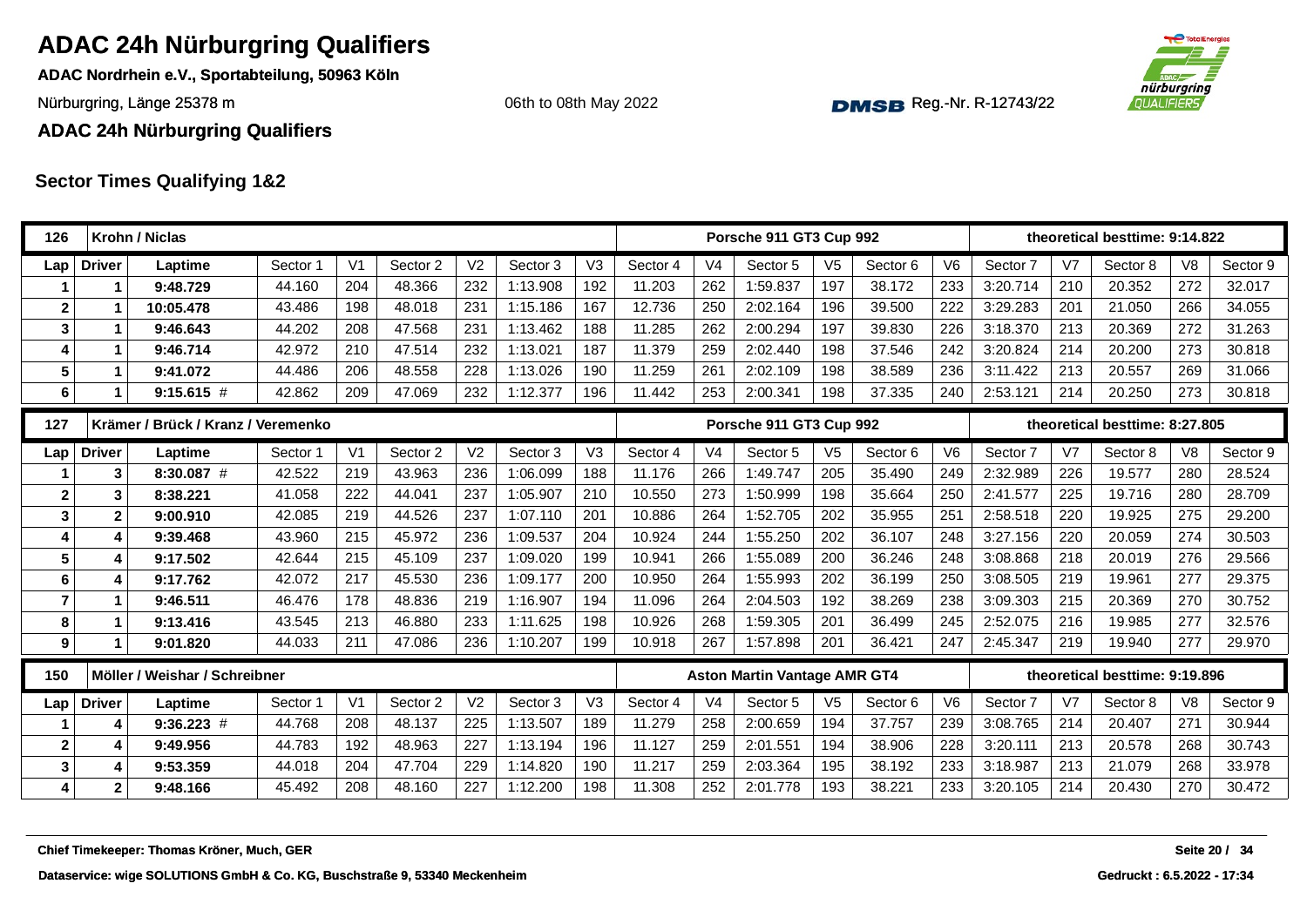**ADAC Nordrhein e.V., Sportabteilung, 50963 Köln**

Nürburgring, Länge 25378 m and the Communication of the Communication of the Communication of the Communication of the Communication of the Communication of the Communication of the Communication of the Communication of th



#### **ADAC 24h Nürburgring Qualifiers**

#### **Sector Times Qualifying 1&2**

| 5              | $\mathbf{2}$  | 9:48.071                    | 44.836   | 199            | 47.586   | 228            | 1:12.057 | 196            | 11.325   | 250            | 2:01.567             | 196            | 39.310   | 233            | 3:20.177 | 215            | 20.492                          | 268            | 30.721   |
|----------------|---------------|-----------------------------|----------|----------------|----------|----------------|----------|----------------|----------|----------------|----------------------|----------------|----------|----------------|----------|----------------|---------------------------------|----------------|----------|
| 6              | $\mathbf{2}$  | 9:40.131                    | 44.250   | 198            | 47.790   | 226            | 1:12.620 | 192            | 11.222   | 258            | 2:00.452             | 195            | 37.861   | 236            | 3:14.828 | 214            | 20.525                          | 268            | 30.583   |
| $\overline{7}$ | 1             | 9:50.458                    | 46.778   | 175            | 50.941   | 203            | 1:19.127 | 173            | 11.826   | 247            | 2:08.611             | 195            | 40.774   | 197            | 2:58.269 | 212            | 20.619                          | 268            | 33.513   |
| 8              | $\mathbf 1$   | 9:43.201                    | 45.310   | 186            | 49.795   | 206            | 1:16.806 | 180            | 11.549   | 254            | 2:07.992             | 196            | 40.847   | 213            | 2:57.256 | 213            | 20.608                          | 267            | 33.038   |
| 9              |               | 9:37.224                    | 45.291   | 201            | 48.203   | 226            | 1:14.917 | 186            | 11.396   | 255            | 2:06.881             | 195            | 40.470   | 209            | 2:56.020 | 213            | 20.659                          | 267            | 33.387   |
| 161            |               | Sandtler / Wolf / Kraihamer |          |                |          |                |          |                |          |                | <b>KTM X-BOW GTX</b> |                |          |                |          |                | theoretical besttime: 9:10.311  |                |          |
| Lap            | <b>Driver</b> | Laptime                     | Sector 1 | V <sub>1</sub> | Sector 2 | V <sub>2</sub> | Sector 3 | V <sub>3</sub> | Sector 4 | V <sub>4</sub> | Sector 5             | V <sub>5</sub> | Sector 6 | V <sub>6</sub> | Sector 7 | V <sub>7</sub> | Sector 8                        | V8             | Sector 9 |
|                | 3             | $9:14.133$ #                | 43.299   | 217            | 45.441   | 231            | 1:09.499 | 206            | 10.812   | 261            | 1:55.039             | 201            | 37.379   | 240            | 3:02.047 | 217            | 20.289                          | 272            | 30.328   |
| $\mathbf 2$    |               | 9:38.473                    | 45.277   | 164            | 47.897   | 229            | 1:11.533 | 195            | 11.155   | 258            | 1:58.706             | 197            | 37.437   | 240            | 3:14.893 | 214            | 20.573                          | 253            | 31.002   |
| 3              | $\mathbf 1$   | 9:31.536                    | 43.215   | 195            | 46.369   | 230            | 1:11.011 | 194            | 11.090   | 258            | 1:58.019             | 199            | 37.250   | 239            | 3:13.439 | 217            | 20.452                          | 268            | 30.691   |
| 4              |               | 9:26.721                    | 43.696   | 203            | 46.923   | 233            | 1:11.450 | 193            | 11.120   | 258            | 1:57.340             | 199            | 36.721   | 243            | 3:09.205 | 217            | 20.240                          | 273            | 30.026   |
| 5              | $\mathbf{2}$  | 9:35.668                    | 44.952   | 210            | 47.682   | 231            | 1:11.775 | 200            | 11.039   | 258            | 1:59.709             | 199            | 37.294   | 243            | 3:11.091 | 216            | 20.579                          | 263            | 31.547   |
| 6              | $\mathbf{2}$  | 9:42.007                    | 43.189   | 205            | 47.319   | 226            | 1:18.665 | 155            | 14.546   | 197            | 2:05.283             | 190            | 38.576   | 231            | 2:59.344 | 197            | 22.346                          | 243            | 32.739   |
| 163            |               | Maximilian / Tasche / Mönch |          |                |          |                |          |                |          |                | <b>KTM X-BOW GT4</b> |                |          |                |          |                | theoretical besttime: 10:01.948 |                |          |
|                |               |                             |          |                |          |                |          | V <sub>3</sub> | Sector 4 | V <sub>4</sub> | Sector 5             | V <sub>5</sub> | Sector 6 | V <sub>6</sub> | Sector 7 | V <sub>7</sub> | Sector 8                        | V8             | Sector 9 |
| Lap            | <b>Driver</b> | Laptime                     | Sector 1 | V <sub>1</sub> | Sector 2 | V <sub>2</sub> | Sector 3 |                |          |                |                      |                |          |                |          |                |                                 |                |          |
|                | $\mathbf{2}$  | 11:25.325                   | 48.463   | 186            | 50.648   | 201            | 1:18.031 | 176            | 12.452   | 233            | 2:12.324             | 178            | 41.855   | 196            | 3:31.752 | 185            | 44.730                          | 84             | 1:05.070 |
| $\mathbf{2}$   | $\mathbf{2}$  | 10:27.413                   | 47.373   | 181            | 51.760   | 204            | 1:16.029 | 181            | 12.355   | 228            | 2:08.613             | 173            | 43.142   | 195            | 3:28.838 | 188            | 23.638                          | 228            | 35.665   |
| 3              | $\mathbf{2}$  | 11:04.575                   | 51.906   | 175            | 53.371   | 200            | 1:21.821 | 165            | 12.880   | 226            | 2:18.052             | 173            | 44.646   | 196            | 3:42.612 | 186            | 23.849                          | 227            | 35.438   |
| 4              |               | 10:07.938 #                 | 48.014   | 190            | 52.175   | 199            | 1:18.440 | 171            | 12.734   | 224            | 2:09.429             | 174            | 41.893   | 208            | 3:07.410 | 192            | 23.816                          | 224            | 34.027   |
| 220            |               | <b>Schreiner / Martin</b>   |          |                |          |                |          |                |          |                | <b>BMW M4 GT4</b>    |                |          |                |          |                | theoretical besttime: 9:08.543  |                |          |
| Lap            | <b>Driver</b> | Laptime                     | Sector 1 | V <sub>1</sub> | Sector 2 | V <sub>2</sub> | Sector 3 | V <sub>3</sub> | Sector 4 | V <sub>4</sub> | Sector 5             | V <sub>5</sub> | Sector 6 | V <sub>6</sub> | Sector 7 | V7             | Sector 8                        | V <sub>8</sub> | Sector 9 |
|                |               | 10:09.493                   | 46.141   | 201            | 49.321   | 227            | 1:15.798 | 177            | 11.892   | 246            | 2:06.294             | 193            | 40.688   | 212            | 3:24.458 | 205            | 20.783                          | 268            | 34.118   |
| $\mathbf 2$    |               | 9:58.121                    | 45.738   | 187            | 48.691   | 227            | 1:15.872 | 187            | 12.260   | 233            | 2:03.721             | 193            | 39.444   | 216            | 3:18.375 | 209            | 20.634                          | 269            | 33.386   |
| 3              | $\mathbf 1$   | 9:48.804                    | 44.196   | 208            | 47.929   | 226            | 1:13.142 | 185            | 11.563   | 250            | 2:03.134             | 193            | 39.152   | 218            | 3:17.265 | 209            | 20.661                          | 268            | 31.762   |
| 4              |               | 10:07.827                   | 44.538   | 205            | 48.098   | 226            | 1:14.989 | 182            | 11.569   | 253            | 2:04.167             | 193            | 39.338   | 217            | 3:31.678 | 207            | 20.734                          | 268            | 32.716   |
|                |               |                             |          |                |          |                |          |                |          |                |                      |                |          |                |          |                |                                 |                |          |

06th to 08th May 2022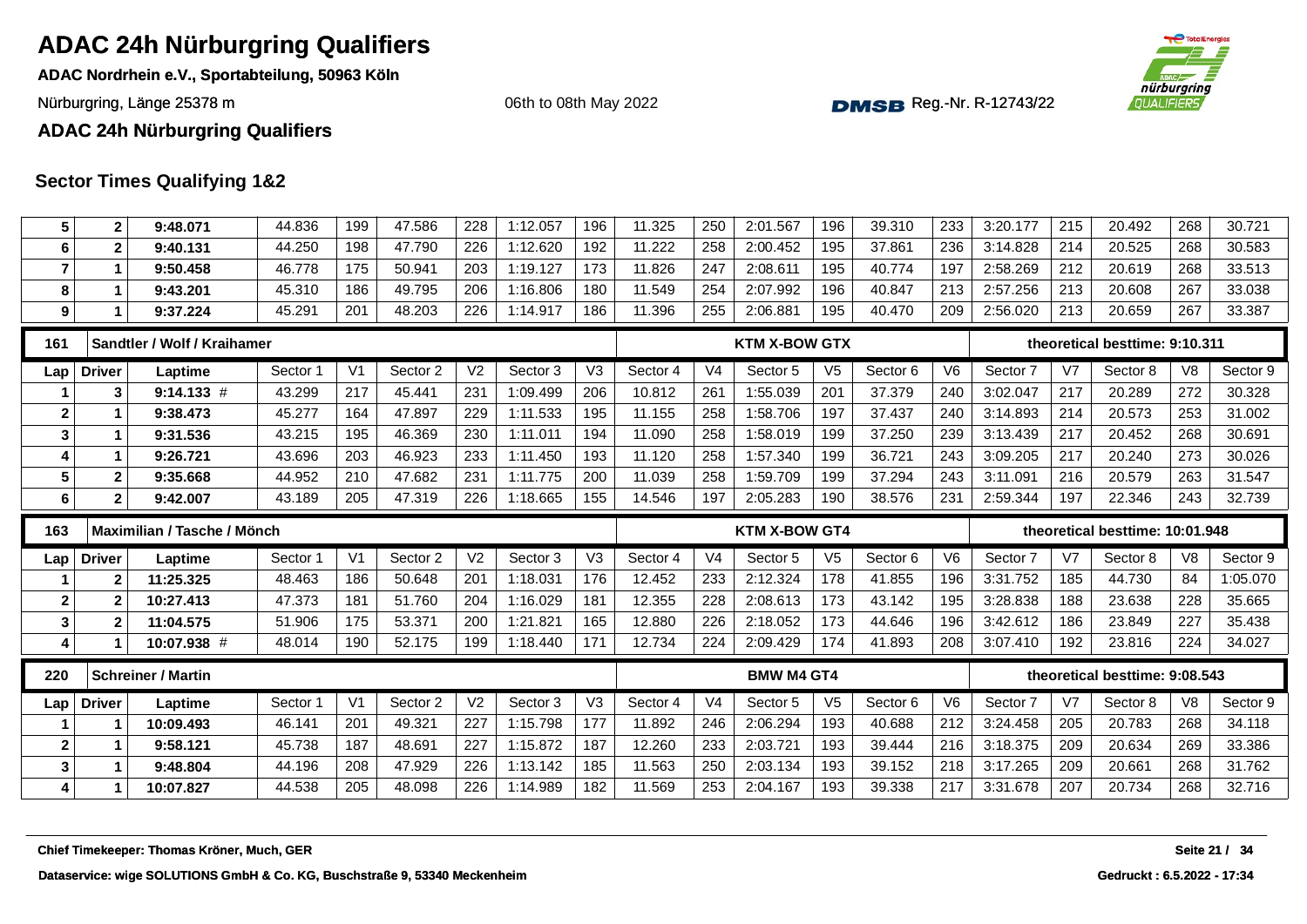**ADAC Nordrhein e.V., Sportabteilung, 50963 Köln**

Nürburgring, Länge 25378 m and the Communication of the Communication of the Communication of the Communication of the Communication of the Communication of the Communication of the Communication of the Communication of th

06th to 08th May 2022



**ADAC 24h Nürburgring Qualifiers**

| $5\phantom{.0}$         | $\mathbf{2}$   | 9:28.832                                   | 45.263   | 202            | 48.850   | 228            | 1:12.362 | 187            | 11.400   | 254            | 2:00.017                      | 196            | 37.639   | 244            | 3:02.283 | 214            | 20.409                          | 269            | 30.609        |
|-------------------------|----------------|--------------------------------------------|----------|----------------|----------|----------------|----------|----------------|----------|----------------|-------------------------------|----------------|----------|----------------|----------|----------------|---------------------------------|----------------|---------------|
| 6                       | $\mathbf{2}$   | 9:30.861                                   | 44.079   | 210            | 49.044   | 223            | 1:11.776 | 190            | 11.282   | 256            | 1:59.083                      | 196            | 38.518   | 242            | 3:05.366 | 214            | 20.405                          | 271            | 31.308        |
| $\overline{7}$          | $\mathbf{2}$   | $9:09.412$ #                               | 44.268   | 210            | 47.108   | 231            | 1:11.108 | 193            | 11.198   | 257            | 1:59.738                      | 196            | 37.664   | 245            | 2:47.635 | 218            | 20.320                          | 268            | 30.373        |
| 221                     |                | <b>Breakell / Dalton / Woolford</b>        |          |                |          |                |          |                |          |                | <b>Porsche Cayman</b>         |                |          |                |          |                | theoretical besttime:           |                |               |
| Lap                     | <b>Driver</b>  | Laptime                                    | Sector 1 | V <sub>1</sub> | Sector 2 | V <sub>2</sub> | Sector 3 | V3             | Sector 4 | V <sub>4</sub> | Sector 5                      | V <sub>5</sub> | Sector 6 | V <sub>6</sub> | Sector 7 | V <sub>7</sub> | Sector 8                        | V <sub>8</sub> | Sector 9      |
|                         | $\mathbf{2}$   | 11:35.655                                  | 51.141   | 180            | 53.838   | 198            | 1:25.299 | 153            | 13.785   | 217            | 2:25.003                      | 169            | 47.906   | 174            | 3:58.124 | 178            | 23.118                          | 251            |               |
| $\overline{\mathbf{2}}$ | $\overline{2}$ | 11:29.266                                  | 48.747   | 181            | 53.385   | 203            | 1:24.909 | 153            | 13.621   | 218            | 2:23.366                      | 173            | 47.338   | 185            | 3:57.948 | 183            | 22.784                          | 249            |               |
| $\mathbf{3}$            | 3              | 11:30.719                                  | 50.764   | 164            | 56.052   | 198            | 1:24.156 | 166            | 12.805   | 227            | 2:22.616                      | 172            | 46.242   | 185            | 3:57.637 | 180            | 22.852                          | 245            |               |
| $\overline{\mathbf{4}}$ | 3              | 11:22.171                                  | 49.283   | 164            | 53.917   | 186            | 1:26.203 | 154            | 13.774   | 216            | 2:23.987                      | 172            | 47.278   | 184            | 3:49.037 | 184            | 22.533                          | 252            |               |
| $5\phantom{1}$          | 1              | 10:35.078                                  | 50.750   | 158            | 55.378   | 203            | 1:24.559 | 163            | 12.658   | 234            | 2:19.196                      | 172            | 42.987   | 213            | 3:13.252 | 191            | 22.209                          | 254            |               |
| 222                     |                | Möller / Pirrone / Stelbrink               |          |                |          |                |          |                |          |                | <b>BMW F30 328i</b>           |                |          |                |          |                | theoretical besttime: 10:54.346 |                |               |
| Lap                     | <b>Driver</b>  | Laptime                                    | Sector 1 | V <sub>1</sub> | Sector 2 | V <sub>2</sub> | Sector 3 | V <sub>3</sub> | Sector 4 | V <sub>4</sub> | Sector 5                      | V <sub>5</sub> | Sector 6 | V <sub>6</sub> | Sector 7 | V7             | Sector 8                        | V <sub>8</sub> | Sector 9      |
|                         | 3              | 12:36.567                                  | 52.665   | 137            | 59.456   | 174            | 1:35.325 | 131            | 15.871   | 189            | 2:37.789                      | 155            | 55.491   | 139            | 4:12.370 | 157            | 25.389                          | 226            | 42.211        |
| $\mathbf{2}$            | $\overline{2}$ | 14:16.918                                  | 3:53.883 | 170            | 55.192   | 193            | 1:21.408 | 162            | 13.301   | 220            | 2:21.624                      | 161            | 45.944   | 191            | 3:44.889 | 178            | 24.324                          | 227            | 36.353        |
| $\mathbf{3}$            | $\overline{2}$ | 11:05.823 #                                | 50.708   | 169            | 53.965   | 192            | 1:21.587 | 168            | 13.028   | 223            | 2:18.187                      | 160            | 45.587   | 194            | 3:42.152 | 180            | 24.387                          | 227            | 36.222        |
| $\overline{\mathbf{4}}$ | 1              | 11:41.442                                  | 51.932   | 153            | 57.249   | 189            | 1:27.077 | 155            | 13.865   | 209            | 2:29.210                      | 158            | 52.420   | 165            | 3:45.142 | 161            | 25.398                          | 222            | 39.149        |
| $5\phantom{1}$          | 1              | 11:24.823                                  | 53.010   | 161            | 57.127   | 185            | 1:28.608 | 149            | 13.937   | 210            | 2:27.957                      | 160            | 50.031   | 168            | 3:30.917 | 175            | 24.674                          | 223            | 38.562        |
| 223                     |                | Jahn / Hinzer / Sidorenko / Schmidt        |          |                |          |                |          |                |          |                | <b>Volkswagen Golf VII Au</b> |                |          |                |          |                | theoretical besttime: 10:13.615 |                |               |
| Lap                     | <b>Driver</b>  | Laptime                                    | Sector 1 | V <sub>1</sub> | Sector 2 | V <sub>2</sub> | Sector 3 | V <sub>3</sub> | Sector 4 | V <sub>4</sub> | Sector 5                      | V <sub>5</sub> | Sector 6 | V <sub>6</sub> | Sector 7 | V <sub>7</sub> | Sector 8                        | V <sub>8</sub> | Sector 9      |
|                         | 4              | 11:39.950                                  |          |                | 56.134   | 193            | 1:30.058 | 159            | 13.601   | 194            | 2:26.713                      | 163            | 47.465   | 186            | 3:47.590 | 180            | 24.416                          | 224            | 39.904        |
|                         |                |                                            | 54.069   | 150            |          |                |          |                |          |                |                               |                |          |                |          |                |                                 |                |               |
| $\overline{\mathbf{2}}$ | 4              | 11:31.572                                  | 52.518   | 155            | 55.849   | 193            | 1:26.506 | 139            | 14.503   | 209            | 2:22.841                      | 165            | 45.833   | 183            | 3:49.112 | 176            | 24.530                          | 224            | 39.880        |
| $\mathbf{3}$            | $\overline{2}$ | 11:04.667                                  | 51.784   | 160            | 54.564   | 194            | 1:23.681 | 157            | 13.489   | 218            | 2:18.728                      | 165            | 45.117   | 190            | 3:36.989 | 180            | 24.377                          | 225            | 35.938        |
| 4                       | $\overline{2}$ | 10:42.249                                  | 49.507   | 167            | 53.716   | 193            | 1:20.144 | 168            | 13.138   | 222            | 2:13.956                      | 165            | 44.104   | 199            | 3:28.652 | 185            | 24.200                          | 225            | 34.832        |
| $5\phantom{1}$          | $\mathbf{2}$   | 10:19.854                                  | 49.223   | 180            | 52.827   | 196            | 1:18.744 | 175            | 12.704   | 225            | 2:12.000                      | 167            | 44.347   | 204            | 3:11.453 | 187            | 23.924                          | 228            | 34.632        |
| $\bf 6$                 | $\mathbf{2}$   | 10:14.988 #                                | 48.390   | 184            | 52.504   | 195            | 1:18.586 | 176            | 12.684   | 226            | 2:13.373                      | 167            | 43.734   | 202            | 3:07.853 | 189            | 23.593                          | 231            | 34.271        |
|                         |                |                                            |          |                |          |                |          |                |          |                |                               |                |          |                |          |                |                                 |                |               |
|                         |                | Chief Timekeeper: Thomas Kröner, Much, GER |          |                |          |                |          |                |          |                |                               |                |          |                |          |                |                                 |                | Seite 22 / 34 |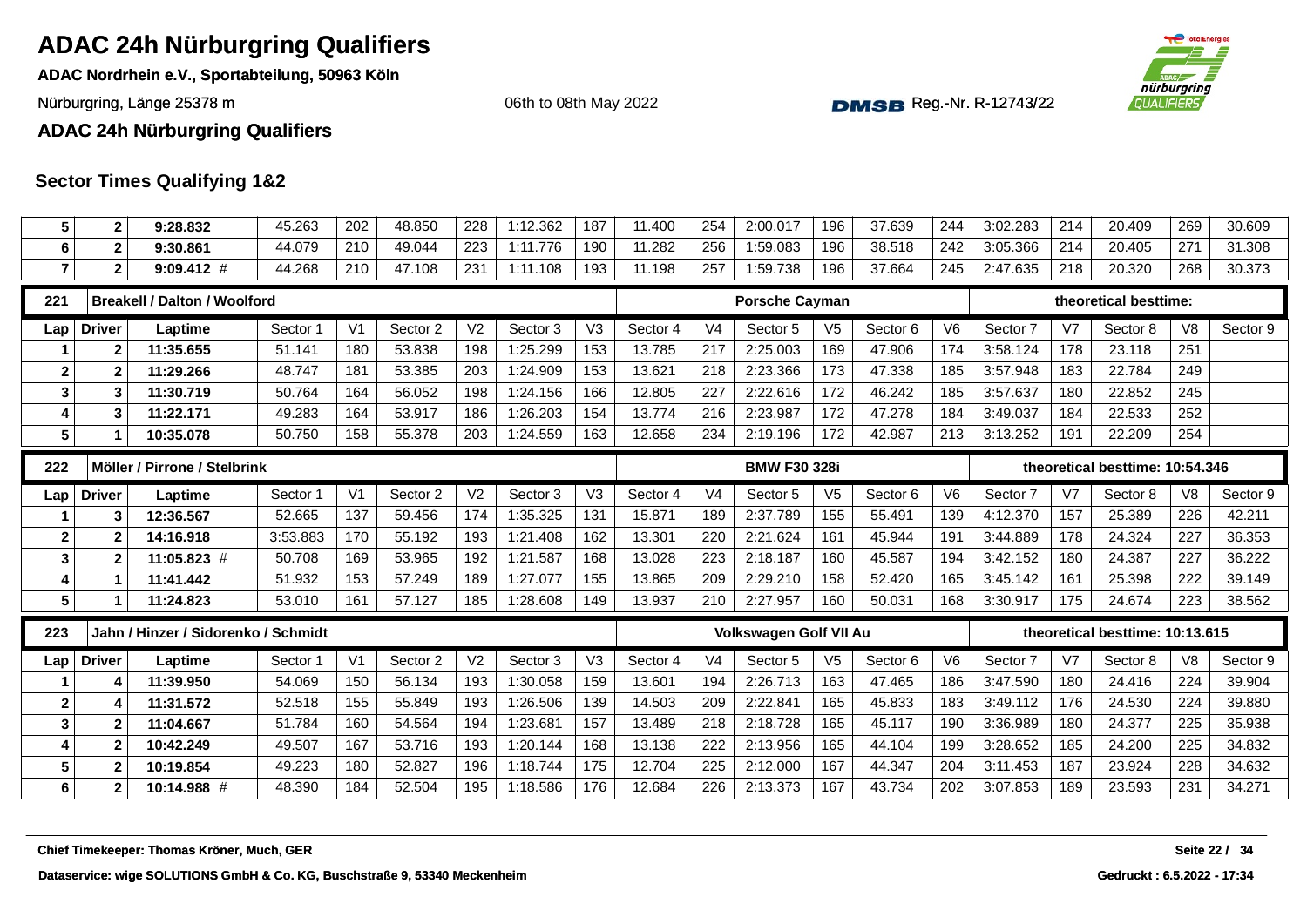**ADAC Nordrhein e.V., Sportabteilung, 50963 Köln**

Nürburgring, Länge 25378 m and the Communication of the Communication of the Communication of the Communication of the Communication of the Communication of the Communication of the Communication of the Communication of th

06th to 08th May 2022



**ADAC 24h Nürburgring Qualifiers**

| 224            |               | Theiß / Köhler / Rump                          |          |                |          |                |          |                |          |                | <b>BMW 330i</b>         |                |          |                |          |                | theoretical besttime: 9:52.085  |                |               |
|----------------|---------------|------------------------------------------------|----------|----------------|----------|----------------|----------|----------------|----------|----------------|-------------------------|----------------|----------|----------------|----------|----------------|---------------------------------|----------------|---------------|
| Lap            | <b>Driver</b> | Laptime                                        | Sector 1 | V <sub>1</sub> | Sector 2 | V <sub>2</sub> | Sector 3 | V <sub>3</sub> | Sector 4 | V <sub>4</sub> | Sector 5                | V <sub>5</sub> | Sector 6 | V <sub>6</sub> | Sector 7 | V <sub>7</sub> | Sector 8                        | V <sub>8</sub> | Sector 9      |
|                | 1             | 10:49.839                                      | 52.304   | 173            | 56.168   | 177            | 1:25.765 | 149            | 13.699   | 219            | 2:21.369                | 157            | 45.912   | 198            | 3:14.858 | 180            | 23.843                          | 233            | 35.921        |
| $\mathbf{2}$   | 1             | 10:37.210                                      | 49.379   | 179            | 55.030   | 193            | 1:22.279 | 161            | 13.317   | 222            | 2:17.679                | 163            | 44.685   | 203            | 3:15.637 | 182            | 23.746                          | 235            | 35.458        |
| $\mathbf{3}$   | 1             | 11:02.651                                      | 49.898   | 179            | 54.028   | 189            | 1:22.401 | 156            | 13.377   | 223            | 2:16.590                | 163            | 44.683   | 202            | 3:42.794 | 184            | 23.730                          | 235            | 35.150        |
| 4              | 3             | 10:25.740                                      | 49.083   | 184            | 51.549   | 196            | 1:16.026 | 178            | 12.450   | 231            | 2:09.642                | 167            | 43.168   | 206            | 3:26.613 | 187            | 23.401                          | 238            | 33.808        |
| 5              | 3             | 10:21.012                                      | 48.076   | 184            | 51.542   | 198            | 1:15.415 | 177            | 12.517   | 230            | 2:07.359                | 167            | 43.328   | 205            | 3:25.868 | 187            | 23.444                          | 235            | 33.463        |
| 6              | $\mathbf{2}$  | 10:35.451                                      | 49.978   | 183            | 52.709   | 193            | 1:17.646 | 179            | 12.415   | 233            | 2:09.462                | 167            | 43.554   | 191            | 3:32.708 | 186            | 23.458                          | 236            | 33.521        |
| $\overline{7}$ | $\mathbf 2$   | 9:58.121                                       | 47.789   | 184            | 52.214   | 194            | 1:16.655 | 180            | 12.458   | 231            | 2:08.470                | 163            | 43.275   | 206            | 2:59.798 | 192            | 23.113                          | 239            | 34.349        |
| 8              | 3             | $9:56.313$ #                                   | 47.997   | 184            | 51.181   | 196            | 1:14.899 | 179            | 12.433   | 231            | 2:06.309                | 168            | 43.118   | 206            | 3:03.085 | 192            | 23.306                          | 235            | 33.985        |
| 227            |               | Mendieta Blanco / Helmich / Carobbio / Vicenzi |          |                |          |                |          |                |          |                | <b>Porsche Cayman S</b> |                |          |                |          |                | theoretical besttime: 10:02.614 |                |               |
| Lap            | <b>Driver</b> | Laptime                                        | Sector 1 | V <sub>1</sub> | Sector 2 | V <sub>2</sub> | Sector 3 | V <sub>3</sub> | Sector 4 | V <sub>4</sub> | Sector 5                | V <sub>5</sub> | Sector 6 | V <sub>6</sub> | Sector 7 | V <sub>7</sub> | Sector 8                        | V <sub>8</sub> | Sector 9      |
|                | 4             | 10:58.576                                      | 54.355   | 168            | 56.796   | 193            | 1:24.937 | 163            | 13.255   | 223            | 2:18.886                | 172            | 44.681   | 192            | 3:27.847 | 188            | 22.603                          | 248            | 35.216        |
| $\mathbf{2}$   | Δ             | 11:06.857                                      | 49.668   | 178            | 54.334   | 200            | 1:23.275 | 170            | 13.231   | 215            | 2:19.424                | 174            | 44.453   | 197            | 3:44.705 | 191            | 22.365                          | 250            | 35.402        |
| 3              | 3             | 11:03.156                                      | 49.424   | 152            | 55.332   | 204            | 1:22.028 | 173            | 12.289   | 239            | 2:12.074                | 176            | 44.564   | 205            | 3:45.327 | 138            | 26.610                          | 222            | 35.508        |
| 4              | 3             | 10:58.864                                      | 47.079   | 171            | 55.120   | 192            | 1:21.490 | 170            | 12.396   | 238            | 2:20.134                | 167            | 45.253   | 193            | 3:38.660 | 188            | 22.386                          | 251            | 36.346        |
| 5              | $\mathbf 2$   | 10:38.623                                      | 49.688   | 183            | 53.048   | 206            | 1:19.266 | 173            | 12.374   | 238            | 2:13.070                | 174            | 43.797   | 198            | 3:31.089 | 189            | 22.545                          | 250            | 33.746        |
| 6              | $\mathbf{2}$  | 10:25.087                                      | 49.136   | 174            | 52.551   | 207            | 1:20.830 | 170            | 12.590   | 233            | 2:14.687                | 175            | 43.854   | 197            | 3:14.059 | 185            | 22.780                          | 249            | 34.600        |
| $\overline{7}$ | 1             | 14:43.674                                      | 4:57.862 | 158            | 57.505   | 204            | 1:24.915 | 168            | 12.579   | 233            | 2:19.908                | 175            | 41.858   | 216            | 3:13.854 | 196            | 22.233                          | 251            | 32.960        |
| 8              | 1             | 10:04.790 #                                    | 47.100   | 180            | 53.497   | 209            | 1:20.380 | 171            | 12.384   | 239            | 2:11.219                | 174            | 41.235   | 221            | 3:04.158 | 196            | 22.071                          | 252            | 32.746        |
| 228            |               | Lamadrid / Fritsche / Reicher                  |          |                |          |                |          |                |          |                | <b>Porsche Cayman S</b> |                |          |                |          |                | theoretical besttime: 10:21.718 |                |               |
| Lap            | <b>Driver</b> | Laptime                                        | Sector 1 | V <sub>1</sub> | Sector 2 | V <sub>2</sub> | Sector 3 | V3             | Sector 4 | V <sub>4</sub> | Sector 5                | V <sub>5</sub> | Sector 6 | V <sub>6</sub> | Sector 7 | V <sub>7</sub> | Sector 8                        | V <sub>8</sub> | Sector 9      |
|                |               | 10:38.505 #                                    | 50.046   | 174            | 55.152   | 200            | 1:23.289 | 154            | 13.291   | 226            | 2:16.978                | 175            | 43.904   | 192            | 3:20.323 | 193            | 22.159                          | 253            | 33.363        |
| $\mathbf{2}$   |               | 10:40.320                                      | 47.931   | 166            | 52.171   | 206            | 1:21.636 | 169            | 12.476   | 238            | 2:11.742                | 177            | 42.336   | 205            | 3:36.547 | 195            | 22.164                          | 252            | 33.317        |
| $\mathbf{3}$   | 2             | 11:38.815                                      | 54.584   | 179            | 55.012   | 207            | 1:29.064 | 146            | 13.513   | 209            | 2:21.685                | 157            | 47.246   | 184            | 3:50.929 | 185            | 26.844                          | 201            | 39.938        |
|                |               | Chief Timekeeper: Thomas Kröner, Much, GER     |          |                |          |                |          |                |          |                |                         |                |          |                |          |                |                                 |                | Seite 23 / 34 |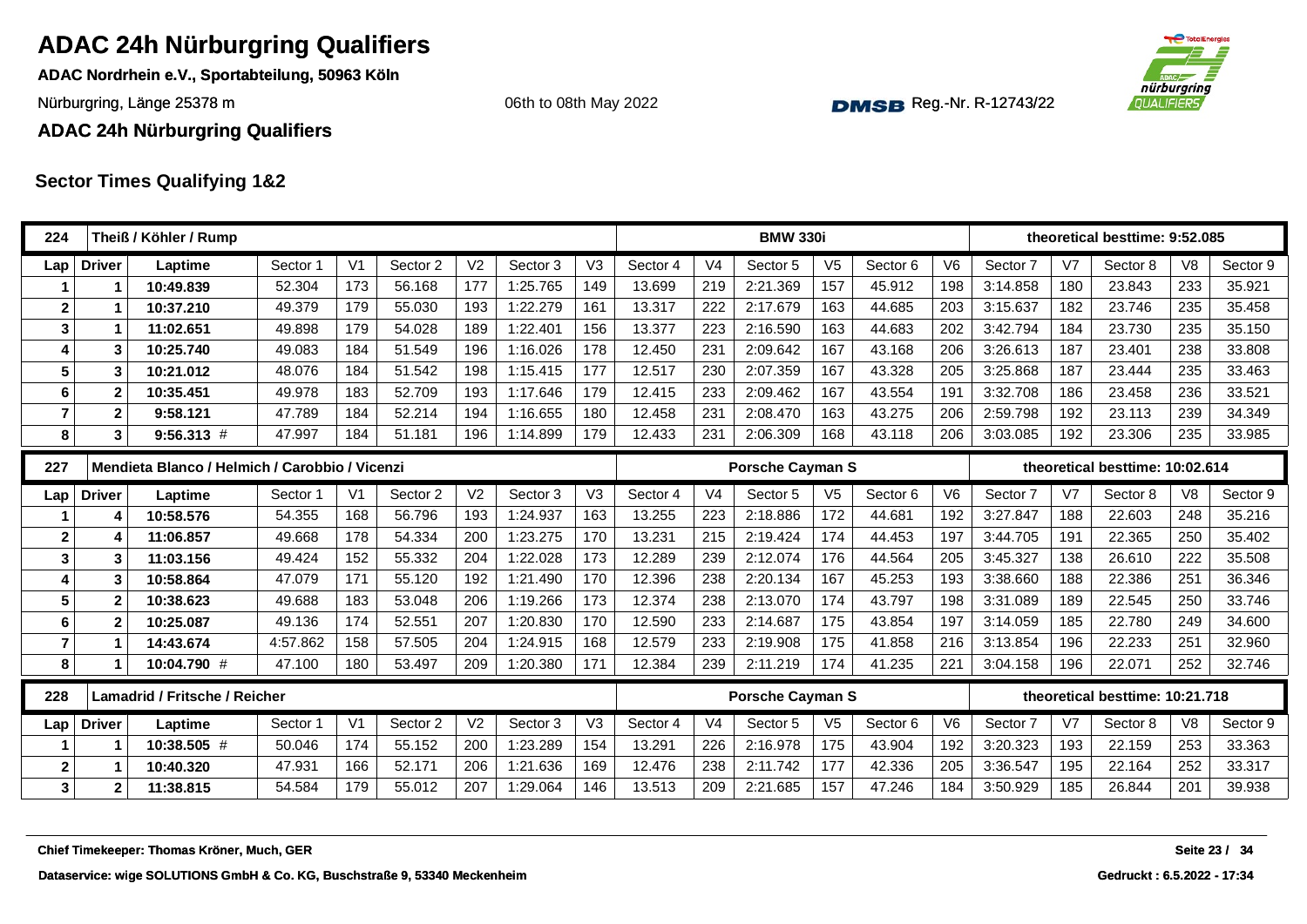**ADAC Nordrhein e.V., Sportabteilung, 50963 Köln**

Nürburgring, Länge 25378 m and the Communication of the Communication of the Communication of the Communication of the Communication of the Communication of the Communication of the Communication of the Communication of th

06th to 08th May 2022



**ADAC 24h Nürburgring Qualifiers**

| 4                       | $\overline{2}$ | 10:50.560                                  | 49.849   | 166            | 52.463   | 205            | 1:20.357 | 169 | 12.894   | 228            | 2:12.926                    | 154            | 43.354   | 203            | 3:41.760 | 197            | 22.038                         | 251            | 34.919        |
|-------------------------|----------------|--------------------------------------------|----------|----------------|----------|----------------|----------|-----|----------|----------------|-----------------------------|----------------|----------|----------------|----------|----------------|--------------------------------|----------------|---------------|
| 5                       | 3              | 10:39.262                                  | 51.124   | 160            | 53.737   | 197            | 1:22.030 | 167 | 12.839   | 217            | 2:16.448                    | 175            | 44.887   | 180            | 3:19.350 | 191            | 22.458                         | 249            | 36.389        |
| 6                       | 3              | 10:57.198                                  | 49.291   | 166            | 56.531   | 163            | 1:27.780 | 169 | 13.019   | 213            | 2:19.175                    | 161            | 47.080   | 175            | 3:25.099 | 186            | 22.634                         | 239            | 36.589        |
| 230                     |                | <b>Floeck / Manheller</b>                  |          |                |          |                |          |     |          |                | <b>BMW F30 328i</b>         |                |          |                |          |                | theoretical besttime: 9:56.938 |                |               |
| Lap                     | <b>Driver</b>  | Laptime                                    | Sector 1 | V <sub>1</sub> | Sector 2 | V <sub>2</sub> | Sector 3 | V3  | Sector 4 | V <sub>4</sub> | Sector 5                    | V <sub>5</sub> | Sector 6 | V <sub>6</sub> | Sector 7 | V <sub>7</sub> | Sector 8                       | V <sub>8</sub> | Sector 9      |
|                         |                | 10:31.406                                  | 52.226   | 176            | 55.205   | 192            | 1:20.443 | 174 | 12.704   | 228            | 2:13.606                    | 166            | 44.521   | 180            | 3:11.750 | 187            | 23.894                         | 232            | 37.057        |
| $\boldsymbol{2}$        |                | 10:47.131                                  | 48.706   | 182            | 53.389   | 196            | 1:18.516 | 163 | 14.576   | 213            | 2:13.913                    | 162            | 43.826   | 203            | 3:34.512 | 188            | 24.115                         | 228            | 35.578        |
| $\mathbf{3}$            | 1              | 10:41.586                                  | 50.688   | 181            | 53.144   | 196            | 1:18.251 | 173 | 12.706   | 228            | 2:11.857                    | 166            | 43.795   | 203            | 3:31.281 | 187            | 23.512                         | 234            | 36.352        |
| $\overline{4}$          | $\mathbf{2}$   | 10:21.821                                  | 48.879   | 173            | 51.523   | 197            | 1:16.914 | 177 | 12.555   | 229            | 2:08.668                    | 167            | 43.124   | 205            | 3:23.340 | 192            | 23.218                         | 236            | 33.600        |
| 5                       | $\mathbf{2}$   | 10:12.903 #                                | 48.753   | 178            | 51.902   | 195            | 1:17.538 | 180 | 12.433   | 230            | 2:08.393                    | 167            | 43.216   | 204            | 3:13.471 | 187            | 23.469                         | 234            | 33.728        |
| 6                       | $\mathbf{2}$   | 10:22.524                                  | 47.938   | 181            | 51.591   | 196            | 1:15.911 | 180 | 12.443   | 229            | 2:08.964                    | 167            | 42.922   | 206            | 3:01.000 | 193            | 30.085                         | 142            | 51.670        |
| 240                     |                | Radulovic / Albig / Dörr                   |          |                |          |                |          |     |          |                | <b>BMW M240i Racing Cup</b> |                |          |                |          |                | theoretical besttime: 9:50.229 |                |               |
| Lap                     | <b>Driver</b>  | Laptime                                    | Sector 1 | V <sub>1</sub> | Sector 2 | V <sub>2</sub> | Sector 3 | V3  | Sector 4 | V <sub>4</sub> | Sector 5                    | V <sub>5</sub> | Sector 6 | V <sub>6</sub> | Sector 7 | V7             | Sector 8                       | V <sub>8</sub> | Sector 9      |
|                         | 3              | $9:52.603$ #                               | 49.266   | 185            | 50.812   | 199            | 1:16.364 | 187 | 12.166   | 234            | 2:08.226                    | 167            | 42.862   | 207            | 2:57.086 | 197            | 22.890                         | 240            | 32.931        |
| $\overline{\mathbf{2}}$ | 3              | 10:23.962                                  | 49.147   | 179            | 51.415   | 200            | 1:15.865 | 183 | 12.275   | 233            | 2:07.374                    | 168            | 43.860   | 198            | 3:27.516 | 196            | 22.943                         | 238            | 33.567        |
| $\mathbf{3}$            | 1              | 10:34.659                                  | 50.371   | 174            | 52.537   | 198            | 1:18.664 | 178 | 12.444   | 231            | 2:10.578                    | 167            | 43.317   | 209            | 3:28.402 | 187            | 23.576                         | 233            | 34.770        |
| $\overline{4}$          | $\mathbf{2}$   | 10:42.529                                  | 50.984   | 168            | 53.382   | 192            | 1:19.163 | 176 | 12.615   | 230            | 2:11.489                    | 167            | 43.764   | 203            | 3:34.267 | 188            | 23.097                         | 239            | 33.768        |
| 5                       | $\mathbf{2}$   | 10:10.810                                  | 49.046   | 182            | 53.417   | 196            | 1:17.971 | 176 | 12.665   | 228            | 2:10.487                    | 168            | 42.954   | 206            | 3:06.487 | 189            | 23.344                         | 236            | 34.439        |
| 6                       | $\mathbf{2}$   | 9:58.950                                   | 48.306   | 180            | 53.172   | 198            | 1:17.081 | 180 | 12.499   | 230            | 2:08.084                    | 168            | 42.799   | 208            | 3:00.038 | 192            | 23.386                         | 234            | 33.585        |
| 241                     |                | Ardelt / Oepen / Dormagen / Funaro         |          |                |          |                |          |     |          |                | <b>BMW M240i Racing Cup</b> |                |          |                |          |                | theoretical besttime: 9:55.821 |                |               |
| Lap                     | <b>Driver</b>  | Laptime                                    | Sector 1 | V <sub>1</sub> | Sector 2 | V <sub>2</sub> | Sector 3 | V3  | Sector 4 | V <sub>4</sub> | Sector 5                    | V <sub>5</sub> | Sector 6 | V <sub>6</sub> | Sector 7 | V7             | Sector 8                       | V <sub>8</sub> | Sector 9      |
|                         | 4              | 10:04.514 #                                | 50.422   | 181            | 51.518   | 203            | 1:18.657 | 178 | 12.495   | 230            | 2:10.418                    | 172            | 41.994   | 213            | 3:03.056 | 195            | 22.544                         | 244            | 33.410        |
| $\overline{2}$          | 4              | 10:12.929                                  | 47.727   | 189            | 51.812   | 202            | 1:16.752 | 179 | 12.320   | 236            | 2:08.696                    | 172            | 41.362   | 220            | 3:18.001 | 195            | 22.612                         | 244            | 33.647        |
| $\mathbf{3}$            | 1              | 10:38.191                                  | 49.490   | 183            | 51.920   | 201            | 1:17.233 | 179 | 12.438   | 231            | 2:08.932                    | 173            | 41.844   | 216            | 3:35.129 | 184            | 23.333                         | 237            | 37.872        |
| 4                       | 1              | 10:38.316                                  | 47.714   | 184            | 51.779   | 202            | 1:15.689 | 183 | 12.215   | 236            | 2:08.313                    | 173            | 42.195   | 214            | 3:33.950 | 192            | 23.720                         | 180            | 42.741        |
|                         |                |                                            |          |                |          |                |          |     |          |                |                             |                |          |                |          |                |                                |                |               |
|                         |                | Chief Timekeeper: Thomas Kröner, Much, GER |          |                |          |                |          |     |          |                |                             |                |          |                |          |                |                                |                | Seite 24 / 34 |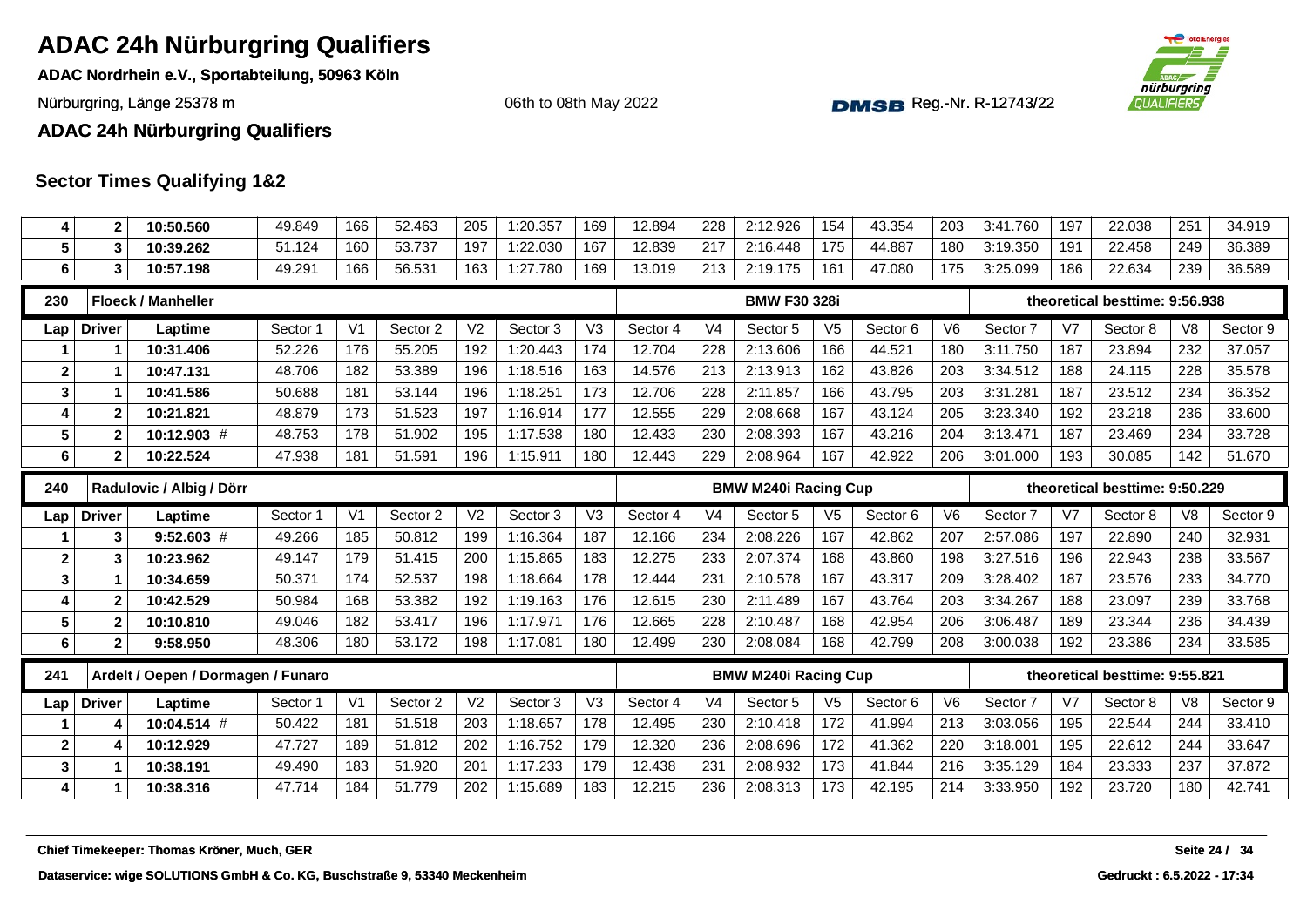**ADAC Nordrhein e.V., Sportabteilung, 50963 Köln**

Nürburgring, Länge 25378 m and the Communication of the Communication of the Communication of the Communication of the Communication of the Communication of the Communication of the Communication of the Communication of th

06th to 08th May 2022



#### **ADAC 24h Nürburgring Qualifiers**

| 5              | 3             | 11:14.895                                    | 51.849   | 167            | 54.069   | 200            | 1:22.476 | 171            | 12.801   | 227            | 2:21.696                    | 167            | 44.503   | 187            | 3:48.396 | 185 | 23.210                         | 239            | 35.895        |
|----------------|---------------|----------------------------------------------|----------|----------------|----------|----------------|----------|----------------|----------|----------------|-----------------------------|----------------|----------|----------------|----------|-----|--------------------------------|----------------|---------------|
| 6              | 3             | 11:14.349                                    | 49.902   | 175            | 53.957   | 198            | 1:24.564 | 152            | 13.591   | 216            | 2:21.138                    | 165            | 45.786   | 189            | 3:46.111 | 184 | 23.435                         | 237            | 35.865        |
| $\overline{7}$ | 3             | 10:48.764                                    | 50.556   | 177            | 59.001   | 190            | 1:21.143 | 168            | 13.065   | 223            | 2:17.052                    | 167            | 43.910   | 203            | 3:25.329 | 188 | 23.313                         | 233            | 35.395        |
| 8              | 3             | 10:35.753                                    | 49.579   | 175            | 53.415   | 198            | 1:23.723 | 165            | 13.026   | 221            | 2:20.149                    | 169            | 44.794   | 202            | 3:12.241 | 189 | 23.147                         | 238            | 35.679        |
| 9              | 3             | 10:36.440                                    | 49.243   | 171            | 53.518   | 199            | 1:21.566 | 172            | 12.643   | 228            | 2:18.003                    | 171            | 43.688   | 203            | 3:14.736 | 188 | 23.463                         | 233            | 39.580        |
| 10             | 3             | 10:33.730                                    | 49.893   | 177            | 54.614   | 190            | 1:21.558 | 170            | 12.794   | 225            | 2:17.543                    | 170            | 44.302   | 201            | 3:14.112 | 187 | 23.237                         | 236            | 35.677        |
| 244            |               | Neuser / Härtling / Sander / Griesemann      |          |                |          |                |          |                |          |                | <b>BMW M240i Racing Cup</b> |                |          |                |          |     | theoretical besttime: 9:37.863 |                |               |
| Lap            | <b>Driver</b> | Laptime                                      | Sector 1 | V <sub>1</sub> | Sector 2 | V <sub>2</sub> | Sector 3 | V <sub>3</sub> | Sector 4 | V <sub>4</sub> | Sector 5                    | V <sub>5</sub> | Sector 6 | V <sub>6</sub> | Sector 7 | V7  | Sector 8                       | V <sub>8</sub> | Sector 9      |
|                | 4             | 10:22.442                                    | 48.510   | 183            | 50.742   | 202            | 1:17.516 | 175            | 12.527   | 233            | 2:09.853                    | 172            | 42.266   | 215            | 3:24.053 | 193 | 22.797                         | 239            | 34.178        |
| $\mathbf 2$    | 4             | 10:23.206                                    | 47.368   | 185            | 51.171   | 203            | 1:16.703 | 180            | 12.302   | 235            | 2:09.708                    | 172            | 42.547   | 211            | 3:27.191 | 192 | 22.858                         | 240            | 33.358        |
| 3              | 3             | 15:25.986                                    | 5:34.839 | 159            | 52.116   | 204            | 1:20.470 | 176            | 12.390   | 234            | 2:11.957                    | 173            | 44.103   | 189            | 3:32.290 | 184 | 23.276                         | 238            | 34.545        |
| $\overline{4}$ | 3             | 10:32.301                                    | 48.088   | 182            | 52.140   | 203            | 1:20.540 | 173            | 12.583   | 233            | 2:10.347                    | 173            | 42.523   | 215            | 3:28.751 | 195 | 22.760                         | 240            | 34.569        |
| 5              |               | 9:42.639                                     | 47.394   | 192            | 49.826   | 204            | 1:14.579 | 181            | 12.219   | 236            | 2:04.864                    | 175            | 41.299   | 218            | 2:57.304 | 198 | 22.412                         | 245            | 32.742        |
| 6              | 4             | $9:38.725$ #                                 | 47.509   | 193            | 50.161   | 204            | 1:14.519 | 186            | 11.996   | 241            | 2:03.932                    | 177            | 40.838   | 220            | 2:54.592 | 194 | 22.798                         | 239            | 32.380        |
|                |               |                                              |          |                |          |                |          |                |          |                |                             |                |          |                |          |     |                                |                |               |
| 245            |               | Marchewiecz / Griesemann / Büsker / Kieslich |          |                |          |                |          |                |          |                | <b>BMW M240i Racing Cup</b> |                |          |                |          |     | theoretical besttime: 9:45.429 |                |               |
| Lap            | <b>Driver</b> | Laptime                                      | Sector 1 | V <sub>1</sub> | Sector 2 | V <sub>2</sub> | Sector 3 | V <sub>3</sub> | Sector 4 | V <sub>4</sub> | Sector 5                    | V <sub>5</sub> | Sector 6 | V <sub>6</sub> | Sector 7 | V7  | Sector 8                       | V <sub>8</sub> | Sector 9      |
|                | 3             | $9:56.754$ #                                 | 48.677   | 180            | 52.606   | 204            | 1:16.811 | 186            | 12.042   | 239            | 2:06.668                    | 175            | 43.623   | 180            | 3:00.999 | 197 | 22.445                         | 246            | 32.883        |
| $\mathbf{2}$   | 4             | 10:45.302                                    | 48.742   | 176            | 51.312   | 204            | 1:17.069 | 178            | 12.414   | 233            | 2:10.246                    | 173            | 41.998   | 214            | 3:31.025 | 185 | 27.806                         | 181            | 44.690        |
| 3              |               | 10:27.964                                    | 47.880   | 181            | 52.183   | 204            | 1:18.934 | 181            | 12.237   | 236            | 2:09.272                    | 171            | 42.071   | 213            | 3:27.302 | 189 | 22.956                         | 243            | 35.129        |
| $\overline{4}$ |               | 10:06.786                                    | 47.107   | 193            | 49.639   | 205            | 1:14.751 | 184            | 12.246   | 233            | 2:04.770                    | 175            | 41.618   | 214            | 3:21.219 | 197 | 22.651                         | 242            | 32.785        |
| 5              |               | 10:18.779                                    | 46.864   | 187            | 50.892   | 203            | 1:14.632 | 186            | 12.096   | 237            | 2:04.585                    | 175            | 41.438   | 214            | 3:32.182 | 196 | 22.845                         | 239            | 33.245        |
| 6              | 3             | 9:58.096                                     | 49.405   | 187            | 51.747   | 202            | 1:17.097 | 185            | 12.148   | 236            | 2:07.566                    | 175            | 41.919   | 208            | 3:02.504 | 196 | 22.655                         | 242            | 33.055        |
| 250            |               | Vöhringer / Höber / Carcone                  |          |                |          |                |          |                |          |                | Porsche Cayman 718 GT4 CS   |                |          |                |          |     | theoretical besttime: 9:25.629 |                |               |
| Lap            | <b>Driver</b> | Laptime                                      | Sector 1 | V <sub>1</sub> | Sector 2 | V <sub>2</sub> | Sector 3 | V3             | Sector 4 | V <sub>4</sub> | Sector 5                    | V <sub>5</sub> | Sector 6 | V <sub>6</sub> | Sector 7 | V7  | Sector 8                       | V <sub>8</sub> | Sector 9      |
| 1              | $\mathbf{2}$  | 10:18.508                                    | 47.381   | 201            | 49.691   | 214            | 1:16.824 | 179            | 11.930   | 246            | 2:10.677                    | 180            | 41.546   | 227            | 3:26.399 | 198 | 21.605                         | 259            | 32.455        |
|                |               |                                              |          |                |          |                |          |                |          |                |                             |                |          |                |          |     |                                |                |               |
|                |               | Chief Timekeeper: Thomas Kröner, Much, GER   |          |                |          |                |          |                |          |                |                             |                |          |                |          |     |                                |                | Seite 25 / 34 |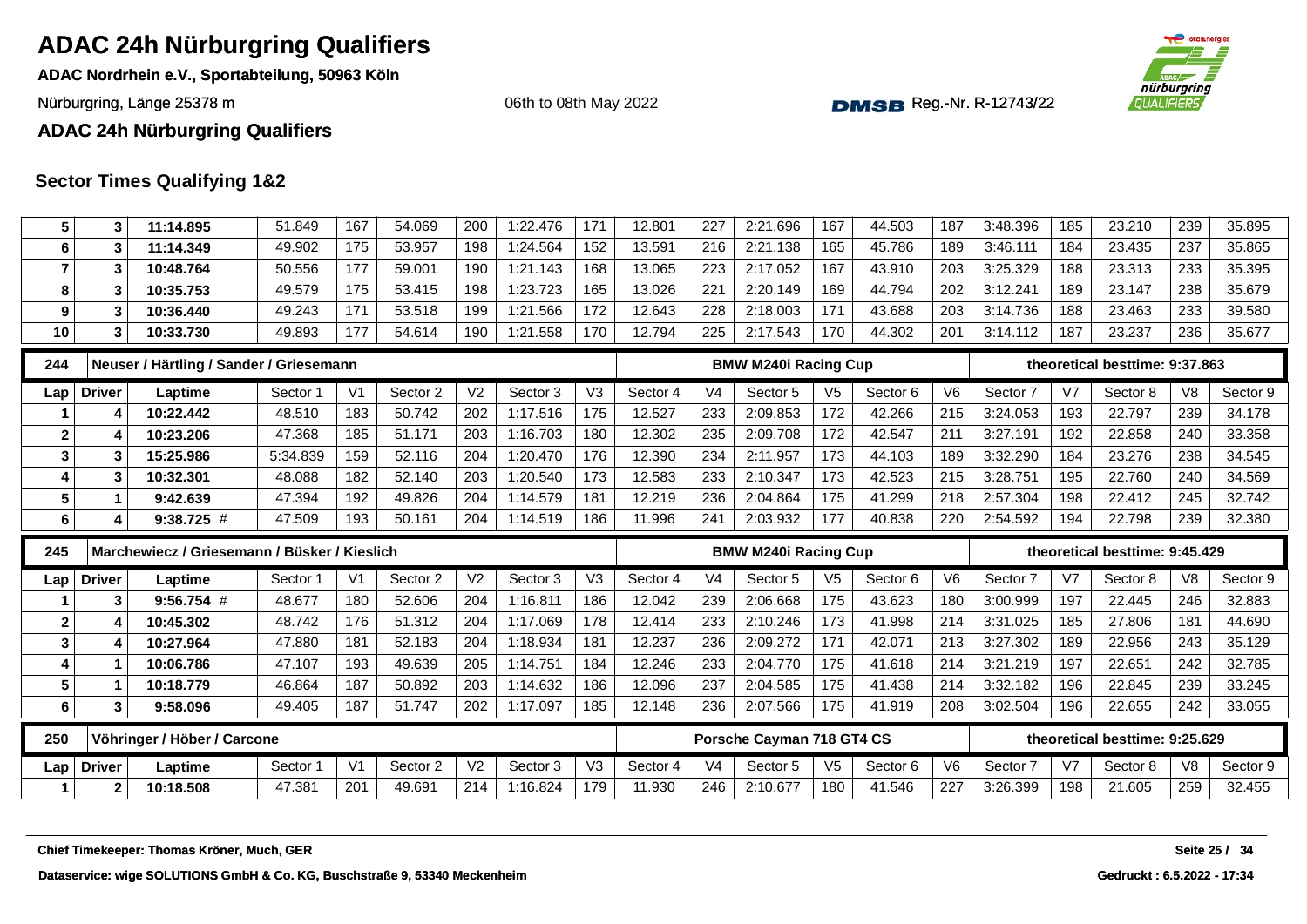**ADAC Nordrhein e.V., Sportabteilung, 50963 Köln**

Nürburgring, Länge 25378 m and the Communication of the Communication of the Communication of the Communication of the Communication of the Communication of the Communication of the Communication of the Communication of th

06th to 08th May 2022



**ADAC 24h Nürburgring Qualifiers**

| $\mathbf 2$      | $\mathbf{2}$  | 10:13.545                       | 47.955   | 183            | 52.881   | 216            | 1:15.503 | 185            | 12.641   | 237            | 2:07.185                  | 182            | 40.191   | 237            | 3:23.370 | 201            | 21.455                         | 258            | 32.364   |
|------------------|---------------|---------------------------------|----------|----------------|----------|----------------|----------|----------------|----------|----------------|---------------------------|----------------|----------|----------------|----------|----------------|--------------------------------|----------------|----------|
| 3                | 3             | 10:08.213                       | 46.756   | 201            | 49.182   | 218            | 1:15.633 | 183            | 11.754   | 249            | 2:06.333                  | 184            | 39.519   | 236            | 3:23.569 | 205            | 21.191                         | 262            | 34.276   |
| 4                | 3             | 10:02.512                       | 45.644   | 183            | 49.234   | 221            | 1:14.567 | 177            | 12.017   | 246            | 2:05.508                  | 185            | 39.855   | 231            | 3:22.265 | 203            | 21.287                         | 260            | 32.135   |
| 5                | 3             | 10:04.621                       | 45.668   | 189            | 49.700   | 221            | 1:15.537 | 180            | 11.932   | 245            | 2:06.434                  | 185            | 39.835   | 233            | 3:22.360 | 205            | 21.074                         | 265            | 32.081   |
| 6                | 1             | 9:31.015                        | 46.138   | 196            | 48.840   | 218            | 1:14.156 | 189            | 11.542   | 249            | 2:04.414                  | 185            | 39.483   | 237            | 2:53.987 | 210            | 21.082                         | 262            | 31.373   |
| $\overline{7}$   | $\mathbf{1}$  | 9:30.674                        | 44.459   | 199            | 48.393   | 219            | 1:13.547 | 188            | 11.542   | 251            | 2:04.919                  | 185            | 39.500   | 234            | 2:55.170 | 210            | 21.070                         | 261            | 32.074   |
| 8                | 1             | $9:27.193$ #                    | 45.117   | 199            | 48.146   | 219            | 1:13.497 | 188            | 11.544   | 251            | 2:03.662                  | 185            | 39.194   | 236            | 2:52.717 | 211            | 21.039                         | 261            | 32.277   |
| 251              |               | Zünd / Zünd / Schyrba / Frei    |          |                |          |                |          |                |          |                | Porsche Cayman 718 GT4 CS |                |          |                |          |                | theoretical besttime: 9:47.942 |                |          |
| Lap              | <b>Driver</b> | Laptime                         | Sector 1 | V <sub>1</sub> | Sector 2 | V <sub>2</sub> | Sector 3 | V <sub>3</sub> | Sector 4 | V <sub>4</sub> | Sector 5                  | V <sub>5</sub> | Sector 6 | V6             | Sector 7 | V <sub>7</sub> | Sector 8                       | V8             | Sector 9 |
|                  | 4             | $9:57.707$ #                    | 46.758   | 190            | 49.773   | 217            | 1:16.136 | 181            | 11.918   | 246            | 2:07.141                  | 185            | 41.391   | 207            | 3:09.487 | 193            | 21.777                         | 257            | 33.326   |
| $\boldsymbol{2}$ |               | 10:13.187                       | 46.722   | 194            | 49.431   | 218            | 1:14.736 | 184            | 11.780   | 249            | 2:08.727                  | 184            | 41.734   | 206            | 3:24.452 | 201            | 21.504                         | 258            | 34.101   |
| 3                | 4             | 10:11.484                       | 45.373   | 199            | 50.019   | 217            | 1:15.779 | 180            | 11.960   | 247            | 2:06.054                  | 184            | 42.050   | 216            | 3:22.810 | 197            | 24.678                         | 244            | 32.761   |
| 4                | 2             | 11:04.194                       | 49.492   | 178            | 55.886   | 201            | 1:27.675 | 164            | 12.291   | 239            | 2:17.319                  | 181            | 43.093   | 179            | 3:41.994 | 192            | 22.104                         | 256            | 34.340   |
| $5\phantom{.0}$  | $\mathbf{2}$  | 10:06.692                       | 46.653   | 181            | 52.611   | 213            | 1:18.733 | 180            | 11.802   | 247            | 2:11.923                  | 180            | 41.249   | 223            | 3:05.084 | 201            | 21.803                         | 253            | 36.834   |
| 6                | $\mathbf{2}$  | 15:55.838                       | 45.343   | 180            | 52.492   | 213            | 1:17.170 | 180            | 12.344   | 240            | 2:08.630                  | 170            | 42.013   | 213            | 7:58.851 | 93             | 50.143                         | 101            | 1:08.852 |
|                  |               |                                 |          |                |          |                |          |                |          |                | Porsche Cayman 718 GT4 CS |                |          |                |          |                | theoretical besttime: 9:21.777 |                |          |
| 252              |               | <b>Gabler / Cramer / Brunot</b> |          |                |          |                |          |                |          |                |                           |                |          |                |          |                |                                |                |          |
| Lap              | <b>Driver</b> | Laptime                         | Sector 1 | V <sub>1</sub> | Sector 2 | V <sub>2</sub> | Sector 3 | V <sub>3</sub> | Sector 4 | V <sub>4</sub> | Sector 5                  | V <sub>5</sub> | Sector 6 | V <sub>6</sub> | Sector 7 | V7             | Sector 8                       | V <sub>8</sub> | Sector 9 |
|                  |               | 10:01.198                       | 47.716   | 197            | 50.134   | 217            | 1:14.083 | 183            | 11.847   | 251            | 2:03.370                  | 185            | 39.350   | 233            | 3:19.839 | 206            | 21.347                         | 258            | 33.512   |
| $\mathbf{2}$     | $\mathbf{2}$  | 9:58.663                        | 46.461   | 196            | 49.227   | 218            | 1:14.994 | 182            | 12.007   | 248            | 2:04.902                  | 184            | 39.740   | 213            | 3:18.315 | 206            | 21.278                         | 259            | 31.739   |
| 3                | $\mathbf{2}$  | 9:33.301                        | 45.040   | 198            | 49.520   | 219            | 1:13.723 | 186            | 11.573   | 254            | 2:03.963                  | 185            | 40.044   | 208            | 2:56.603 | 204            | 21.217                         | 260            | 31.618   |
| 4                | $\mathbf{3}$  | 9:32.431                        | 47.600   | 199            | 49.552   | 216            | 1:12.701 | 187            | 11.631   | 253            | 2:04.352                  | 187            | 39.710   | 238            | 2:54.390 | 205            | 21.172                         | 260            | 31.323   |
| 5                | 3             | 9:26.154                        | 45.703   | 176            | 49.494   | 217            | 1:13.319 | 186            | 11.707   | 252            | 2:02.669                  | 183            | 38.848   | 237            | 2:52.041 | 207            | 21.112                         | 262            | 31.261   |
| $6\phantom{a}$   | 3             | 9:21.989 #                      | 44.944   | 202            | 49.036   | 219            | 1:12.773 | 186            | 11.701   | 254            | 2:01.399                  | 188            | 38.860   | 240            | 2:51.071 | 207            | 21.026                         | 262            | 31.179   |
|                  |               |                                 |          |                |          |                |          |                |          |                |                           |                |          |                |          |                |                                |                |          |
|                  |               |                                 |          |                |          |                |          |                |          |                |                           |                |          |                |          |                |                                |                |          |
|                  |               |                                 |          |                |          |                |          |                |          |                |                           |                |          |                |          |                |                                |                |          |
|                  |               |                                 |          |                |          |                |          |                |          |                |                           |                |          |                |          |                |                                |                |          |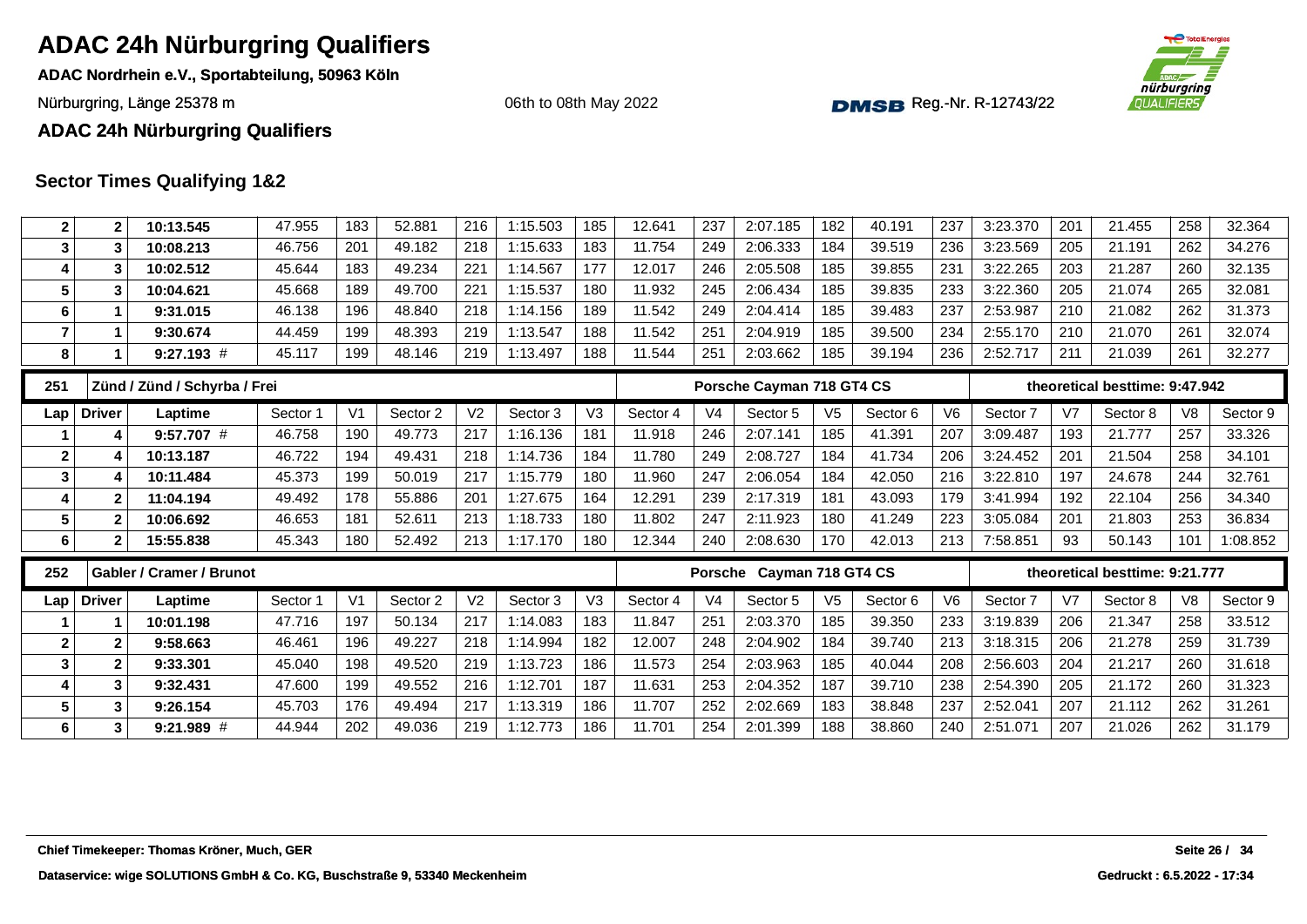**ADAC Nordrhein e.V., Sportabteilung, 50963 Köln**

Nürburgring, Länge 25378 m and the Communication of the Communication of the Communication of the Communication of the Communication of the Communication of the Communication of the Communication of the Communication of th

06th to 08th May 2022



**ADAC 24h Nürburgring Qualifiers**

| 253            |               | Grütter / Grosse / Lösch                   |          |                |          |                |          |                |          |                | Porsche Cayman 718 GT4 CS |                |          |                |          |                | theoretical besttime: 9:23.096 |                |               |
|----------------|---------------|--------------------------------------------|----------|----------------|----------|----------------|----------|----------------|----------|----------------|---------------------------|----------------|----------|----------------|----------|----------------|--------------------------------|----------------|---------------|
| Lap            | <b>Driver</b> | Laptime                                    | Sector 1 | V <sub>1</sub> | Sector 2 | V <sub>2</sub> | Sector 3 | V <sub>3</sub> | Sector 4 | V <sub>4</sub> | Sector 5                  | V <sub>5</sub> | Sector 6 | V <sub>6</sub> | Sector 7 | V <sub>7</sub> | Sector 8                       | V <sub>8</sub> | Sector 9      |
|                | $\mathbf{2}$  | $9:23.273$ #                               | 46.290   | 191            | 48.972   | 202            | 1:12.082 | 193            | 12.010   | 235            | 2:00.318                  | 175            | 41.215   | 211            | 2:47.371 | 203            | 22.470                         | 241            | 32.545        |
| $\mathbf{2}$   | 3             | 10:13.957                                  | 49.156   | 186            | 50.655   | 201            | 1:15.648 | 185            | 12.378   | 231            | 2:06.206                  | 170            | 42.524   | 208            | 3:21.792 | 199            | 22.707                         | 240            | 32.891        |
| 3              | 3             | 10:05.301                                  | 47.290   | 188            | 50.491   | 200            | 1:14.344 | 188            | 12.163   | 235            | 2:03.885                  | 172            | 41.913   | 211            | 3:18.957 | 202            | 22.293                         | 246            | 33.965        |
|                |               | 10:07.226                                  | 48.847   | 185            | 50.045   | 201            | 1:15.584 | 182            | 12.411   | 233            | 2:04.269                  | 171            | 42.486   | 209            | 3:17.373 | 196            | 22.812                         | 238            | 33.399        |
| 5              |               | 10:02.977                                  | 47.219   | 188            | 49.260   | 202            | 1:15.342 | 185            | 12.303   | 233            | 2:04.351                  | 173            | 42.378   | 209            | 3:15.893 | 197            | 22.788                         | 238            | 33.443        |
| 6              |               | 10:01.852                                  | 46.612   | 187            | 49.793   | 201            | 1:14.511 | 181            | 12.482   | 232            | 2:04.297                  | 171            | 42.182   | 209            | 3:16.145 | 198            | 22.762                         | 241            | 33.068        |
| $\overline{7}$ | 3             | 10:03.882                                  | 49.857   | 185            | 52.046   | 199            | 1:14.906 | 188            | 12.162   | 234            | 2:05.111                  | 168            | 43.960   | 209            | 3:09.561 | 187            | 23.170                         | 240            | 33.109        |
| 8              | 3             | 9:41.352                                   | 46.641   | 189            | 50.368   | 201            | 1:14.671 | 189            | 12.089   | 236            | 2:05.493                  | 172            | 42.229   | 209            | 2:54.815 | 202            | 22.423                         | 244            | 32.623        |
| 9              | 3             | 9:41.577                                   | 47.207   | 187            | 50.650   | 201            | 1:15.970 | 189            | 12.126   | 236            | 2:03.986                  | 171            | 42.023   | 210            | 2:53.611 | 202            | 22.433                         | 244            | 33.571        |
| 254            |               | Oehme / Oehme / Oehme                      |          |                |          |                |          |                |          |                | Porsche Cayman 718 GT4 CS |                |          |                |          |                | theoretical besttime: 9:19.273 |                |               |
| Lap            | <b>Driver</b> | Laptime                                    | Sector 1 | V <sub>1</sub> | Sector 2 | V <sub>2</sub> | Sector 3 | V <sub>3</sub> | Sector 4 | V <sub>4</sub> | Sector 5                  | V <sub>5</sub> | Sector 6 | V <sub>6</sub> | Sector 7 | V <sub>7</sub> | Sector 8                       | V <sub>8</sub> | Sector 9      |
|                | 3             | $9:20.957$ #                               | 45.557   | 204            | 48.036   | 219            | 1:12.152 | 194            | 11.370   | 251            | 2:02.025                  | 188            | 38.611   | 235            | 2:51.332 | 211            | 20.884                         | 264            | 30.990        |
| $\mathbf{2}$   | 3             | 9:35.733                                   | 44.168   | 204            | 48.382   | 219            | 1:13.395 | 194            | 11.337   | 253            | 2:01.909                  | 187            | 38.551   | 235            | 3:06.146 | 211            | 20.798                         | 266            | 31.047        |
| 3              |               | 10:21.752                                  | 47.824   | 194            | 50.131   | 218            | 1:20.387 | 182            | 11.793   | 243            | 2:08.568                  | 186            | 40.753   | 213            | 3:25.462 | 207            | 21.143                         | 257            | 35.691        |
| 4              | 1             | 10:09.488                                  | 44.891   | 195            | 50.305   | 212            | 1:15.660 | 187            | 11.631   | 246            | 2:05.279                  | 186            | 40.497   | 209            | 3:27.602 | 208            | 20.961                         | 263            | 32.662        |
| 5              |               | 10:02.198                                  | 45.918   | 200            | 49.364   | 218            | 1:15.012 | 185            | 11.618   | 249            | 2:03.389                  | 187            | 40.938   | 187            | 3:22.664 | 208            | 20.978                         | 264            | 32.317        |
| 6              | 1             | 10:19.216                                  | 45.153   | 196            | 49.211   | 221            | 1:18.195 | 180            | 11.901   | 244            | 2:10.760                  | 182            | 42.410   | 193            | 3:26.257 | 206            | 21.285                         | 250            | 34.044        |
| 7              | 2             | 9:38.242                                   | 46.415   | 192            | 49.492   | 219            | 1:13.772 | 194            | 11.342   | 253            | 2:04.305                  | 187            | 40.528   | 216            | 2:58.767 | 208            | 20.929                         | 267            | 32.692        |
| 8              | $\mathbf{1}$  | 9:44.666                                   | 46.072   | 192            | 50.208   | 214            | 1:17.991 | 185            | 11.774   | 244            | 2:04.557                  | 186            | 40.827   | 216            | 2:57.360 | 205            | 21.188                         | 261            | 34.689        |
| 9              | 1             | 9:30.675                                   | 44.787   | 204            | 49.094   | 219            | 1:14.264 | 187            | 11.587   | 250            | 2:03.854                  | 187            | 39.757   | 218            | 2:53.586 | 208            | 21.122                         | 261            | 32.624        |
| 255            |               | Kroker / Kolb / Beckwermert                |          |                |          |                |          |                |          |                | Porsche Cayman 718 GT4 CS |                |          |                |          |                | theoretical besttime: 9:08.657 |                |               |
| Lap            | <b>Driver</b> | Laptime                                    | Sector 1 | V <sub>1</sub> | Sector 2 | V <sub>2</sub> | Sector 3 | V <sub>3</sub> | Sector 4 | V <sub>4</sub> | Sector 5                  | V <sub>5</sub> | Sector 6 | V6             | Sector 7 | V <sub>7</sub> | Sector 8                       | V <sub>8</sub> | Sector 9      |
|                | $\mathbf 1$   | 9:15.513                                   | 45.099   | 204            | 48.336   | 219            | 1:11.348 | 196            | 11.317   | 252            | 1:59.149                  | 192            | 38.206   | 239            | 2:50.376 | 212            | 20.940                         | 263            | 30.742        |
|                |               |                                            |          |                |          |                |          |                |          |                |                           |                |          |                |          |                |                                |                |               |
|                |               | Chief Timekeeper: Thomas Kröner, Much, GER |          |                |          |                |          |                |          |                |                           |                |          |                |          |                |                                |                | Seite 27 / 34 |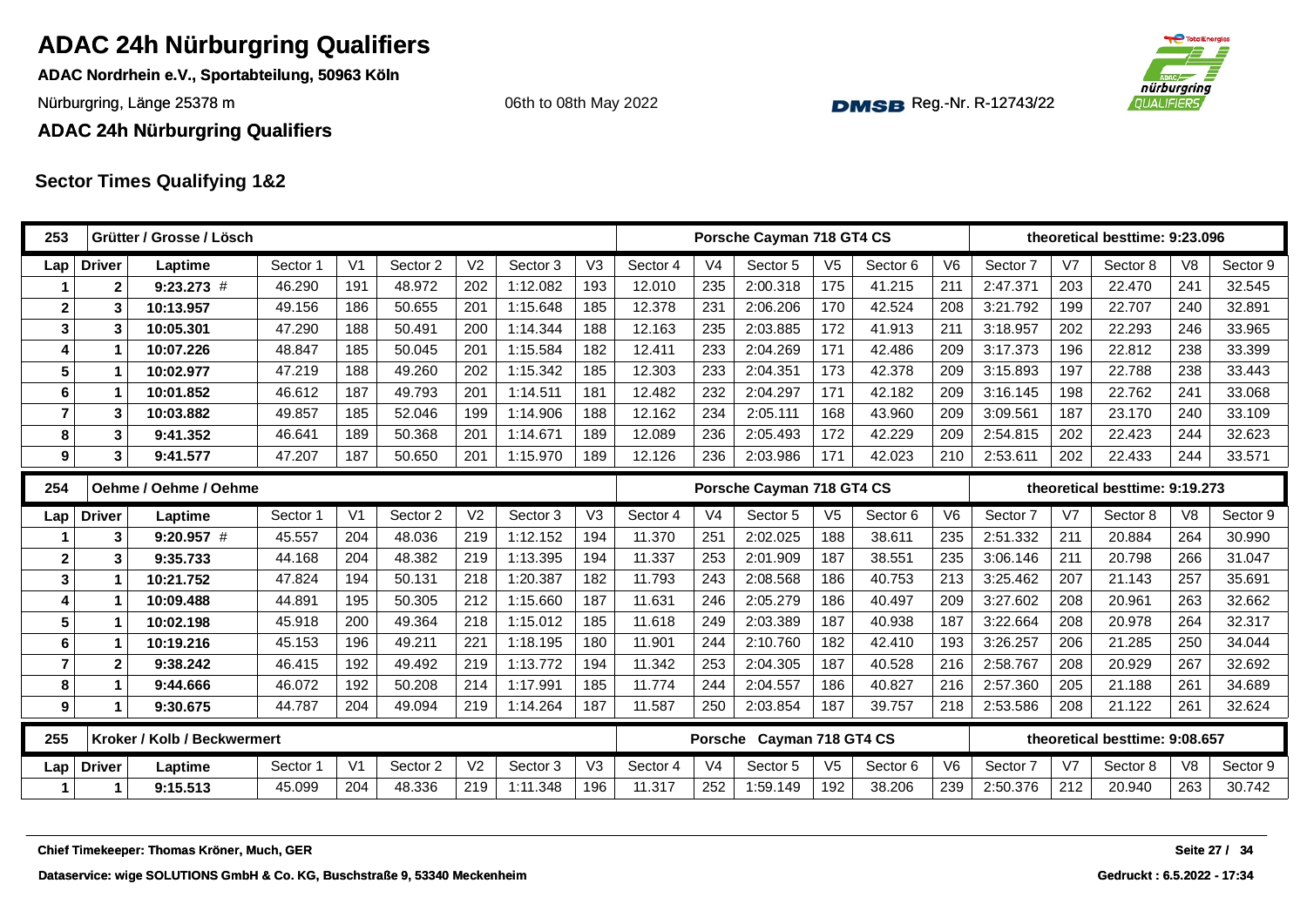**ADAC Nordrhein e.V., Sportabteilung, 50963 Köln**

Nürburgring, Länge 25378 m and the Communication of the Communication of the Communication of the Communication of the Communication of the Communication of the Communication of the Communication of the Communication of th

06th to 08th May 2022



**ADAC 24h Nürburgring Qualifiers**

| $\mathbf{2}$            | $\mathbf 1$             | 9:27.826                               | 44.547   | 204            | 48.520   | 208            | 1:11.315 | 193            | 11.356   | 254            | 1:59.058                  | 193            | 37.737   | 242            | 3:03.637 | 211            | 20.899                         | 264 | 30.757   |
|-------------------------|-------------------------|----------------------------------------|----------|----------------|----------|----------------|----------|----------------|----------|----------------|---------------------------|----------------|----------|----------------|----------|----------------|--------------------------------|-----|----------|
| 3                       | $\overline{\mathbf{3}}$ | 9:47.388                               | 45.710   | 203            | 48.071   | 218            | 1:12.113 | 190            | 11.638   | 247            | 2:01.454                  | 189            | 38.791   | 237            | 3:17.747 | 208            | 21.117                         | 261 | 30.747   |
| 4                       | 3                       | 9:41.503                               | 45.305   | 204            | 47.788   | 220            | 1:11.693 | 186            | 11.655   | 250            | 2:00.226                  | 190            | 38.544   | 238            | 3:14.884 | 213            | 20.936                         | 261 | 30.472   |
| 5                       | $\overline{\mathbf{2}}$ | $9:12.828$ #                           | 45.937   | 198            | 48.603   | 218            | 1:11.233 | 195            | 11.334   | 253            | 1:59.894                  | 188            | 38.583   | 230            | 2:45.606 | 213            | 20.980                         | 262 | 30.658   |
| 6                       | $\mathbf{2}$            | 9:23.996                               | 44.707   | 191            | 48.113   | 220            | 1:12.725 | 191            | 11.427   | 253            | 2:00.676                  | 188            | 38.317   | 239            | 2:55.774 | 210            | 21.138                         | 261 | 31.119   |
| $\overline{\mathbf{r}}$ | $\mathbf{1}$            | 9:13.945                               | 45.586   | 202            | 48.385   | 220            | 1:11.557 | 195            | 11.346   | 253            | 1:59.571                  | 191            | 38.333   | 240            | 2:47.389 | 208            | 21.056                         | 261 | 30.722   |
| 256                     |                         | <b>Richards / Love</b>                 |          |                |          |                |          |                |          |                | Porsche Cayman 718 GT4 CS |                |          |                |          |                | theoretical besttime: 9:40.417 |     |          |
| Lap                     | <b>Driver</b>           | Laptime                                | Sector 1 | V <sub>1</sub> | Sector 2 | V <sub>2</sub> | Sector 3 | V <sub>3</sub> | Sector 4 | V <sub>4</sub> | Sector 5                  | V <sub>5</sub> | Sector 6 | V <sub>6</sub> | Sector 7 | V <sub>7</sub> | Sector 8                       | V8  | Sector 9 |
|                         | $\mathbf{2}$            | 10:08.673                              | 48.531   | 186            | 50.607   | 197            | 1:13.743 | 191            | 12.080   | 235            | 2:04.233                  | 171            | 42.806   | 208            | 3:20.692 | 197            | 22.886                         | 234 | 33.095   |
| $\mathbf 2$             | $\mathbf{2}$            | 10:09.599                              | 47.149   | 189            | 50.075   | 200            | 1:13.420 | 192            | 12.065   | 236            | 2:04.160                  | 173            | 42.347   | 210            | 3:23.603 | 198            | 22.806                         | 235 | 33.974   |
| 3                       | $\mathbf{2}$            | 10:02.562                              | 45.803   | 190            | 49.603   | 199            | 1:13.099 | 192            | 11.989   | 237            | 2:03.199                  | 174            | 42.481   | 211            | 3:20.693 | 198            | 22.736                         | 236 | 32.959   |
| 4                       | $\mathbf{2}$            | 10:34.174                              | 49.004   | 185            | 53.978   | 198            | 1:18.064 | 180            | 12.432   | 232            | 2:08.657                  | 170            | 43.588   | 206            | 3:31.578 | 197            | 22.842                         | 236 | 34.031   |
| 5                       | $\mathbf{2}$            | 10:20.843                              | 47.367   | 186            | 50.989   | 197            | 1:17.041 | 181            | 12.388   | 233            | 2:07.454                  | 171            | 42.812   | 212            | 3:25.115 | 197            | 23.076                         | 232 | 34.601   |
| 6                       | $\mathbf{2}$            | $9:52.861$ #                           | 47.423   | 187            | 51.612   | 197            | 1:15.162 | 185            | 12.264   | 232            | 2:07.453                  | 170            | 42.558   | 208            | 2:58.682 | 199            | 22.933                         | 233 | 34.774   |
|                         |                         |                                        |          |                |          |                |          |                |          |                |                           |                |          |                |          |                |                                |     |          |
| 258                     |                         | Schmäing / Meyer / Netzbandt / Baunack |          |                |          |                |          |                |          |                | Porsche Cayman 718 GT4 CS |                |          |                |          |                | theoretical besttime: 9:59.867 |     |          |
| Lap                     | <b>Driver</b>           | Laptime                                | Sector 1 | V <sub>1</sub> | Sector 2 | V <sub>2</sub> | Sector 3 | V <sub>3</sub> | Sector 4 | V <sub>4</sub> | Sector 5                  | V <sub>5</sub> | Sector 6 | V <sub>6</sub> | Sector 7 | V <sub>7</sub> | Sector 8                       | V8  | Sector 9 |
|                         | 4                       | 10:24.641                              | 49.345   | 185            | 51.210   | 199            | 1:16.702 | 180            | 12.398   | 233            | 2:09.651                  | 168            | 42.841   | 208            | 3:25.602 | 196            | 22.948                         | 236 | 33.944   |
| $\mathbf{2}$            | 4                       | 10:35.564                              | 49.193   | 185            | 51.745   | 197            | 1:19.725 | 175            | 13.321   | 220            | 2:10.923                  | 167            | 43.577   | 207            | 3:28.294 | 193            | 23.247                         | 235 | 35.539   |
| 3                       | 4                       | 10:41.434                              | 48.884   | 173            | 51.776   | 197            | 1:18.760 | 177            | 12.491   | 230            | 2:11.371                  | 170            | 42.932   | 206            | 3:26.160 | 192            | 23.332                         | 234 | 45.728   |
| 4                       | 4                       | 10:27.210                              | 48.934   | 177            | 51.563   | 200            | 1:17.180 | 168            | 13.333   | 221            | 2:09.583                  | 171            | 43.307   | 206            | 3:26.429 | 194            | 22.995                         | 236 | 33.886   |
| 5                       | 3                       | 10:28.343                              | 48.865   | 179            | 52.350   | 196            | 1:17.627 | 176            | 12.561   | 230            | 2:09.026                  | 169            | 44.601   | 191            | 3:25.339 | 187            | 23.609                         | 233 | 34.365   |
| 6                       | 3                       | 10:03.997 #                            | 47.411   | 185            | 51.946   | 196            | 1:17.795 | 179            | 12.468   | 229            | 2:10.012                  | 166            | 42.958   | 204            | 3:03.638 | 188            | 23.563                         | 232 | 34.206   |
| $\overline{7}$          | 3                       | 10:11.749                              | 47.697   | 186            | 51.666   | 196            | 1:17.549 | 171            | 12.798   | 227            | 2:08.833                  | 169            | 42.943   | 208            | 3:12.215 | 186            | 23.513                         | 233 | 34.535   |
|                         |                         |                                        |          |                |          |                |          |                |          |                |                           |                |          |                |          |                |                                |     |          |
|                         |                         |                                        |          |                |          |                |          |                |          |                |                           |                |          |                |          |                |                                |     |          |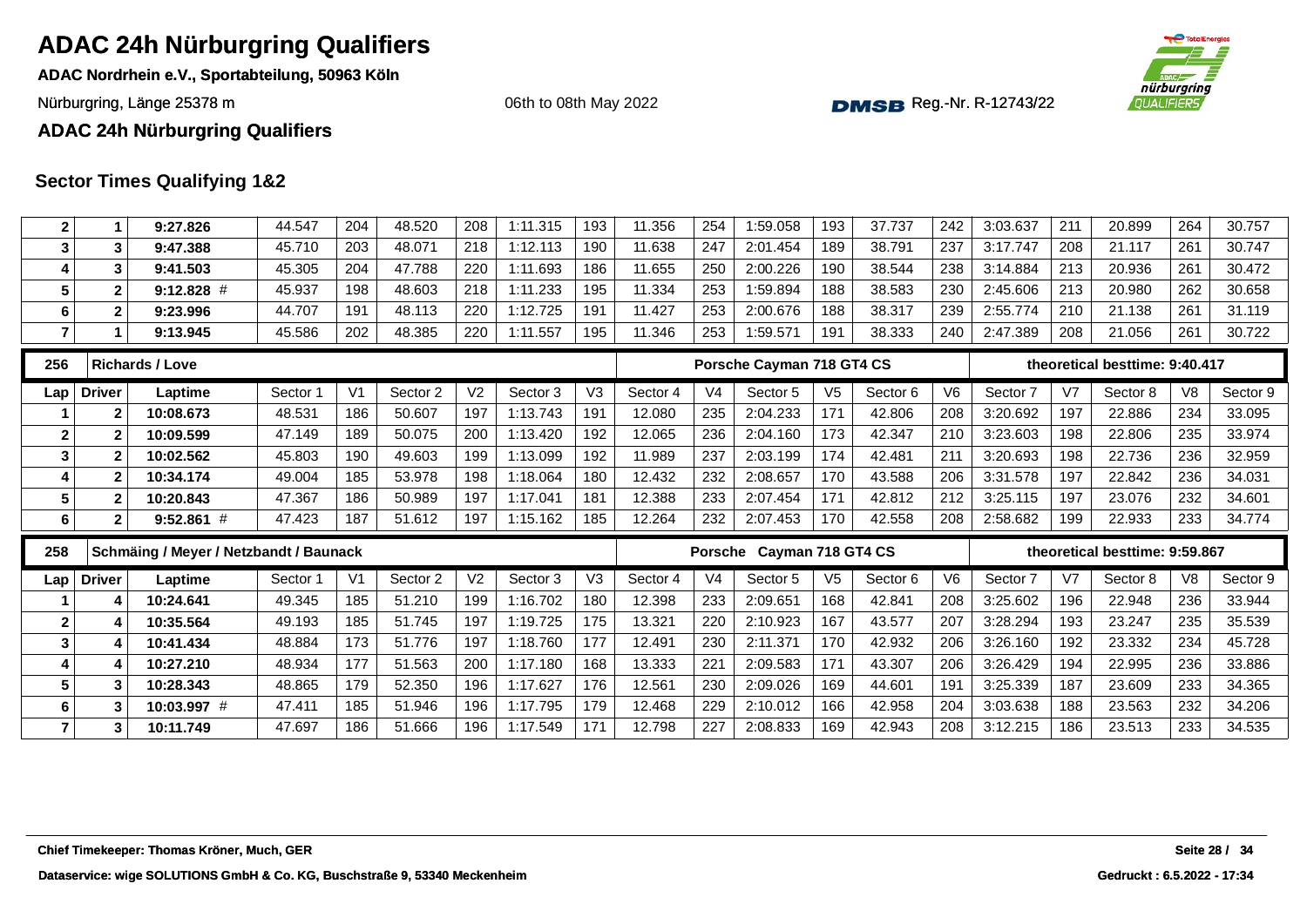**ADAC Nordrhein e.V., Sportabteilung, 50963 Köln**

Nürburgring, Länge 25378 m and the Communication of the Communication of the Communication of the Communication of the Communication of the Communication of the Communication of the Communication of the Communication of th

06th to 08th May 2022



**ADAC 24h Nürburgring Qualifiers**

| 259            |                | Dolfen / Schambony                         |          |                |          |                |          |                |          |                | Porsche Cayman 718 GT4 CS |                |          |                |          |                | theoretical besttime: 9:16.199 |                |               |
|----------------|----------------|--------------------------------------------|----------|----------------|----------|----------------|----------|----------------|----------|----------------|---------------------------|----------------|----------|----------------|----------|----------------|--------------------------------|----------------|---------------|
| Lap            | <b>Driver</b>  | Laptime                                    | Sector 1 | V <sub>1</sub> | Sector 2 | V <sub>2</sub> | Sector 3 | V <sub>3</sub> | Sector 4 | V <sub>4</sub> | Sector 5                  | V <sub>5</sub> | Sector 6 | V <sub>6</sub> | Sector 7 | V <sub>7</sub> | Sector 8                       | V <sub>8</sub> | Sector 9      |
|                |                | 10:34.663                                  | 46.436   | 197            | 50.580   | 216            | 1:15.996 | 186            | 11.896   | 240            | 2:08.104                  | 183            | 43.647   | 189            | 3:37.128 | 188            | 23.211                         | 230            | 37.665        |
| $\mathbf 2$    | $\mathbf{2}$   | 9:55.405                                   | 45.343   | 201            | 47.898   | 217            | 1:12.818 | 197            | 11.372   | 251            | 2:01.658                  | 184            | 39.358   | 231            | 3:23.883 | 202            | 21.365                         | 261            | 31.710        |
| 3              | $\mathbf{2}$   | 9:19.696                                   | 45.241   | 201            | 48.029   | 216            | 1:11.851 | 193            | 11.452   | 250            | 2:00.813                  | 185            | 39.311   | 231            | 2:50.606 | 206            | 21.330                         | 259            | 31.063        |
| 4              | $\mathbf{2}$   | 9:50.695                                   | 44.714   | 203            | 48.123   | 215            | 1:14.026 | 191            | 11.545   | 250            | 2:00.337                  | 185            | 39.221   | 218            | 3:04.781 | 203            | 27.026                         | 149            | 40.922        |
| 5              | $\overline{2}$ | $9:17.813$ #                               | 44.585   | 201            | 47.894   | 217            | 1:13.197 | 188            | 11.640   | 249            | 2:00.034                  | 186            | 39.087   | 233            | 2:49.113 | 206            | 21.284                         | 260            | 30.979        |
| 260            |                | Meenen / Wahl / Renger                     |          |                |          |                |          |                |          |                | Porsche Cayman 718 GT4 CS |                |          |                |          |                | theoretical besttime: 9:16.741 |                |               |
| Lap            | <b>Driver</b>  | Laptime                                    | Sector 1 | V <sub>1</sub> | Sector 2 | V <sub>2</sub> | Sector 3 | V <sub>3</sub> | Sector 4 | V <sub>4</sub> | Sector 5                  | V <sub>5</sub> | Sector 6 | V <sub>6</sub> | Sector 7 | V <sub>7</sub> | Sector 8                       | V <sub>8</sub> | Sector 9      |
|                |                | 10:10.107                                  | 48.106   | 199            | 50.178   | 218            | 1:16.880 | 178            | 11.826   | 250            | 2:08.217                  | 186            | 40.560   | 225            | 3:19.740 | 203            | 21.070                         | 264            | 33.530        |
| $\mathbf{2}$   |                | 10:20.640                                  | 45.158   | 195            | 50.647   | 222            | 1:14.775 | 187            | 11.500   | 254            | 2:06.493                  | 181            | 40.717   | 229            | 3:34.471 | 193            | 21.526                         | 260            | 35.353        |
| $\mathbf{3}$   | 3              | 9:44.711                                   | 45.159   | 206            | 48.698   | 219            | 1:12.172 | 197            | 11.238   | 258            | 2:00.497                  | 189            | 38.300   | 241            | 3:15.808 | 214            | 20.785                         | 264            | 32.054        |
| 4              | 3              | 9:43.507                                   | 44.323   | 197            | 48.552   | 223            | 1:12.361 | 197            | 11.205   | 258            | 2:00.252                  | 187            | 38.373   | 243            | 3:15.689 | 213            | 20.721                         | 266            | 32.031        |
| 5              | 3              | 9:41.082                                   | 44.332   | 201            | 47.650   | 222            | 1:12.804 | 175            | 12.084   | 250            | 2:00.044                  | 190            | 38.214   | 238            | 3:14.381 | 214            | 20.650                         | 267            | 30.923        |
| 6              | $\mathbf{2}$   | 16:11.337                                  | 6:49.147 | 187            | 50.082   | 219            | 1:14.989 | 181            | 11.830   | 250            | 2:04.050                  | 186            | 39.532   | 235            | 3:29.010 | 206            | 21.119                         | 263            | 31.578        |
| $\overline{7}$ | $\mathbf{2}$   | 9:27.598                                   | 44.859   | 203            | 49.380   | 219            | 1:14.324 | 182            | 11.762   | 251            | 2:03.068                  | 187            | 39.046   | 237            | 2:53.017 | 208            | 21.039                         | 262            | 31.103        |
| 8              | $\mathbf{2}$   | 9:32.677                                   | 44.670   | 204            | 49.015   | 220            | 1:15.435 | 184            | 11.650   | 252            | 2:02.768                  | 188            | 38.797   | 238            | 2:58.048 | 209            | 20.847                         | 266            | 31.447        |
| 9              | $\mathbf{2}$   | 9:29.417                                   | 45.122   | 196            | 50.343   | 219            | 1:14.410 | 187            | 11.493   | 254            | 2:03.243                  | 187            | 38.940   | 237            | 2:53.133 | 209            | 20.953                         | 264            | 31.780        |
| 10             | $\overline{2}$ | $9:24.899$ #                               | 45.155   | 200            | 49.202   | 222            | 1:13.691 | 188            | 11.489   | 255            | 2:03.060                  | 188            | 38.842   | 237            | 2:51.560 | 211            | 20.838                         | 263            | 31.062        |
| 261            |                | Dziwok / Maini                             |          |                |          |                |          |                |          |                | Porsche Cayman 718 GT4 CS |                |          |                |          |                | theoretical besttime: 9:55.836 |                |               |
| Lap            | <b>Driver</b>  | Laptime                                    | Sector 1 | V <sub>1</sub> | Sector 2 | V <sub>2</sub> | Sector 3 | V <sub>3</sub> | Sector 4 | V <sub>4</sub> | Sector 5                  | V <sub>5</sub> | Sector 6 | V <sub>6</sub> | Sector 7 | V <sub>7</sub> | Sector 8                       | V <sub>8</sub> | Sector 9      |
|                | $\mathbf{2}$   | 10:01.496 #                                | 47.520   | 188            | 49.801   | 200            | 1:15.476 | 185            | 12.158   | 236            | 2:05.019                  | 169            | 41.963   | 211            | 3:13.708 | 195            | 22.787                         | 238            | 33.064        |
| $\mathbf{2}$   | $\overline{2}$ | 10:06.120                                  | 45.853   | 191            | 49.568   | 201            | 1:13.915 | 184            | 12.124   | 237            | 2:04.771                  | 170            | 42.094   | 213            | 3:21.975 | 192            | 22.906                         | 239            | 32.914        |
| 3              | $\mathbf{2}$   | 10:06.824                                  | 45.905   | 190            | 49.228   | 202            | 1:13.769 | 183            | 12.156   | 237            | 2:03.672                  | 170            | 41.815   | 207            | 3:24.467 | 196            | 22.753                         | 239            | 33.059        |
| $\vert$        | 1              | 10:51.199                                  | 49.905   | 186            | 51.755   | 199            | 1:19.277 | 173            | 12.551   | 233            | 2:13.924                  | 164            | 45.424   | 194            | 3:38.499 | 187            | 23.232                         | 237            | 36.632        |
|                |                | Chief Timekeeper: Thomas Kröner, Much, GER |          |                |          |                |          |                |          |                |                           |                |          |                |          |                |                                |                | Seite 29 / 34 |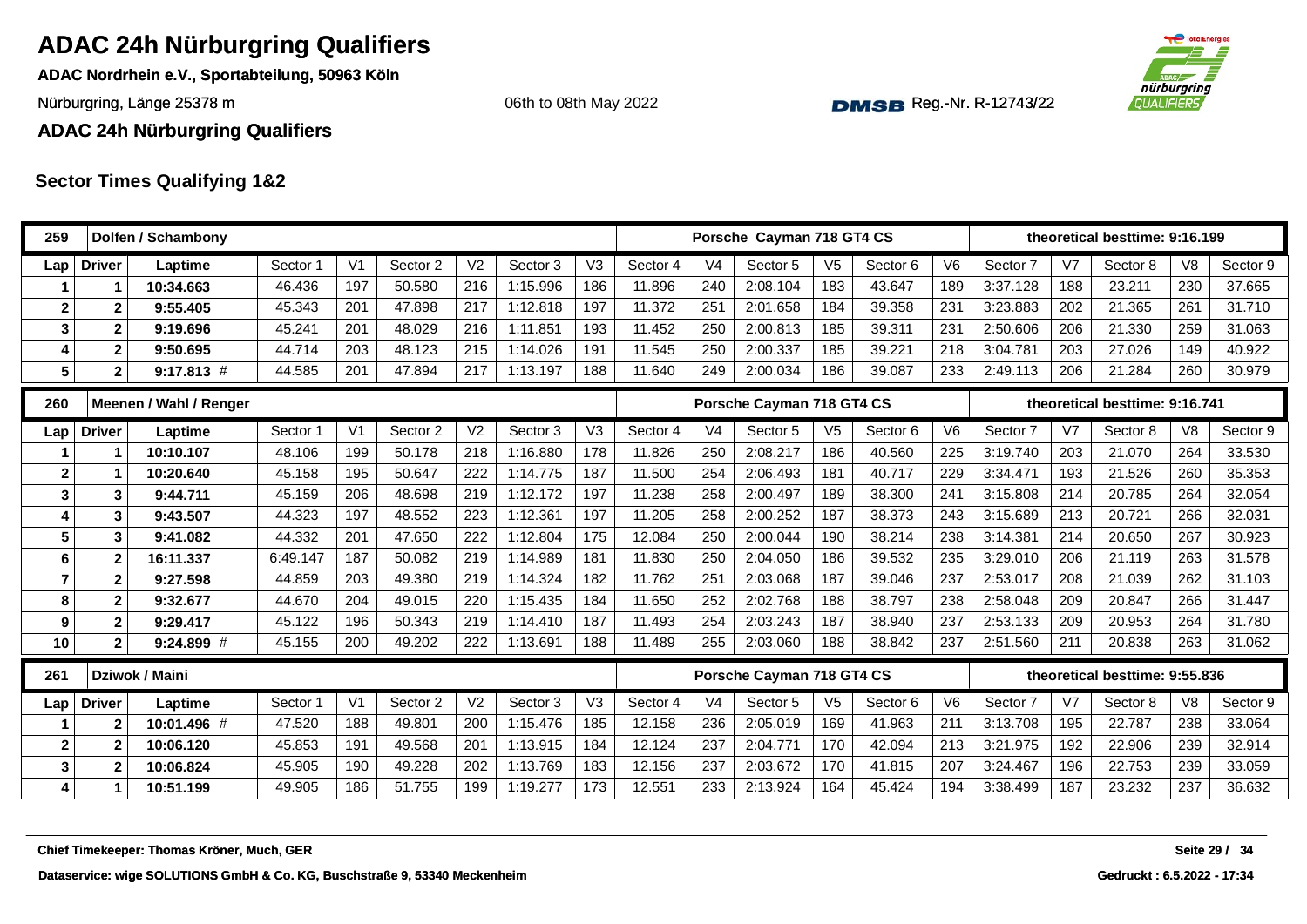**ADAC Nordrhein e.V., Sportabteilung, 50963 Köln**

Nürburgring, Länge 25378 m and the Communication of the Communication of the Communication of the Communication of the Communication of the Communication of the Communication of the Communication of the Communication of th

06th to 08th May 2022



**ADAC 24h Nürburgring Qualifiers**

| 323                     |                         | Lyons / Loew                               |          |                |          |                |          |                |          |                | <b>BMW 325i</b>     |                |          |                |          |                | theoretical besttime: 10:33.243 |                |               |
|-------------------------|-------------------------|--------------------------------------------|----------|----------------|----------|----------------|----------|----------------|----------|----------------|---------------------|----------------|----------|----------------|----------|----------------|---------------------------------|----------------|---------------|
| Lap                     | <b>Driver</b>           | Laptime                                    | Sector 1 | V <sub>1</sub> | Sector 2 | V <sub>2</sub> | Sector 3 | V <sub>3</sub> | Sector 4 | V <sub>4</sub> | Sector 5            | V <sub>5</sub> | Sector 6 | V <sub>6</sub> | Sector 7 | V <sub>7</sub> | Sector 8                        | V <sub>8</sub> | Sector 9      |
|                         | 1                       | 11:27.477                                  | 53.914   | 169            | 57.718   | 182            | 1:24.655 | 173            | 13.084   | 218            | 2:19.081            | 153            | 47.528   | 190            | 3:48.835 | 183            | 24.660                          | 222            | 38.002        |
| $\overline{\mathbf{2}}$ |                         | 11:13.959                                  | 52.560   | 169            | 55.719   | 185            | 1:23.494 | 176            | 12.989   | 219            | 2:18.055            | 155            | 46.961   | 191            | 3:42.990 | 183            | 24.693                          | 223            | 36.498        |
| $\mathbf{3}$            | $\overline{\mathbf{2}}$ | 11:21.945                                  | 54.039   | 160            | 57.251   | 180            | 1:25.898 | 154            | 14.090   | 208            | 2:18.375            | 152            | 47.386   | 182            | 3:42.622 | 176            | 25.347                          | 218            | 36.937        |
| 4                       | $\overline{2}$          | 10:40.755                                  | 51.488   | 167            | 57.470   | 161            | 1:22.807 | 172            | 13.214   | 216            | 2:16.603            | 154            | 46.892   | 185            | 3:11.108 | 180            | 24.838                          | 222            | 36.335        |
| 5                       | $\overline{\mathbf{2}}$ | 10:41.135                                  | 50.776   | 167            | 55.839   | 183            | 1:21.893 | 174            | 13.085   | 218            | 2:16.936            | 155            | 46.211   | 180            | 3:13.582 | 179            | 24.860                          | 222            | 37.953        |
| $6\phantom{1}6$         | $\overline{2}$          | 10:39.294 #                                | 53.281   | 167            | 57.479   | 183            | 1:20.781 | 172            | 13.209   | 217            | 2:14.703            | 155            | 46.172   | 186            | 3:12.164 | 182            | 24.784                          | 222            | 36.721        |
| 330                     |                         | Zils / Sandberg / Setsaas / Leisen         |          |                |          |                |          |                |          |                | <b>BMW 330i G20</b> |                |          |                |          |                | theoretical besttime: 9:45.955  |                |               |
| Lap                     | <b>Driver</b>           | Laptime                                    | Sector 1 | V <sub>1</sub> | Sector 2 | V <sub>2</sub> | Sector 3 | V <sub>3</sub> | Sector 4 | V <sub>4</sub> | Sector 5            | V <sub>5</sub> | Sector 6 | V <sub>6</sub> | Sector 7 | V <sub>7</sub> | Sector 8                        | V <sub>8</sub> | Sector 9      |
|                         | $\overline{2}$          | 10:17.310                                  | 49.140   | 184            | 51.329   | 195            | 1:15.703 | 179            | 12.561   | 228            | 2:06.767            | 168            | 43.124   | 202            | 3:21.633 | 195            | 23.375                          | 232            | 33.678        |
| $\mathbf{2}$            | $\mathbf{2}$            | 10:17.155                                  | 49.557   | 181            | 52.047   | 193            | 1:16.331 | 180            | 12.550   | 227            | 2:06.901            | 166            | 43.566   | 200            | 3:19.686 | 194            | 23.253                          | 235            | 33.264        |
| $\mathbf{3}$            | $\overline{\mathbf{2}}$ | 10:12.773                                  | 47.288   | 183            | 51.161   | 194            | 1:15.253 | 183            | 12.475   | 228            | 2:06.821            | 166            | 43.615   | 199            | 3:19.430 | 194            | 23.353                          | 234            | 33.377        |
| 4                       | $\overline{2}$          | 9:50.884                                   | 49.069   | 182            | 52.162   | 193            | 1:15.116 | 182            | 12.448   | 228            | 2:06.587            | 166            | 43.619   | 202            | 2:55.050 | 195            | 23.345                          | 233            | 33.488        |
| 5                       | $\overline{2}$          | 10:03.019                                  | 47.769   | 183            | 51.218   | 196            | 1:14.521 | 182            | 12.468   | 228            | 2:05.991            | 166            | 43.418   | 202            | 3:09.614 | 193            | 23.453                          | 233            | 34.567        |
| $6\phantom{1}6$         | $\mathbf 2$             | 9:48.336#                                  | 47.470   | 182            | 51.470   | 194            | 1:14.712 | 184            | 12.388   | 228            | 2:06.284            | 167            | 43.287   | 202            | 2:56.293 | 194            | 23.236                          | 236            | 33.196        |
| 331                     |                         | Caitlin / Steinberg / Comazzi              |          |                |          |                |          |                |          |                | <b>BMW 330i G20</b> |                |          |                |          |                | theoretical besttime: 10:05.701 |                |               |
| Lap                     | <b>Driver</b>           | Laptime                                    | Sector 1 | V <sub>1</sub> | Sector 2 | V <sub>2</sub> | Sector 3 | V <sub>3</sub> | Sector 4 | V <sub>4</sub> | Sector 5            | V <sub>5</sub> | Sector 6 | V <sub>6</sub> | Sector 7 | V <sub>7</sub> | Sector 8                        | V <sub>8</sub> | Sector 9      |
| 1                       | $\overline{2}$          | $10:14.419$ #                              | 50.233   | 182            | 53.973   | 192            | 1:18.895 | 180            | 12.525   | 228            | 2:10.073            | 167            | 43.589   | 205            | 3:08.362 | 193            | 23.161                          | 237            | 33.608        |
| $\overline{\mathbf{2}}$ | $\overline{2}$          | 10:19.368                                  | 48.726   | 183            | 52.421   | 195            | 1:16.853 | 182            | 12.372   | 232            | 2:09.397            | 167            | 43.342   | 205            | 3:18.877 | 191            | 23.324                          | 234            | 34.056        |
| $\mathbf{3}$            | 1                       | 10:52.799                                  | 50.800   | 172            | 53.698   | 194            | 1:20.426 | 165            | 13.020   | 226            | 2:15.994            | 163            | 44.338   | 203            | 3:35.354 | 183            | 23.781                          | 233            | 35.388        |
| 4                       | 1                       | 10:45.194                                  | 49.144   | 170            | 53.828   | 194            | 1:19.054 | 173            | 12.736   | 228            | 2:13.019            | 164            | 44.072   | 203            | 3:34.289 | 183            | 23.727                          | 235            | 35.325        |
| 5                       | $\mathbf{3}$            | 11:05.161                                  | 51.335   | 168            | 55.537   | 194            | 1:23.011 | 169            | 13.034   | 225            | 2:16.040            | 160            | 45.669   | 183            | 3:41.967 | 184            | 23.671                          | 236            | 34.897        |
| 6                       | 3                       | 10:46.463                                  | 49.896   | 179            | 54.304   | 192            | 1:19.606 | 167            | 13.063   | 226            | 2:13.175            | 162            | 44.259   | 202            | 3:33.851 | 183            | 23.925                          | 231            | 34.384        |
| $\overline{7}$          | 3                       | 10:20.981                                  | 49.506   | 174            | 57.013   | 177            | 1:19.527 | 175            | 12.721   | 227            | 2:13.980            | 162            | 44.510   | 202            | 3:05.821 | 184            | 23.639                          | 233            | 34.264        |
|                         |                         | Chief Timekeeper: Thomas Kröner, Much, GER |          |                |          |                |          |                |          |                |                     |                |          |                |          |                |                                 |                | Seite 30 / 34 |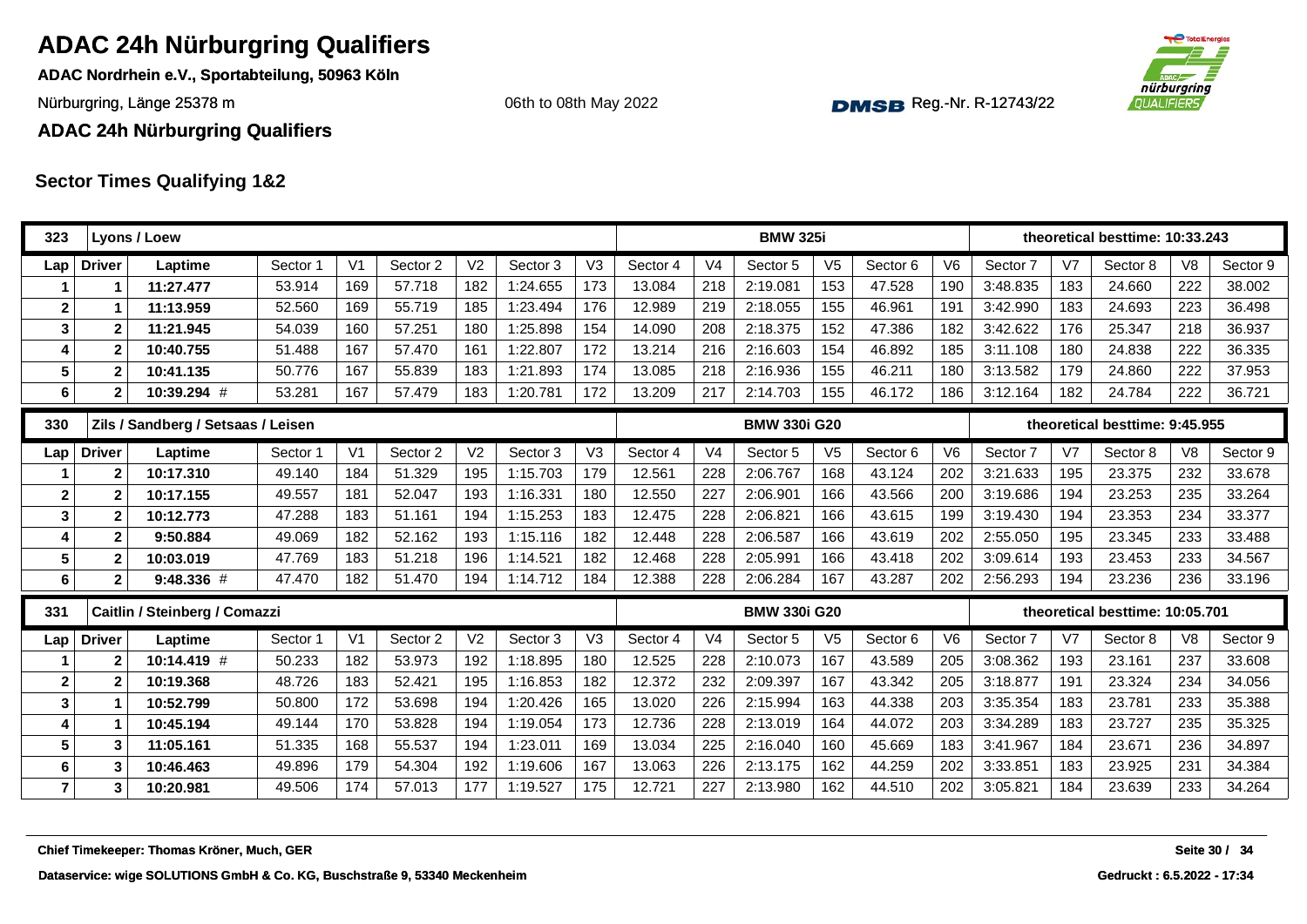**ADAC Nordrhein e.V., Sportabteilung, 50963 Köln**

Nürburgring, Länge 25378 m and the Communication of the Communication of the Communication of the Communication of the Communication of the Communication of Nurburgring, Länge 25378 m

06th to 08th May 2022



**ADAC 24h Nürburgring Qualifiers**

| 8                | 3             | 10:30.890                                  | 49.741   | 183            | 53.441   | 193            | 1:18.115 | 177            | 12.617   | 229            | 2:12.139             | 164            | 44.014   | 204            | 3:22.699 | 182            | 23.922                          | 232            | 34.202        |
|------------------|---------------|--------------------------------------------|----------|----------------|----------|----------------|----------|----------------|----------|----------------|----------------------|----------------|----------|----------------|----------|----------------|---------------------------------|----------------|---------------|
| 9                |               | 10:18.201                                  | 49.646   | 179            | 53.482   | 191            | 1:18.582 | 169            | 12.874   | 227            | 2:13.157             | 164            | 44.318   | 202            | 3:08.637 | 183            | 23.673                          | 235            | 33.832        |
| 332              |               | Willhardt / Kleen                          |          |                |          |                |          |                |          |                | Hyundai i30N         |                |          |                |          |                | theoretical besttime: 10:17.638 |                |               |
| Lap              | <b>Driver</b> | Laptime                                    | Sector 1 | V <sub>1</sub> | Sector 2 | V <sub>2</sub> | Sector 3 | V3             | Sector 4 | V <sub>4</sub> | Sector 5             | V <sub>5</sub> | Sector 6 | V <sub>6</sub> | Sector 7 | V <sub>7</sub> | Sector 8                        | V <sub>8</sub> | Sector 9      |
|                  |               | 10:33.056                                  | 50.682   | 161            | 53.535   | 200            | 1:24.680 | 169            | 12.649   | 233            | 2:16.521             | 169            | 44.137   | 201            | 3:12.815 | 189            | 23.019                          | 240            | 35.018        |
| $\overline{2}$   | 2             | 10:17.638 #                                | 49.202   | 176            | 52.369   | 201            | 1:20.249 | 169            | 12.611   | 232            | 2:14.998             | 172            | 43.110   | 208            | 3:07.622 | 190            | 22.831                          | 242            | 34.646        |
| 396              |               | Rühl / Büllesbach / Schettler / Müller     |          |                |          |                |          |                |          |                | Porsche Cayman S 981 |                |          |                |          |                | theoretical besttime: 9:43.583  |                |               |
| Lap              | <b>Driver</b> | Laptime                                    | Sector 1 | V <sub>1</sub> | Sector 2 | V <sub>2</sub> | Sector 3 | V3             | Sector 4 | V <sub>4</sub> | Sector 5             | V <sub>5</sub> | Sector 6 | V <sub>6</sub> | Sector 7 | V <sub>7</sub> | Sector 8                        | V <sub>8</sub> | Sector 9      |
|                  | 2             | 10:23.685                                  | 47.697   | 184            | 50.826   | 206            | 1:16.399 | 183            | 12.034   | 242            | 2:08.148             | 175            | 41.388   | 220            | 3:29.034 | 197            | 22.037                          | 253            | 36.122        |
| $\boldsymbol{2}$ |               | 11:16.315                                  | 52.117   | 163            | 54.812   | 205            | 1:24.365 | 164            | 12.839   | 233            | 2:22.306             | 168            | 45.820   | 198            | 3:44.223 | 188            | 22.588                          | 248            | 37.245        |
| $\mathbf{3}$     |               | 11:03.363                                  | 49.796   | 158            | 55.201   | 204            | 1:23.921 | 164            | 12.698   | 235            | 2:19.906             | 171            | 44.475   | 198            | 3:39.251 | 185            | 22.722                          | 249            | 35.393        |
| 4                |               | 10:57.778                                  | 49.720   | 165            | 53.168   | 206            | 1:23.377 | 170            | 12.544   | 236            | 2:19.178             | 173            | 43.526   | 210            | 3:37.704 | 187            | 22.794                          | 247            | 35.767        |
| $5\phantom{1}$   |               | 9:56.598                                   | 47.939   | 183            | 51.170   | 206            | 1:16.928 | 180            | 12.080   | 241            | 2:07.694             | 175            | 41.674   | 214            | 3:01.877 | 196            | 22.210                          | 249            | 35.026        |
| 6                |               | 9:54.007                                   | 47.289   | 190            | 50.583   | 208            | 1:16.869 | 175            | 12.608   | 237            | 2:08.367             | 174            | 41.647   | 208            | 3:01.083 | 200            | 21.783                          | 254            | 33.778        |
| $\overline{7}$   | 3             | 9:47.953                                   | 47.483   | 193            | 51.275   | 206            | 1:15.382 | 183            | 11.988   | 243            | 2:07.175             | 176            | 41.011   | 220            | 2:58.997 | 195            | 22.016                          | 256            | 32.626        |
| 8                | 3             | $9:44.598$ #                               | 46.571   | 194            | 51.236   | 207            | 1:15.337 | 182            | 12.053   | 241            | 2:06.433             | 176            | 41.108   | 208            | 2:57.310 | 196            | 21.983                          | 253            | 32.567        |
| 397              |               | Rings / Pickard / Pydys / Pier             |          |                |          |                |          |                |          |                | Porsche 911          |                |          |                |          |                | theoretical besttime: 10:07.519 |                |               |
| Lap              | <b>Driver</b> | Laptime                                    | Sector 1 | V <sub>1</sub> | Sector 2 | V <sub>2</sub> | Sector 3 | V <sub>3</sub> | Sector 4 | V <sub>4</sub> | Sector 5             | V <sub>5</sub> | Sector 6 | V6             | Sector 7 | V <sub>7</sub> | Sector 8                        | V <sub>8</sub> | Sector 9      |
|                  | 3             | 10:13.341 #                                | 48.653   | 190            | 52.878   | 207            | 1:16.911 | 179            | 12.099   | 242            | 2:07.199             | 174            | 41.107   | 222            | 3:18.991 | 193            | 22.200                          | 254            | 33.303        |
| $\mathbf{2}$     | 3             | 10:26.598                                  | 47.037   | 189            | 50.508   | 208            | 1:15.828 | 177            | 12.105   | 243            | 2:06.446             | 174            | 41.413   | 216            | 3:34.450 | 190            | 22.375                          | 250            | 36.436        |
| 444              |               | Korn / Korn                                |          |                |          |                |          |                |          |                | Porsche Cayman 981   |                |          |                |          |                | theoretical besttime: 10:07.165 |                |               |
| Lap              | <b>Driver</b> | Laptime                                    | Sector 1 | V <sub>1</sub> | Sector 2 | V <sub>2</sub> | Sector 3 | V3             | Sector 4 | V <sub>4</sub> | Sector 5             | V <sub>5</sub> | Sector 6 | V <sub>6</sub> | Sector 7 | V <sub>7</sub> | Sector 8                        | V <sub>8</sub> | Sector 9      |
|                  |               | 10:20.692                                  | 50.646   | 181            | 53.263   | 194            | 1:20.543 | 169            | 12.886   | 227            | 2:14.312             | 163            | 44.351   | 205            | 3:06.394 | 186            | 23.580                          | 235            | 34.717        |
| $\boldsymbol{2}$ |               | 10:29.889                                  | 48.770   | 182            | 53.519   | 195            | 1:19.280 | 172            | 12.860   | 227            | 2:10.163             | 166            | 43.892   | 205            | 3:22.516 | 187            | 23.353                          | 238            | 35.536        |
| $\mathbf{3}$     | $\mathbf{2}$  | 10:45.242                                  | 50.418   | 173            | 52.769   | 194            | 1:17.709 | 178            | 12.553   | 229            | 2:12.811             | 165            | 44.035   | 207            | 3:34.860 | 181            | 23.789                          | 233            | 36.298        |
|                  |               | Chief Timekeeper: Thomas Kröner, Much, GER |          |                |          |                |          |                |          |                |                      |                |          |                |          |                |                                 |                | Seite 31 / 34 |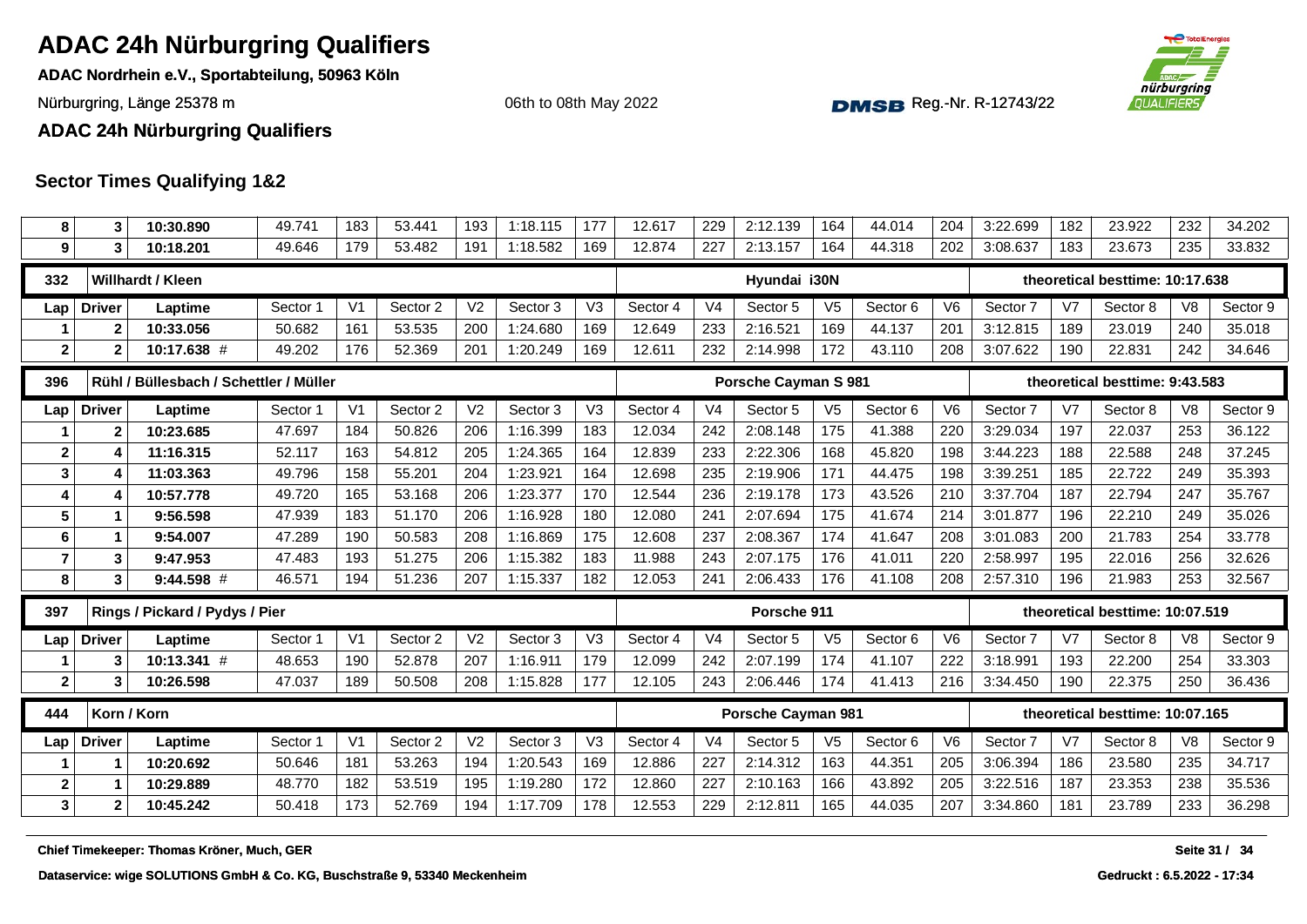**ADAC Nordrhein e.V., Sportabteilung, 50963 Köln**

Nürburgring, Länge 25378 m and the Communication of the Communication of the Communication of the Communication of the Communication of the Communication of Nurburgring, Länge 25378 m

06th to 08th May 2022



**ADAC 24h Nürburgring Qualifiers**

| 4                       | $\overline{2}$          | 10:32.772                                       | 48.638   | 177            | 52.326   | 197            | 1:17.134 | 179            | 12.508   | 230            | 2:10.076                   | 165            | 43.789   | 205            | 3:29.880 | 184            | 23.542                         | 236            | 34.879        |
|-------------------------|-------------------------|-------------------------------------------------|----------|----------------|----------|----------------|----------|----------------|----------|----------------|----------------------------|----------------|----------|----------------|----------|----------------|--------------------------------|----------------|---------------|
| 5                       | -1                      | 10:47.906                                       | 50.994   | 177            | 54.211   | 196            | 1:20.533 | 171            | 12.997   | 223            | 2:13.352                   | 165            | 43.863   | 206            | 3:33.584 | 185            | 23.650                         | 236            | 34.722        |
| 6                       | $\overline{\mathbf{1}}$ | 10:18.234                                       | 49.853   | 175            | 53.096   | 196            | 1:18.860 | 173            | 12.874   | 226            | 2:12.227                   | 165            | 44.104   | 204            | 3:08.839 | 184            | 23.635                         | 233            | 34.746        |
| $\overline{7}$          | $\overline{2}$          | 10:10.601 #                                     | 50.125   | 178            | 52.970   | 194            | 1:17.412 | 176            | 12.629   | 228            | 2:10.721                   | 166            | 43.575   | 206            | 3:05.546 | 185            | 23.614                         | 235            | 34.009        |
| 633                     |                         | Güven / Ledogar / Oosten                        |          |                |          |                |          |                |          |                | Porsche Cayman GT4 CS 981  |                |          |                |          |                | theoretical besttime: 9:26.280 |                |               |
| Lap                     | <b>Driver</b>           | Laptime                                         | Sector 1 | V <sub>1</sub> | Sector 2 | V <sub>2</sub> | Sector 3 | V <sub>3</sub> | Sector 4 | V <sub>4</sub> | Sector 5                   | V <sub>5</sub> | Sector 6 | V6             | Sector 7 | V <sub>7</sub> | Sector 8                       | V8             | Sector 9      |
|                         | $\mathbf 1$             | $9:28.317$ #                                    | 46.734   | 189            | 49.001   | 203            | 1:12.762 | 192            | 11.903   | 237            | 2:02.413                   | 174            | 41.484   | 213            | 2:49.278 | 201            | 22.591                         | 240            | 32.151        |
| $\mathbf{2}$            |                         | 9:35.359                                        | 45.602   | 189            | 49.941   | 203            | 1:12.120 | 192            | 11.885   | 238            | 2:03.612                   | 175            | 41.401   | 213            | 2:55.638 | 201            | 22.521                         | 242            | 32.639        |
| 3                       | $\overline{\mathbf{2}}$ | 10:03.164                                       | 46.687   | 190            | 49.627   | 204            | 1:13.361 | 188            | 12.023   | 236            | 2:02.931                   | 175            | 41.337   | 214            | 3:21.729 | 199            | 22.493                         | 242            | 32.976        |
| 4                       | $\overline{2}$          | 10:08.065                                       | 46.898   | 188            | 49.759   | 203            | 1:14.483 | 186            | 12.075   | 236            | 2:04.433                   | 173            | 41.747   | 213            | 3:21.370 | 189            | 23.125                         | 238            | 34.175        |
| 706                     |                         | Mutsch / Fernandez Laser / Mailleux / Westbrook |          |                |          |                |          |                |          |                | <b>SCG 004c</b>            |                |          |                |          |                | theoretical besttime: 8:17.521 |                |               |
| Lap                     | <b>Driver</b>           | Laptime                                         | Sector 1 | V <sub>1</sub> | Sector 2 | V <sub>2</sub> | Sector 3 | V <sub>3</sub> | Sector 4 | V <sub>4</sub> | Sector 5                   | V <sub>5</sub> | Sector 6 | V <sub>6</sub> | Sector 7 | V7             | Sector 8                       | V <sub>8</sub> | Sector 9      |
|                         | 3                       | 8:42.918                                        | 41.361   | 216            | 43.273   | 232            | 1:04.051 | 224            | 10.425   | 265            | 1:47.043                   | 203            | 35.539   | 246            | 2:52.195 | 231            | 20.025                         | 268            | 29.006        |
| $\mathbf{2}$            | $\mathbf{2}$            | 8:19.787 #                                      | 41.608   | 219            | 43.035   | 231            | 1:04.622 | 223            | 10.436   | 264            | 1:47.379                   | 203            | 35.397   | 246            | 2:28.581 | 232            | 20.097                         | 266            | 28.632        |
| $\mathbf 3$             | $\mathbf{2}$            | 8:20.265                                        | 40.911   | 219            | 42.886   | 232            | 1:04.563 | 228            | 10.218   | 271            | 1:47.292                   | 206            | 35.197   | 247            | 2:29.605 | 230            | 20.002                         | 269            | 29.591        |
| 4                       | Δ                       | 8:38.085                                        | 41.980   | 218            | 44.414   | 211            | 1:07.805 | 212            | 10.671   | 263            | 1:51.884                   | 203            | 35.619   | 246            | 2:35.989 | 229            | 20.225                         | 266            | 29.498        |
|                         |                         |                                                 |          |                |          |                |          |                |          |                |                            |                |          |                |          |                |                                |                |               |
| 830                     |                         | Lauck / Basseng                                 |          |                |          |                |          |                |          |                | <b>Hyundai Elantra TCR</b> |                |          |                |          |                | theoretical besttime: 8:57.898 |                |               |
| Lap                     | <b>Driver</b>           | Laptime                                         | Sector 1 | V <sub>1</sub> | Sector 2 | V <sub>2</sub> | Sector 3 | V <sub>3</sub> | Sector 4 | V <sub>4</sub> | Sector 5                   | V <sub>5</sub> | Sector 6 | V6             | Sector 7 | V7             | Sector 8                       | V <sub>8</sub> | Sector 9      |
| 1                       |                         | 8:58.088 #                                      | 44.420   | 202            | 46.460   | 214            | 1:08.802 | 202            | 11.347   | 245            | 1:56.343                   | 187            | 39.280   | 220            | 2:39.326 | 214            | 21.507                         | 250            | 30.603        |
| $\overline{\mathbf{2}}$ |                         | 9:41.423                                        | 45.749   | 200            | 48.058   | 214            | 1:11.469 | 199            | 11.453   | 246            | 1:59.585                   | 182            | 39.293   | 220            | 3:12.553 | 208            | 21.856                         | 247            | 31.407        |
| $\mathbf{3}$            | $\mathbf{2}$            | 9:17.846                                        | 45.484   | 199            | 47.418   | 211            | 1:11.359 | 198            | 11.490   | 245            | 1:58.300                   | 182            | 39.262   | 222            | 2:50.489 | 199            | 22.422                         | 244            | 31.622        |
| $\overline{4}$          | $\mathbf{2}$            | 9:07.797                                        | 44.498   | 199            | 47.703   | 212            | 1:09.985 | 198            | 11.609   | 244            | 1:58.783                   | 183            | 39.256   | 221            | 2:42.646 | 211            | 21.984                         | 244            | 31.333        |
| 5                       | $\mathbf{2}$            | 9:07.533                                        | 44.400   | 200            | 47.721   | 213            | 1:09.813 | 203            | 11.388   | 244            | 1:58.084                   | 185            | 39.226   | 220            | 2:44.115 | 213            | 21.599                         | 249            | 31.187        |
| 6                       | $\mathbf{2}$            | 9:16.037                                        | 44.778   | 201            | 47.851   | 212            | 1:09.700 | 199            | 11.429   | 246            | 1:58.408                   | 185            | 39.110   | 222            | 2:51.458 | 204            | 22.021                         | 247            | 31.282        |
| $\overline{7}$          | $\mathbf{2}$            | 9:06.425                                        | 44.645   | 199            | 47.630   | 213            | 1:09.657 | 202            | 11.413   | 244            | 1:57.753                   | 185            | 39.174   | 222            | 2:42.771 | 211            | 21.875                         | 245            | 31.507        |
|                         |                         |                                                 |          |                |          |                |          |                |          |                |                            |                |          |                |          |                |                                |                |               |
|                         |                         | Chief Timekeeper: Thomas Kröner, Much, GER      |          |                |          |                |          |                |          |                |                            |                |          |                |          |                |                                |                | Seite 32 / 34 |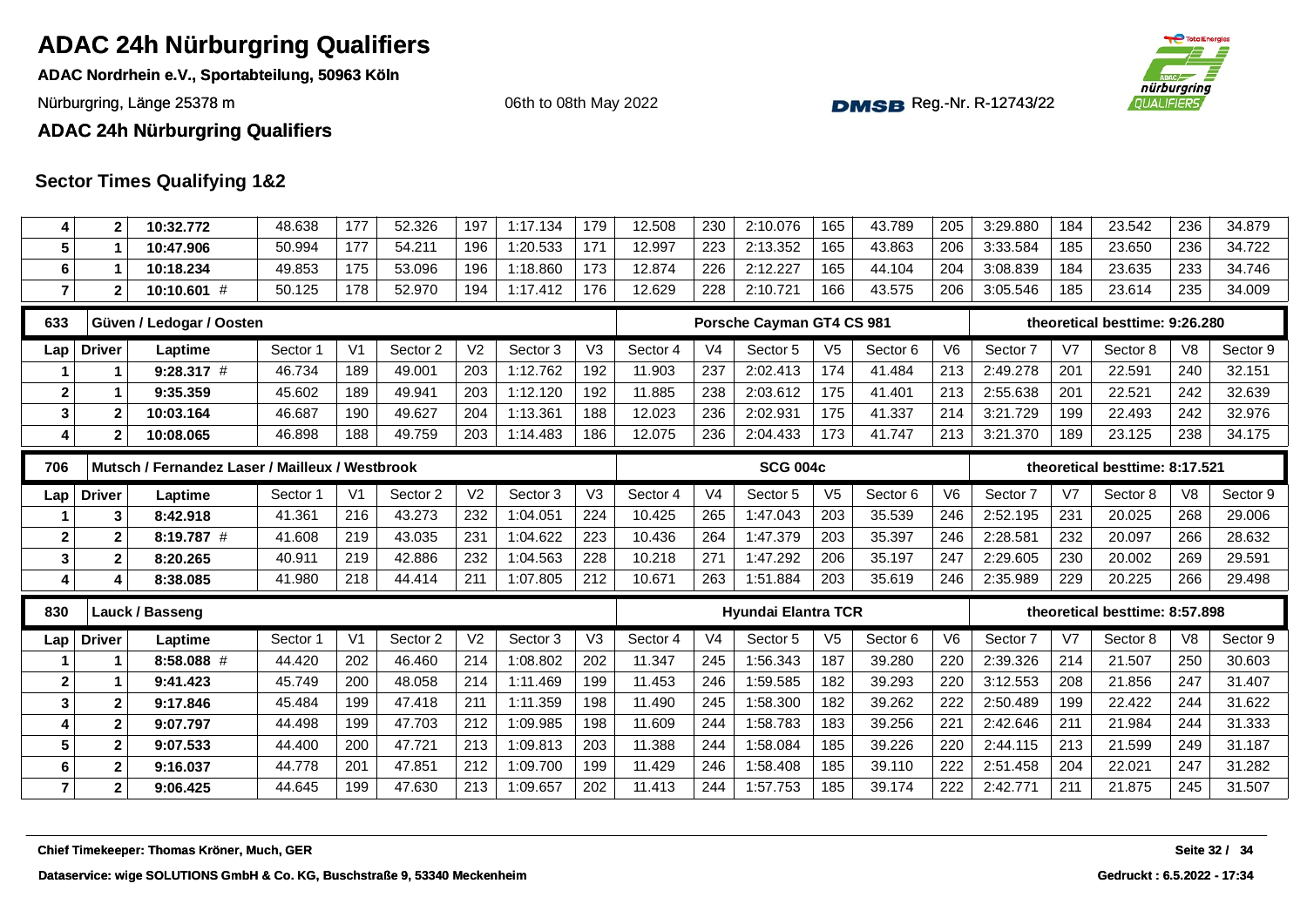**ADAC Nordrhein e.V., Sportabteilung, 50963 Köln**

Nürburgring, Länge 25378 m and the Communication of the Communication of the Communication of the Communication of the Communication of the Communication of Nurburgring, Länge 25378 m

06th to 08th May 2022



**ADAC 24h Nürburgring Qualifiers**

| 831             |                         | Oestreich / Buri                           |          |                |          |                |          |                |          |                | Hyundai i30 N TCR       |                |          |                |          |                | theoretical besttime: 9:05.927  |                |          |
|-----------------|-------------------------|--------------------------------------------|----------|----------------|----------|----------------|----------|----------------|----------|----------------|-------------------------|----------------|----------|----------------|----------|----------------|---------------------------------|----------------|----------|
| Lap             | <b>Driver</b>           | Laptime                                    | Sector 1 | V <sub>1</sub> | Sector 2 | V <sub>2</sub> | Sector 3 | V3             | Sector 4 | V <sub>4</sub> | Sector 5                | V <sub>5</sub> | Sector 6 | V <sub>6</sub> | Sector 7 | V7             | Sector 8                        | V <sub>8</sub> | Sector 9 |
|                 | $\mathbf{2}$            | $9:09.424$ #                               | 46.243   | 200            | 46.962   | 209            | 1:10.431 | 197            | 11.692   | 237            | 1:58.259                | 185            | 39.477   | 219            | 2:42.213 | 208            | 22.295                          | 239            | 31.852   |
| $\overline{2}$  | $\overline{\mathbf{2}}$ | 9:34.400                                   | 44.052   | 200            | 47.084   | 211            | 1:10.177 | 198            | 11.644   | 239            | 1:57.403                | 184            | 39.532   | 217            | 3:09.651 | 209            | 22.501                          | 235            | 32.356   |
| $\mathbf{3}$    | 1                       | 9:52.484                                   | 45.642   | 198            | 48.228   | 206            | 1:12.429 | 189            | 11.893   | 236            | 2:02.082                | 181            | 40.153   | 219            | 3:14.489 | 202            | 22.841                          | 233            | 34.727   |
| $\overline{4}$  | 1                       | 9:43.911                                   | 44.533   | 192            | 48.070   | 210            | 1:11.767 | 189            | 11.986   | 230            | 2:00.281                | 182            | 40.250   | 217            | 3:11.176 | 205            | 23.432                          | 228            | 32.416   |
| 5               | 1                       | 9:46.373                                   | 44.683   | 198            | 47.331   | 211            | 1:11.918 | 191            | 11.898   | 235            | 2:02.139                | 182            | 42.510   | 209            | 3:11.850 | 205            | 22.279                          | 240            | 31.765   |
| 6               | 1                       | 9:43.521                                   | 44.447   | 199            | 48.666   | 210            | 1:11.556 | 196            | 11.727   | 237            | 2:00.115                | 183            | 40.078   | 218            | 3:11.236 | 204            | 22.615                          | 236            | 33.081   |
| $\overline{7}$  | 1                       | 9:25.811                                   | 44.349   | 199            | 47.590   | 211            | 1:12.229 | 194            | 11.768   | 238            | 2:00.832                | 180            | 40.651   | 216            | 2:52.785 | 186            | 23.403                          | 233            | 32.204   |
| 8               | 1                       | 9:20.195                                   | 44.516   | 201            | 47.667   | 212            | 1:13.774 | 180            | 12.020   | 238            | 2:00.494                | 181            | 40.038   | 216            | 2:47.524 | 205            | 22.400                          | 239            | 31.762   |
| 9               | 1                       | 9:13.508                                   | 44.239   | 198            | 47.426   | 210            | 1:10.464 | 199            | 11.602   | 239            | 1:59.136                | 185            | 39.529   | 219            | 2:46.165 | 206            | 22.508                          | 237            | 32.439   |
| 832             |                         | <b>Riebel / Schmidt</b>                    |          |                |          |                |          |                |          |                | <b>Cupra TCR</b>        |                |          |                |          |                | theoretical besttime: 10:00.322 |                |          |
| Lap             | <b>Driver</b>           | Laptime                                    | Sector 1 | V <sub>1</sub> | Sector 2 | V <sub>2</sub> | Sector 3 | V3             | Sector 4 | V <sub>4</sub> | Sector 5                | V <sub>5</sub> | Sector 6 | V <sub>6</sub> | Sector 7 | V7             | Sector 8                        | V8             | Sector 9 |
|                 | 1                       | 10:14.003                                  | 47.839   | 191            | 50.694   | 208            | 1:16.394 | 177            | 12.392   | 227            | 2:09.875                | 179            | 42.535   | 205            | 3:17.840 | 201            | 22.370                          | 243            | 34.064   |
| $\mathbf{2}$    | 1                       | 10:21.832                                  | 47.283   | 196            | 49.833   | 205            | 1:15.740 | 181            | 12.054   | 236            | 2:11.389                | 181            | 41.213   | 211            | 3:28.736 | 195            | 22.552                          | 242            | 33.032   |
| $\mathbf{3}$    | 1                       | 10:10.258                                  | 46.454   | 194            | 49.412   | 211            | 1:14.456 | 183            | 12.026   | 236            | 2:05.373                | 173            | 41.041   | 215            | 3:25.055 | 203            | 22.261                          | 244            | 34.180   |
| $\overline{4}$  | 1                       | 10:04.587 #                                | 46.343   | 194            | 49.165   | 211            | 1:14.285 | 188            | 11.861   | 238            | 2:05.263                | 182            | 40.699   | 219            | 3:22.105 | 206            | 22.009                          | 244            | 32.857   |
| 5               | $\mathbf{2}$            | 10:57.057                                  | 48.833   | 187            | 51.193   | 208            | 1:20.821 | 179            | 12.597   | 221            | 2:17.613                | 176            | 44.663   | 190            | 3:40.439 | 197            | 23.528                          | 225            | 37.370   |
| 871             |                         | Kruse / Funaro / Heinrich / Oepen          |          |                |          |                |          |                |          |                | <b>BMW M2 CS Racing</b> |                |          |                |          |                | theoretical besttime: 9:29.283  |                |          |
| Lap             | <b>Driver</b>           | Laptime                                    | Sector 1 | V <sub>1</sub> | Sector 2 | V <sub>2</sub> | Sector 3 | V <sub>3</sub> | Sector 4 | V <sub>4</sub> | Sector 5                | V <sub>5</sub> | Sector 6 | V <sub>6</sub> | Sector 7 | V <sub>7</sub> | Sector 8                        | V <sub>8</sub> | Sector 9 |
|                 | 4                       | 10:21.019                                  | 48.612   | 193            | 52.300   | 208            | 1:18.766 | 177            | 12.180   | 240            | 2:14.798                | 177            | 42.451   | 205            | 3:13.750 | 185            | 23.179                          | 241            | 34.983   |
| $\mathbf{2}$    | 4                       | 10:40.962                                  | 48.715   | 167            | 53.594   | 201            | 1:19.551 | 175            | 12.237   | 240            | 2:11.354                | 180            | 41.903   | 211            | 3:34.307 | 187            | 23.211                          | 241            | 36.090   |
| $\mathbf{3}$    | 1                       | 9:52.339                                   | 46.172   | 200            | 48.547   | 225            | 1:14.448 | 188            | 11.331   | 258            | 2:03.654                | 187            | 38.977   | 235            | 3:16.646 | 210            | 20.733                          | 266            | 31.831   |
| $\overline{4}$  | 1                       | 9:49.535                                   | 45.100   | 204            | 48.930   | 225            | 1:13.679 | 190            | 11.329   | 258            | 2:02.510                | 189            | 39.704   | 233            | 3:16.689 | 209            | 20.720                          | 268            | 30.874   |
| $5\phantom{.0}$ | $\mathbf{1}$            | 9:50.474                                   | 45.474   | 203            | 49.118   | 225            | 1:14.847 | 182            | 11.563   | 256            | 2:01.987                | 188            | 38.716   | 242            | 3:17.424 | 211            | 20.607                          | 269            | 30.738   |
|                 |                         | Chief Timekeeper: Thomas Kröner, Much, GER |          |                |          |                |          |                |          |                |                         |                |          |                |          |                |                                 | Seite 33 /     | 34       |